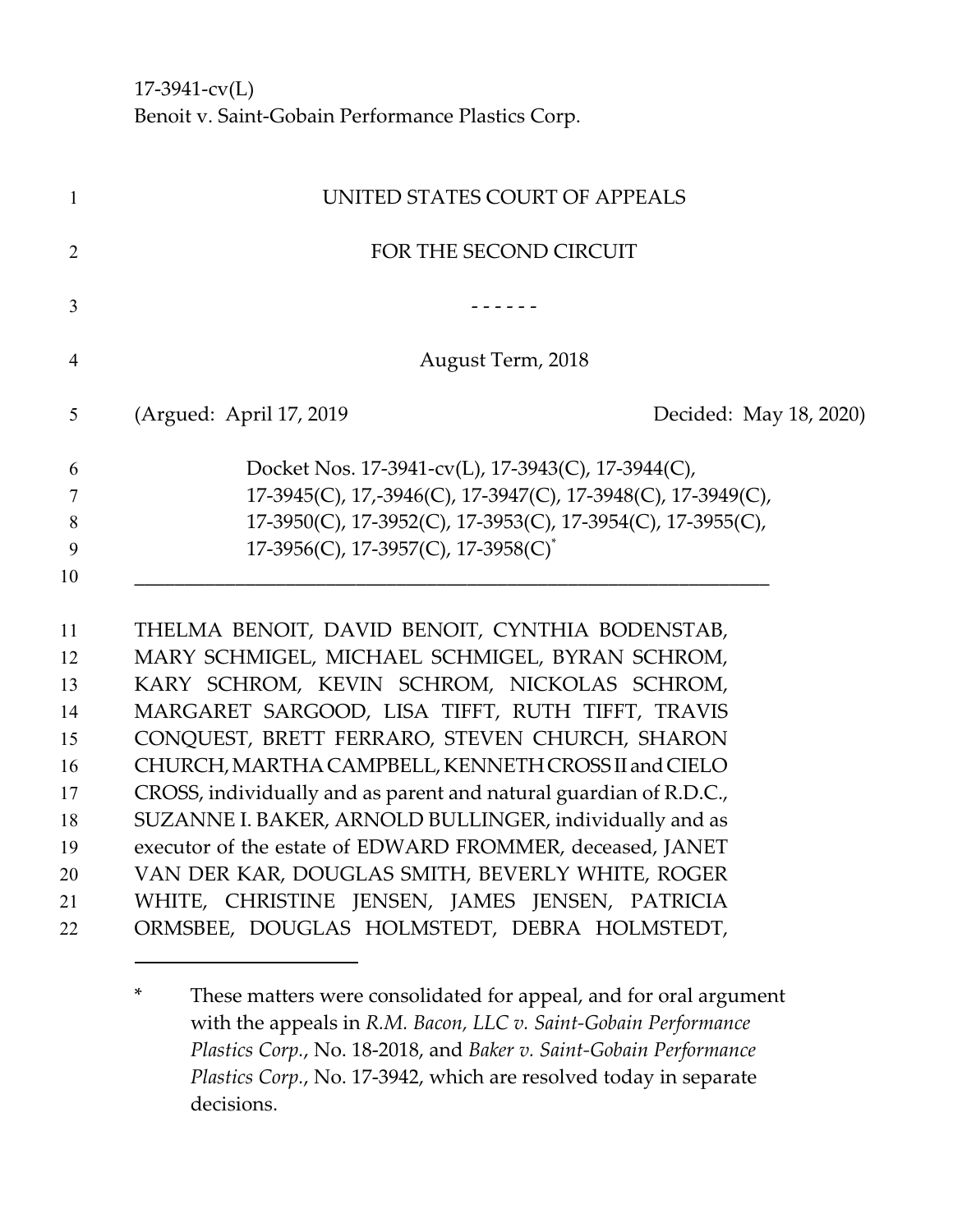| RANDALL PUTNAM, CHERYL RIOS, ROBERT RIOS,                                                           |
|-----------------------------------------------------------------------------------------------------|
| Plaintiffs-Appellees,                                                                               |
| $-V. -$                                                                                             |
| SAINT-GOBAIN PERFORMANCE PLASTICS CORP., HONEYWELL<br>INTERNATIONAL INC., f/k/a ALLIED-SIGNAL INC., |
| Defendants-Appellants.**                                                                            |
| Before: KEARSE, POOLER, and CARNEY, Circuit Judges.                                                 |
| Defendants, the owner and a past owner of a manufacturing facility                                  |
| using a chemical, perfluorooctanoic acid ("PFOA"), and disposing of that chemical in                |
| a manner that contaminated the water supply in the Village of Hoosick Falls, New                    |
| York, appeal pursuant to 28 U.S.C. § 1292(b) from so much of an order of the United                 |
| States District Court for the Northern District of New York, Lawrence E. Kahn, Judge,               |
| as denied defendants' motion under Fed. R. Civ. P. 12(b)(6), in 16 temporarily                      |
| consolidated actions, to dismiss plaintiff Village residents' (1) claims of negligence              |
| and strict liability for (a) personal injury in the nature of accumulation of PFOA in the           |
| blood, thereby increasing risks of various types of illness, and (b) damage to owned                |
| property; (2) claims of trespass and nuisance for contamination of water in privately               |
|                                                                                                     |

<sup>\*\*</sup> The Clerk of Court is directed to amend the official caption to conform with the above.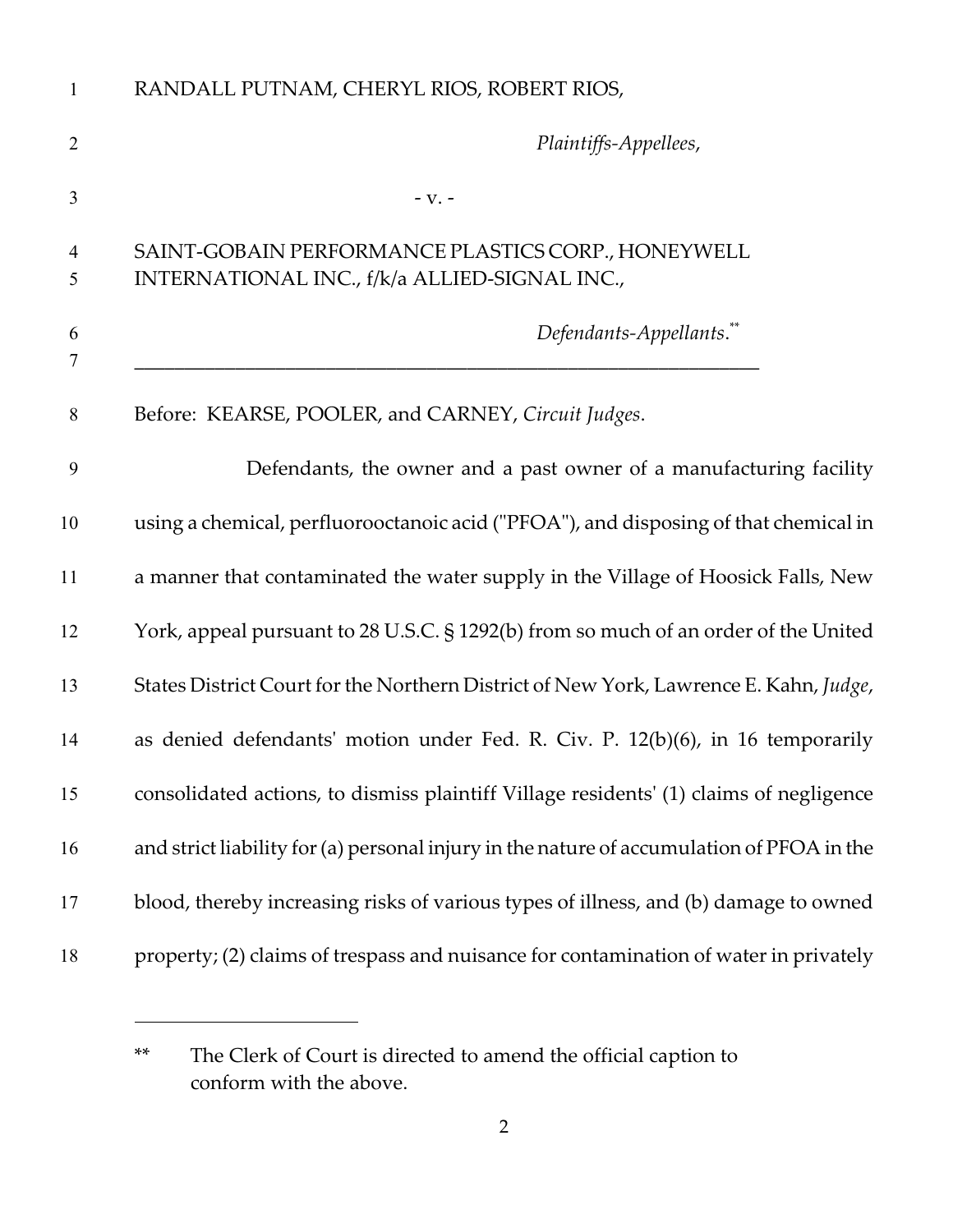| $\mathbf{1}$   | owned wells; and (3) requests for the costs of medical monitoring as consequential      |
|----------------|-----------------------------------------------------------------------------------------|
| $\overline{2}$ | damage for (a) personal injury or (b) damage to property, see Benoit v. Saint-Gobain    |
| 3              | Performance Plastics Corp., No. 16-CV-930, etc., 2017 WL 3316132 (Aug. 2, 2017).        |
| $\overline{4}$ | Defendants contend principally that these rulings are foreclosed by Caronia v. Philip   |
| 5              | Morris USA, Inc., 22 N.Y.3d 439 (2013), and 532 Madison Ave. Gourmet Foods, Inc. v.     |
| 6              | Finlandia Center, Inc., 96 N.Y.2d 280 (2001). We conclude that the court properly       |
| $\tau$         | denied defendants' motion to dismiss the claims of injury to persons or property, and   |
| 8              | for medical monitoring with respect to personal injury. As to the ruling that costs of  |
| 9              | medical monitoring can be awarded on the basis solely of injury to property, we         |
| 10             | conclude that because plaintiffs request various types of relief in addition to medical |
| 11             | monitoring, the ruling that medical monitoring is available relief for property damage  |
| 12             | is not one that meets the criteria for immediate review under 28 U.S.C. § 1292(b); we   |
| 13             | thus dismiss, as improvidently allowed, so much of the appeal as seeks review of that   |
| 14             | part of the district court's order.                                                     |
| 15             | Affirmed in part; dismissed in part.                                                    |
| 16             | STEPHEN G. SCHWARZ, Rochester, New York (Faraci                                         |
| 17             | Lange, Rochester, New York; Hunter J. Shkolnik,                                         |
| 18             | Tate J. Kunkle, Napoli Shkolnik, Melville, New York,                                    |
| 19             | on the brief), for Plaintiffs-Appellees.                                                |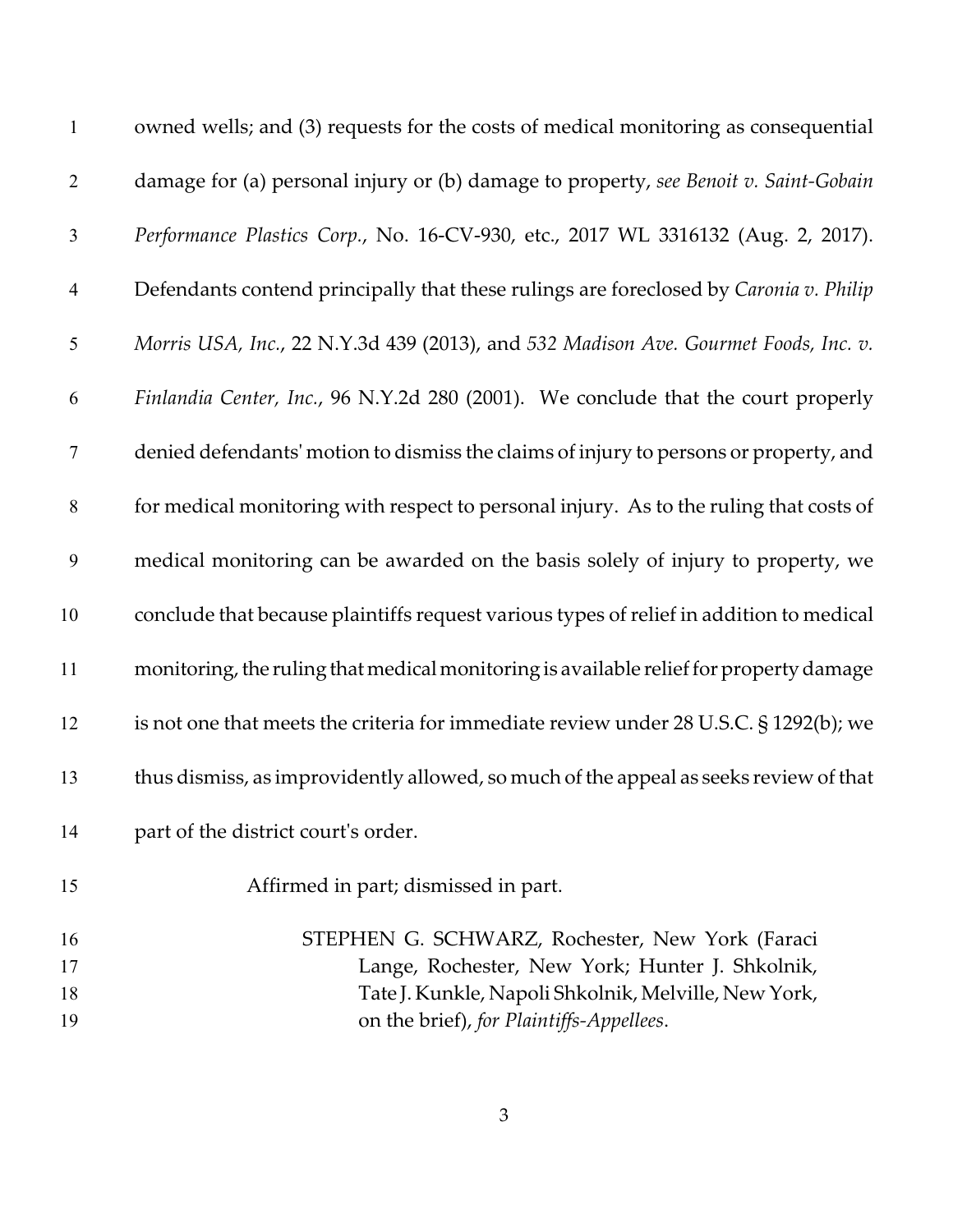| $\mathbf{1}$<br>$\overline{2}$<br>3<br>$\overline{4}$<br>5<br>6 | SHEILA L. BIRNBAUM, New York, New York (Mark S.<br>Cheffo, Bert L. Wolff, Lincoln Davis Wilson, Quinn<br>Emanuel Urquhart & Sullivan, New York, New York;<br>Dechert, New York, New York, on briefs), for<br>Defendant-Appellant Saint-Gobain Performance Plastics<br>Corp. |
|-----------------------------------------------------------------|-----------------------------------------------------------------------------------------------------------------------------------------------------------------------------------------------------------------------------------------------------------------------------|
| $\tau$                                                          | ARNOLD & PORTER KAYE SCHOLER, Washington, D.C.                                                                                                                                                                                                                              |
| 8                                                               | (Michael D. Daneker, Elissa J. Preheim, Washington,                                                                                                                                                                                                                         |
| 9                                                               | D.C.; Jennifer R. Kwapisz, Arnold & Porter Kaye                                                                                                                                                                                                                             |
| 10                                                              | Scholer, New York, New York, of counsel), for                                                                                                                                                                                                                               |
| 11                                                              | Defendant-Appellant Honeywell International Inc.                                                                                                                                                                                                                            |
| 12                                                              | Environmental & Natural Resources Law Clinic, Vermont                                                                                                                                                                                                                       |
| 13                                                              | Law School, South Royalton, Vermont (Kenneth J.                                                                                                                                                                                                                             |
| 14                                                              | Rumelt, of counsel) and EarthJustice, New York,                                                                                                                                                                                                                             |
| 15                                                              | New York (Eve C. Gartner, Suzanne Novak, of                                                                                                                                                                                                                                 |
| 16                                                              | counsel), filed a brief for Amici Curiae Alliance of Nurses                                                                                                                                                                                                                 |
| 17                                                              | for Healthy Environments, American Academy of                                                                                                                                                                                                                               |
| 18                                                              | Pediatrics - New York State Chapters 1, 2 and 3, Capital                                                                                                                                                                                                                    |
| 19                                                              | Area Urban League, Center for Environmental Health,                                                                                                                                                                                                                         |
| 20                                                              | Clean and Healthy New York, Inc., Clean Water Action,                                                                                                                                                                                                                       |
| 21                                                              | Connecticut Coalition for Environmental Justice, Great                                                                                                                                                                                                                      |
| 22                                                              | Neck Breast Cancer Coalition, Huntington Breast Cancer                                                                                                                                                                                                                      |
| 23                                                              | Action, Vermont Natural Resources Council, Vermont                                                                                                                                                                                                                          |
| 24                                                              | Public Interest Research Group, Hope Grosse, and Joanne                                                                                                                                                                                                                     |
| 25                                                              | Stanton, in support of Plaintiffs-Appellees.                                                                                                                                                                                                                                |
| 26                                                              | Reed Smith, New York, New York (James M. Beck,                                                                                                                                                                                                                              |
| 27                                                              | Philadelphia, Pennsylvania; Daniel K. Winters, New                                                                                                                                                                                                                          |
| 28                                                              | York, New York, of counsel) filed a brief for Amici                                                                                                                                                                                                                         |
| 29                                                              | Curiae Product Liability Advisory Council, Inc. &                                                                                                                                                                                                                           |
| 30                                                              | National Association of Manufacturers, in support of                                                                                                                                                                                                                        |
| 31                                                              | Defendants-Appellants.                                                                                                                                                                                                                                                      |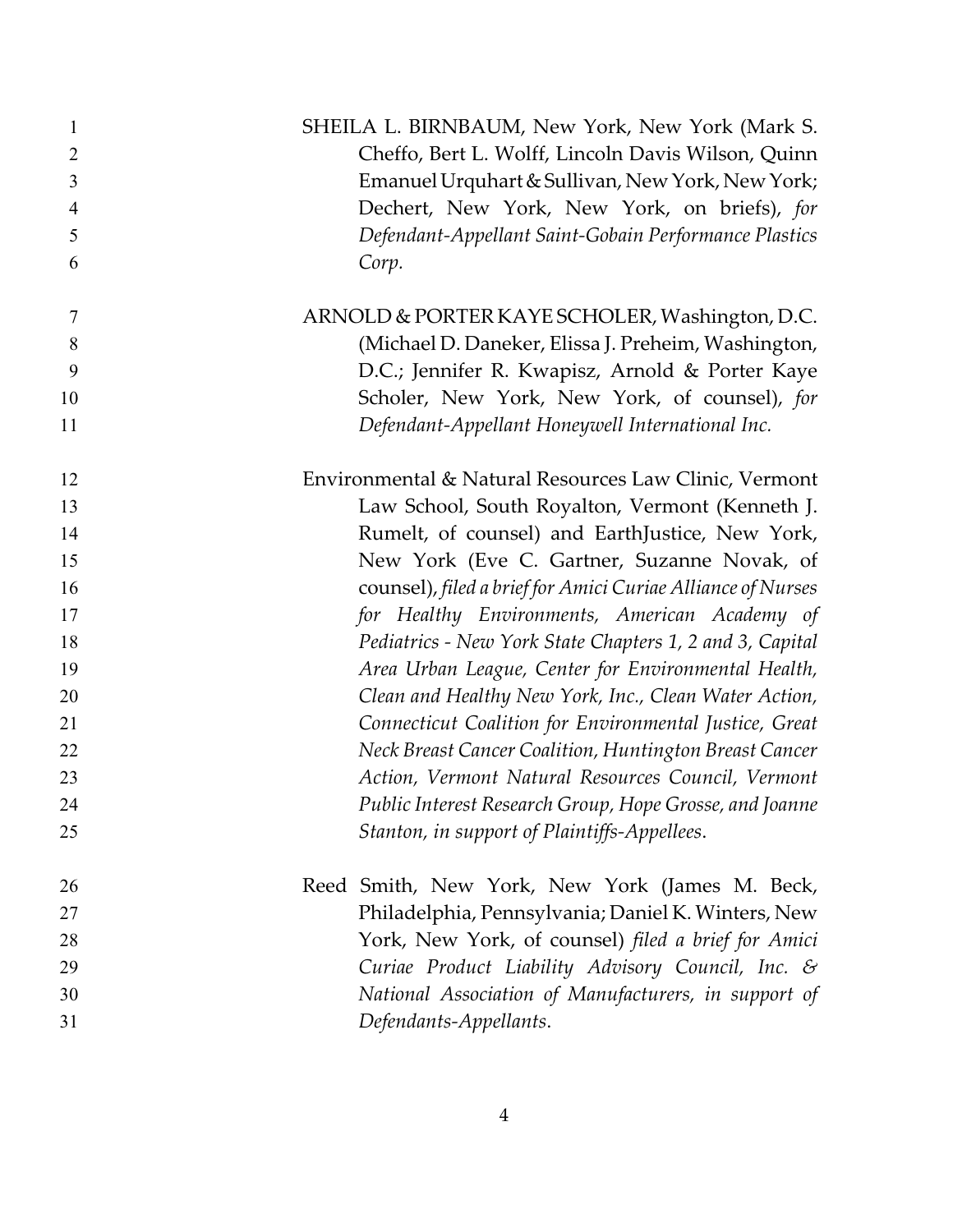| $\mathbf{1}$   | Alston & Bird, Charlotte, North Carolina (David           |
|----------------|-----------------------------------------------------------|
| $\overline{2}$ | Venderbush, New York, New York; Brian D. Boone,           |
| $\overline{3}$ | Charlotte, North Carolina, of counsel), filed a brief for |
| $\overline{4}$ | Amici Curiae Chamber of Commerce of the United States     |
| 5 <sup>5</sup> | of America, Pharmaceutical Research and Manufacturers     |
| 6              | of America, and The Business Council of New York State,   |
|                | Inc., in support of Defendants-Appellants.                |

KEARSE, *Circuit Judge*:

 Defendants Saint-Gobain Performance Plastics Corp. ("Saint-Gobain") and Honeywell InternationalInc., f/k/a Allied-Signal Inc. ("Honeywell"), respectively the owner and a past owner of a manufacturing facility using perfluorooctanoic acid ("PFOA") and disposing of that chemical in a manner that contaminated the water supply in the Village of Hoosick Falls, New York (the "Village"), appeal pursuant to 28 U.S.C. § 1292(b) from so much of an order of the United States District Court for the Northern District of New York, Lawrence E. Kahn, *Judge*, as denied defendants' motion under Fed. R. Civ. P. 12(b)(6) to dismiss claims in these 16 actions by plaintiffs Village residents Thelma Benoit, *et al.*, (1) of negligence and strict liability for (a) personal injury in the nature of accumulation of PFOA in the blood, thereby increasing risks of various types of illness, and (b) damage to owned property; (2) of trespass and nuisance for contamination of water in privately owned wells; and (3)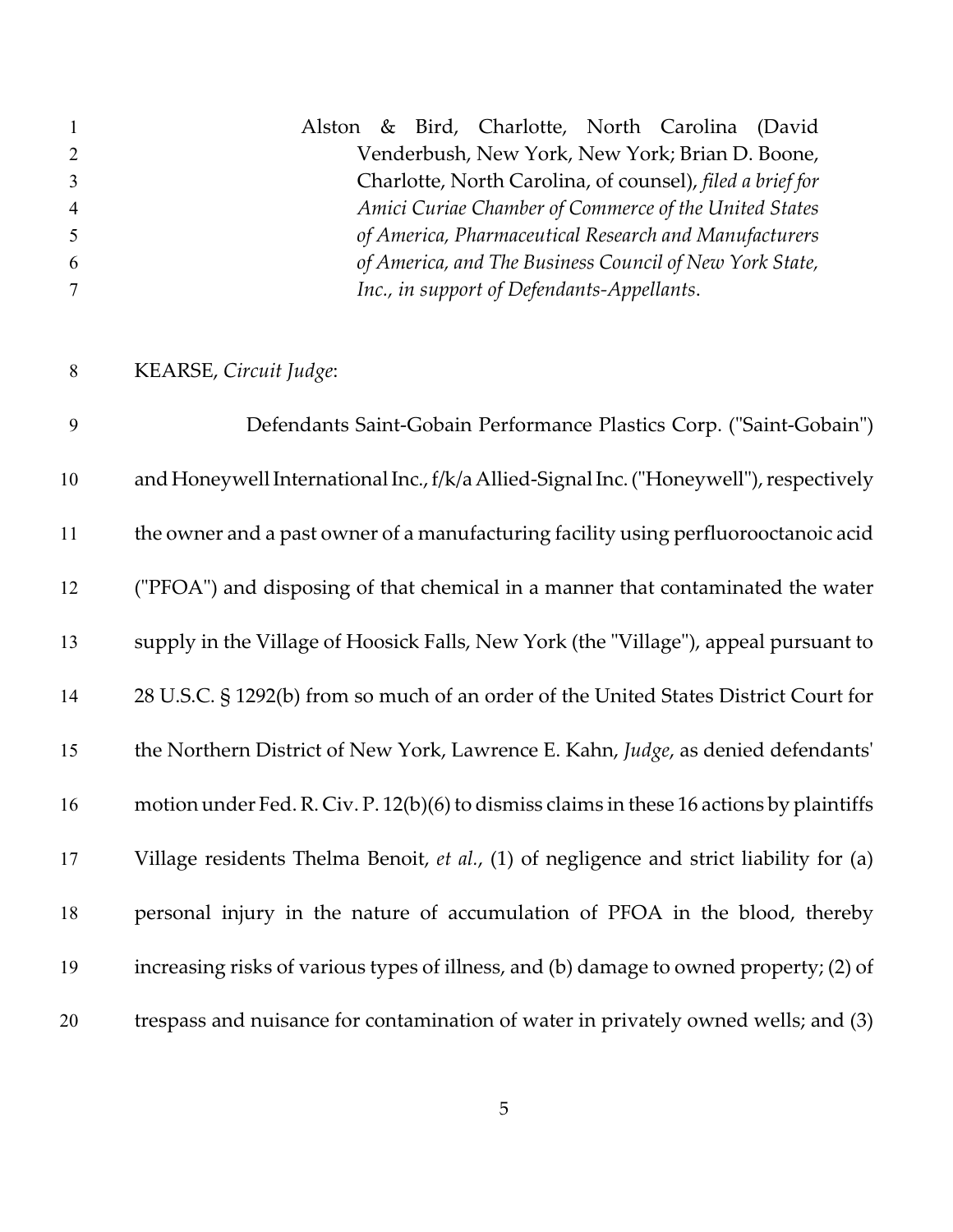| $\mathbf{1}$   | for the costs of medical monitoring as consequential damages for (a) personal injury       |
|----------------|--------------------------------------------------------------------------------------------|
| $\overline{2}$ | or (b) damage to property. Defendants contend principally that these rulings are           |
| $\mathfrak{Z}$ | foreclosed by Caronia v. Philip Morris USA, Inc., 22 N.Y.3d 439, 982 N.Y.S.2d 40 (2013)    |
| $\overline{4}$ | ("Caronia" or "Caronia II"), and 532 Madison Ave. Gourmet Foods, Inc. v. Finlandia Center, |
| 5              | Inc., 96 N.Y.2d 280, 727 N.Y.S.2d 49 (2001) ("532 Madison"). For the reasons that          |
| 6              | follow, we conclude that the court properly denied defendants' motion to dismiss the       |
| $\tau$         | claims of injury to persons or property, and for medical monitoring with respect to        |
| $\,8\,$        | personal injury. As to the ruling that costs of medical monitoring can be awarded on       |
| 9              | the basis solely of injury to property, we conclude that, as plaintiffs have requested     |
| 10             | a variety of relief in addition to medical monitoring, the ruling that medical             |
| 11             | monitoring is available relief for property damage does not meet the criteria for          |
| 12             | immediate review under 28 U.S.C. § 1292(b); we thus dismiss, as improvidently              |
| 13             | allowed, so much of the appeal as seeks review of that part of the district court's        |
| 14             | order.                                                                                     |

### 15 I. BACKGROUND

 In the present 16 diversity actions, which have been consolidated for this appeal, plaintiffs are residents of the Village who have asserted claims against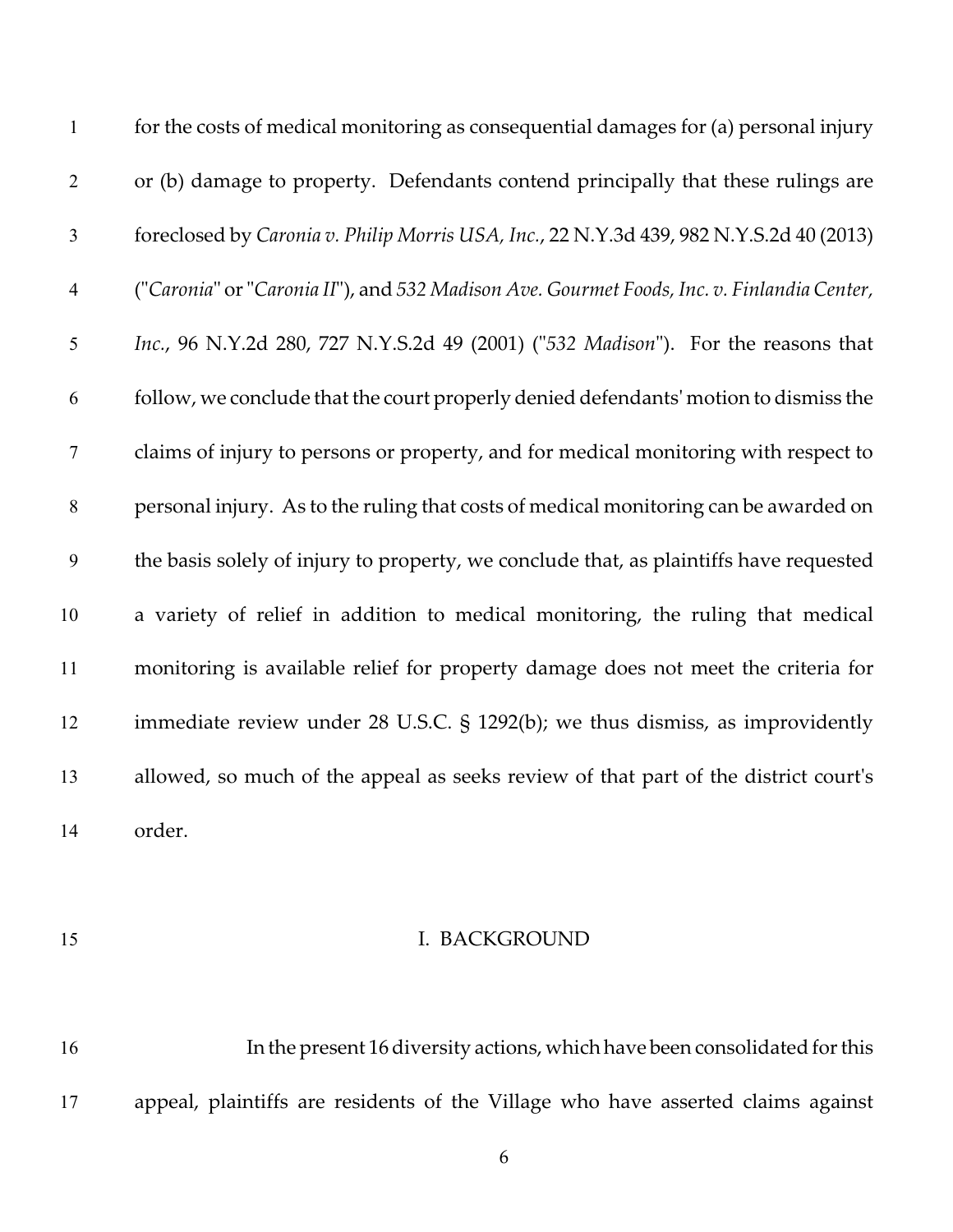| $\mathbf{1}$   | defendants for the effects of PFOA on their health and/or property. Defendants            |
|----------------|-------------------------------------------------------------------------------------------|
| $\overline{2}$ | sought dismissal of each action for failure to state a claim on which relief can be       |
| 3              | granted, contending that plaintiffs' claims are foreclosed by various principles of New   |
| $\overline{4}$ | York law. As the parties agreed that each action raises essentially similar issues, the   |
| 5              | district court consolidated the cases for purposes of entertaining and deciding a         |
| 6              | consolidated Rule 12(b)(6) motion by defendants. See Benoit v. Saint-Gobain               |
| $\tau$         | Performance Plastics Corp., No. 16-CV-930, etc., 2017 WL 3316132 (Aug. 2, 2017)           |
| 8              | ("Benoit I").                                                                             |
| 9              | The factual allegations in plaintiffs' complaints, taken as true for                      |
| 10             | purposes of considering a Rule 12(b)(6) motion, are more fully set forth in the district  |
| 11             | court's opinion in <i>Benoit I</i> , familiarity with which is assumed. We summarize them |
| 12             | briefly here.                                                                             |
|                |                                                                                           |
| 13             | A. PFOA Contamination in Hoosick Falls                                                    |
| 14             | PFOA is a chemical used in making household and commercial products                       |
| 15             | that resist heat and chemical reactions--such as teflon-coated cookware--and fabrics      |
| 16             | that repel oil, stains, grease, and water. Since at least as early as 1986, a             |
| 17             | manufacturing facility in the Village has used PFOA to create such products (the          |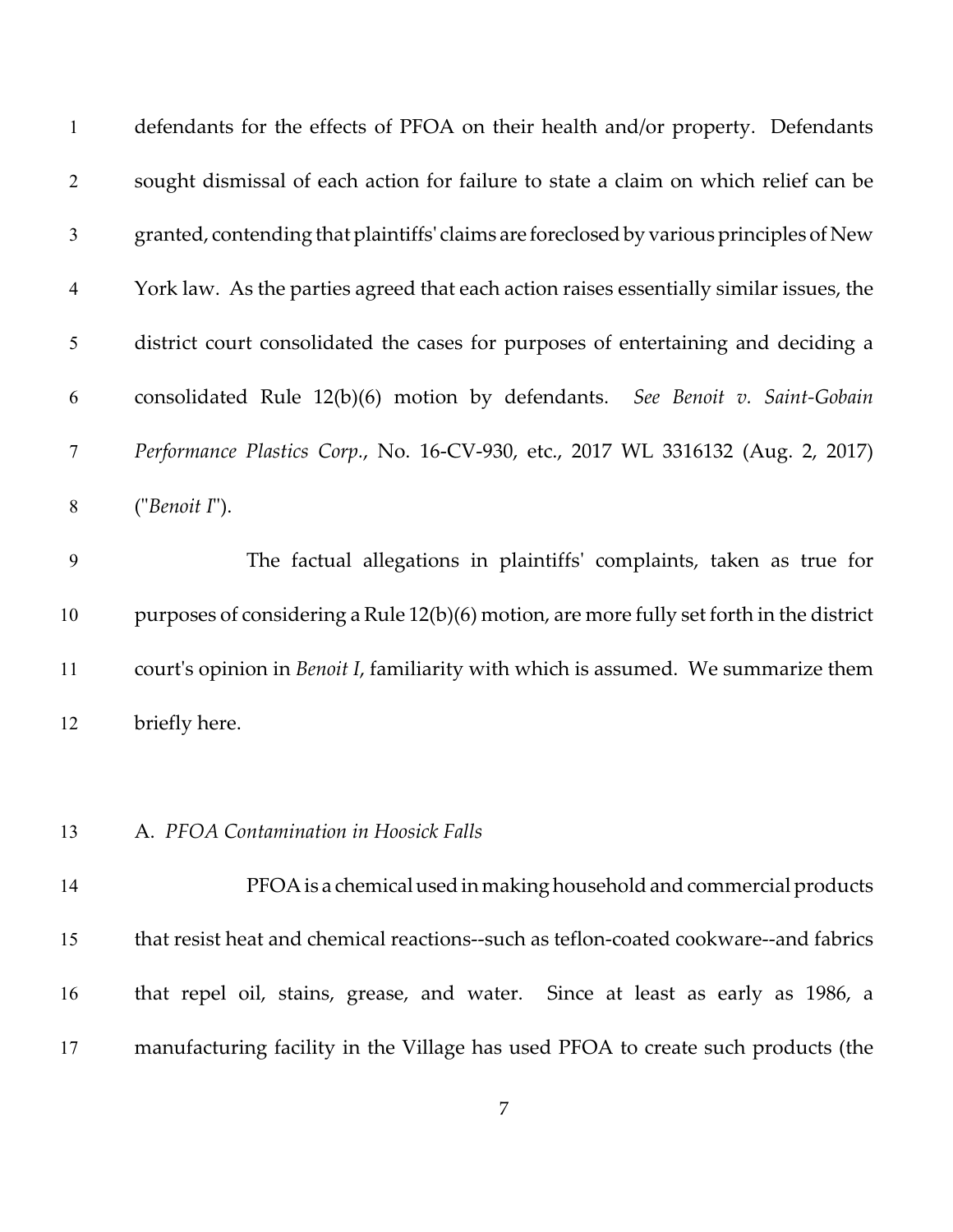| $\mathbf{1}$   | "Facility"). For a decade the Facility was owned by Honeywell; for the last two         |
|----------------|-----------------------------------------------------------------------------------------|
| $\overline{2}$ | decades it has been owned by Saint-Gobain.                                              |
| $\mathfrak{Z}$ | Production activity at the Facility, such as applying a solution containing             |
| $\overline{4}$ | PFOA to fabrics in large trays and emptying leftover solution into floor drains, caused |
| 5              | PFOA to enter the ground. PFOA thus disposed of at the Facility ultimately moved        |
| 6              | through the soil into Village groundwater and has contaminated the drinking water--     |
| $\tau$         | both for the 95% of the Village's approximately 4,500 residents who acquire their       |
| $8\,$          | water from municipal wells and for others who receive their water from privately        |
| 9              | owned wells.                                                                            |
| 10             | PFOA can persist in the environment, particularly in water, for many                    |
| 11             | years, and it is readily absorbed after consumption, accumulating in, inter alia, the   |
| 12             | blood stream.                                                                           |
| 13             | [S] tudies show associations between increased PFOA levels in                           |
| 14             | blood and an increased risk of [, inter alia,] effects on the liver,                    |
| 15             | the immune system, high cholesterol levels, high blood                                  |
| 16             | pressure, changes in thyroid hormone, ulcerative colitis , pre-                         |
| 17             | eclampsia , and kidney and testicular cancer. These health                              |
| 18             | conditions can arise months or years after exposure to PFOA.                            |
| 19             | Benoit I, 2017 WL 3316132, at *2 (internal quotation marks and citation omitted).       |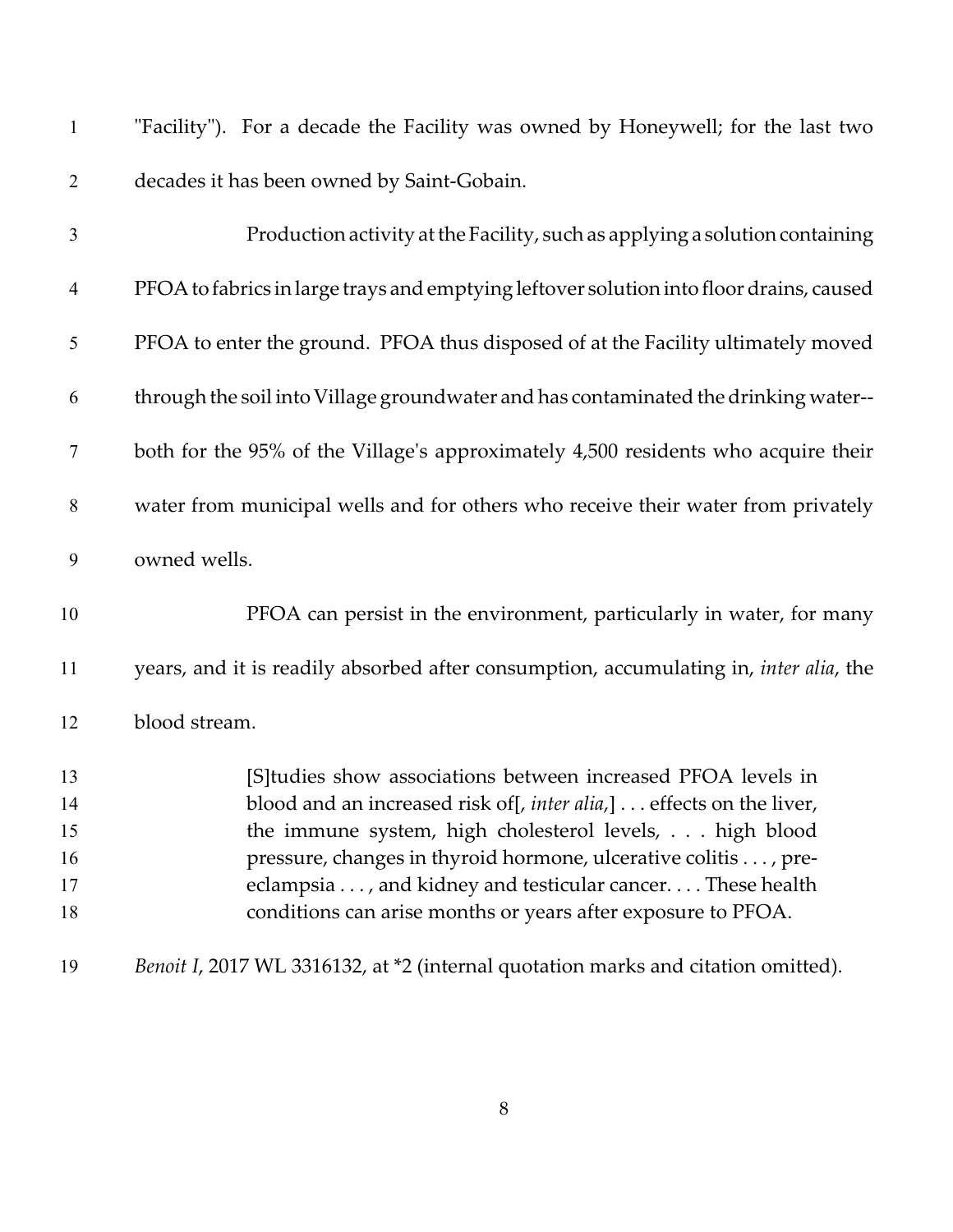| $\mathbf{1}$   | In 2014 and 2015, the Village conducted numerous tests on its water                       |
|----------------|-------------------------------------------------------------------------------------------|
| $\overline{2}$ | supply. The tests detected PFOA levels in municipal wells of up to 662 parts per          |
| $\mathfrak{Z}$ | trillion ("PPT"), in private wells of up to 412 PPT, and in groundwater near the Facility |
| $\overline{4}$ | of up to 18,000 PPT. In late 2015, the United States Environmental Protection Agency      |
| 5              | ("EPA") recommended that an alternative water source be provided to Village               |
| 6              | residents until PFOA levels subsided, and it advised that residents not drink, or cook    |
| 7              | with, the water. In 2016, the EPA issued an advisory indicating that health effects       |
| 8              | may result from exposure to concentrations of PFOA in drinking water above 70 PPT.        |
| 9              | In 2015, Saint-Gobain had entered into an agreement with the Village to                   |
| 10             | provide free bottled water to residents and to fund a filtration system at the municipal  |
| 11             | water treatment plant. In mid-2016, after New York State ("State") had investigated       |
| 12             | and placed the Facility on the State Superfund list as a site presenting a significant    |
| 13             | threat to public health--and had asked the EPA to designate the Facility as a federal     |
| 14             | Superfund site--defendants entered into consent orders with the State, agreeing to        |
| 15             | fund the installation and maintenance of filtration systems for the municipal water       |
| 16             | supply and provide residents with bottled water until a full-capacity filtration system   |
| 17             | was installed.                                                                            |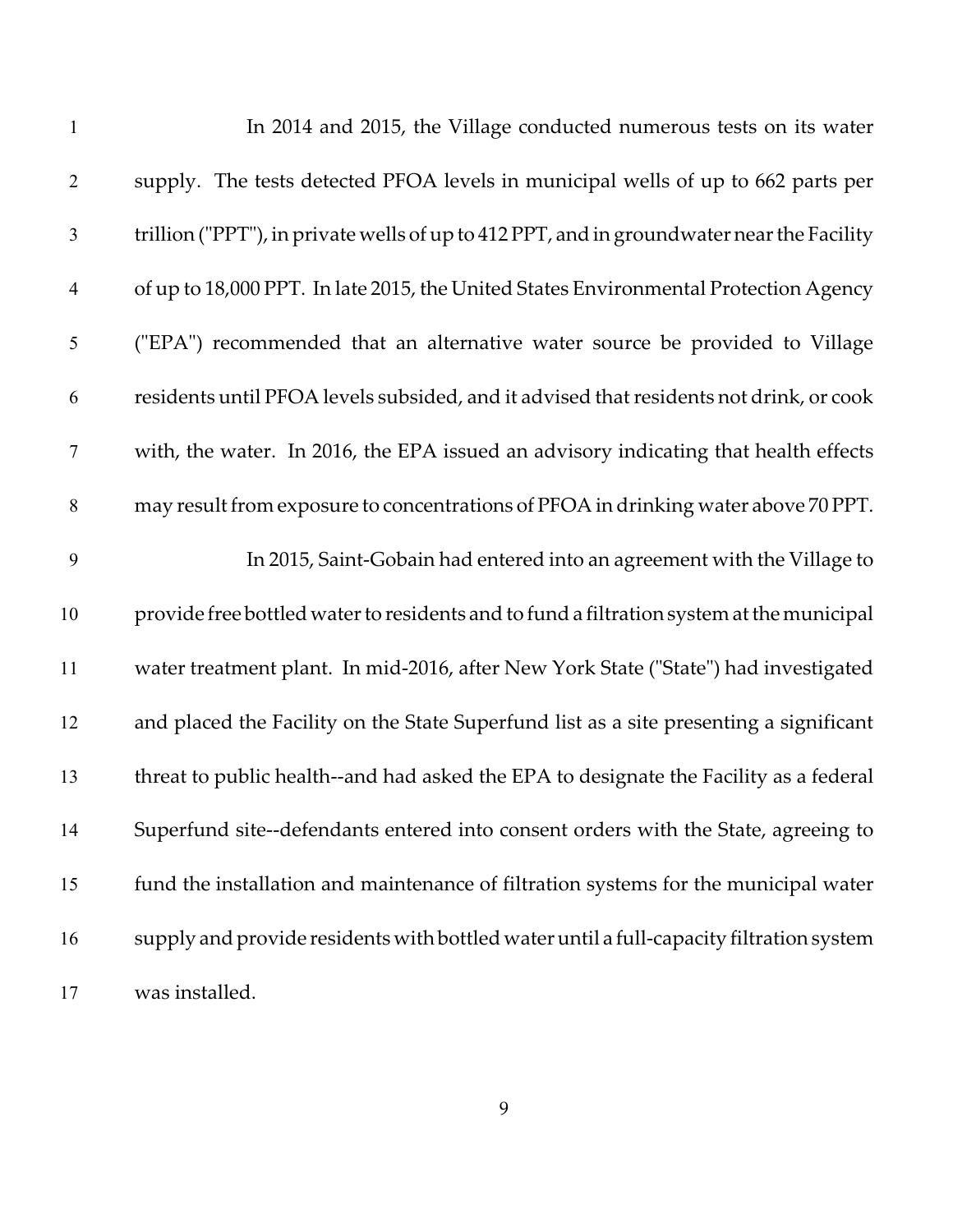## B. *The Present Actions*

| $\overline{2}$ | Plaintiffs' actions were commenced in the second half of 2016, asserting                 |
|----------------|------------------------------------------------------------------------------------------|
| $\mathfrak{Z}$ | claims of negligence, strict liability, trespass, and nuisance for harm to their persons |
| $\overline{4}$ | and/or properties as a result of defendants' contaminating the Village's water with      |
| $\mathfrak{S}$ | dangerous levels of PFOA and defendants' failure to notify plaintiffs of the             |
| 6              | contamination in a timely manner. As to personal injury, a majority of the plaintiffs    |
| $\tau$         | principally allege that their exposure to PFOA has caused elevated levels of PFOA in     |
| $8\,$          | their blood, in turn causing them increased risk of several serious health problems.     |
| 9              | With respect to the claims of property damage, plaintiffs assert that the                |
| 10             | use of PFOA in manufacturing constituted an ultra-hazardous activity for which           |
| 11             | defendants are strictly liable, and that defendants' negligence caused PFOA to           |
| 12             | trespass onto their land. Plaintiffs allege that the contamination of potable drinking   |
| 13             | water at their homes constitutes substantial interference with their use and enjoyment   |
| 14             | of their property. They also allege that the defendants' contamination of the Hoosick    |
| 15             | Falls public aquifer and the private wells in the Village (a) forces, or will force,     |
| 16             | plaintiffs to expend moneys to test, monitor, and remediate the effects of the PFOA,     |
| 17             | and (b) has caused the value of their property to be significantly decreased.            |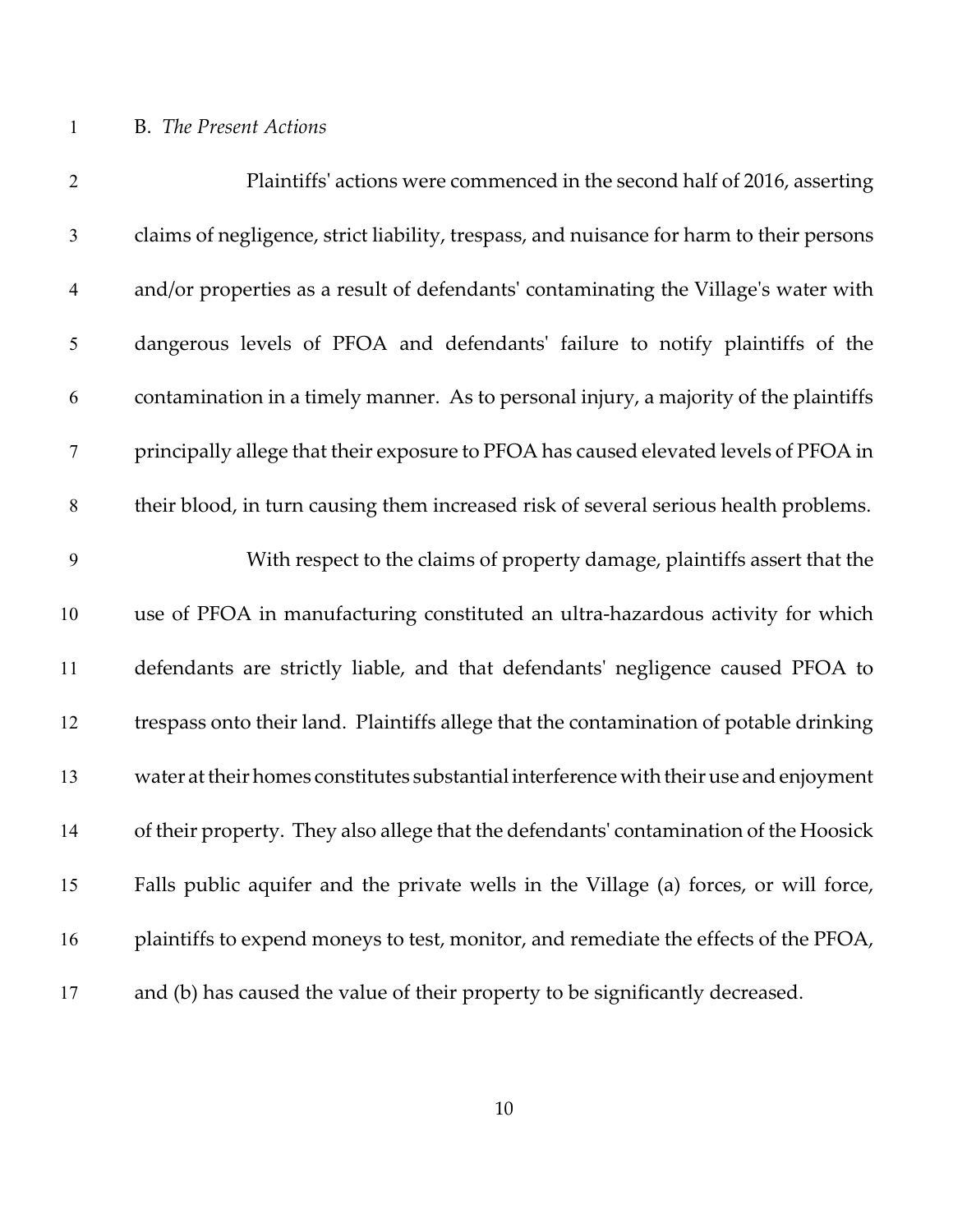| $\mathbf{1}$   | As relief, all of the plaintiffs' complaints request, among other things,                  |
|----------------|--------------------------------------------------------------------------------------------|
| $\overline{2}$ | A. a declaration that Defendants acted with negligence,                                    |
| 3              | gross negligence, and/or willful, wanton, and careless disregard                           |
| 4              | for the health, safety, and property of Plaintiffs.                                        |
|                |                                                                                            |
| 5              | B. an order requiring that Defendants implement a testing                                  |
| 6              | and monitoring protocol to test Plaintiffs' property and its                               |
| 7              | drinking water, and to implement appropriate remedial measures.                            |
|                |                                                                                            |
| 8              | C. an order establishing a medical monitoring protocol for                                 |
| 9              | Plaintiffs.                                                                                |
|                |                                                                                            |
| 10             | an award to Plaintiffs of general, compensatory,<br>D.                                     |
| 11             | exemplary, consequential, nominal, and punitive damages                                    |
|                |                                                                                            |
| 12             | (E.g., Benoit Complaint, WHEREFORE II A-D.)                                                |
|                |                                                                                            |
| 13             | 1. Defendants' Motion To Dismiss                                                           |
| 14             | As indicated above, the district court consolidated the complaints in                      |
| 15             | plaintiffs' 16 actions, permitting defendants to file a consolidated Rule 12(b)(6) motion  |
|                |                                                                                            |
| 16             | to dismiss. Defendants' motion argued that plaintiffs failed to allege either personal     |
|                |                                                                                            |
| 17             | or property injuries that are cognizable under New York law. As to personal injury,        |
|                |                                                                                            |
| 18             | defendants contended principally--to the extent relevant to these appeals--that            |
|                |                                                                                            |
| 19             | Caronia, 22 N.Y.3d 439, 982 N.Y.S.2d 40, bars recovery in tort for alleged "threat[s] of   |
|                |                                                                                            |
|                |                                                                                            |
| 20             | future harm  absent any evidence of <i>present physical injury</i> or damage to property." |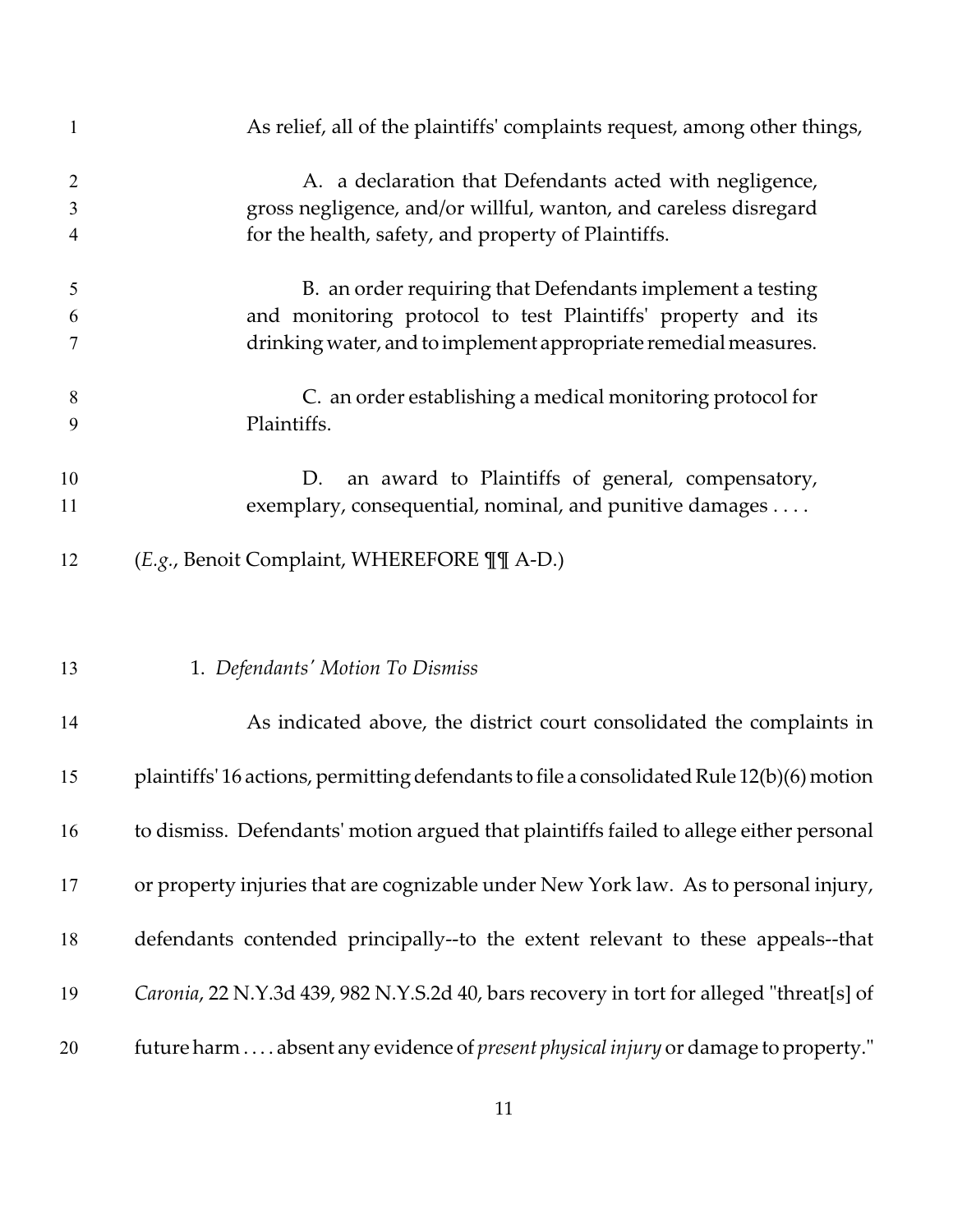| $\mathbf{1}$     | (Memorandum in Support of Defendants' Joint Consolidated Motion To Dismiss the          |
|------------------|-----------------------------------------------------------------------------------------|
| $\overline{2}$   | Individual Plaintiffs' Claims ("Def. Mem.") at 10 (internal quotation marks omitted)    |
| $\mathfrak{Z}$   | (emphasis in Def. Mem.).) Defendants argued that mere accumulation of elevated          |
| $\overline{4}$   | levels of PFOA in the blood did not constitute physical injury and that the personal    |
| $\mathfrak{S}$   | injury claims of those plaintiffs who could not allege more than such an accumulation   |
| 6                | should be dismissed.                                                                    |
| $\tau$           | As to plaintiffs' claims of property damage, defendants argued                          |
| $8\,$            | principally that, in the absence of physical damage, 532 Madison, 96 N.Y.2d 280, 727    |
| $\boldsymbol{9}$ | N.Y.S.2d 49, precludes recovery in tort for harm that is exclusively economic, and that |
| 10               | because "groundwater is not private property," plaintiffs could not base property       |
| 11               | damage claims on "alleged injury to groundwater" (Def. Mem. at 9). Defendants also      |
| 12               | urged dismissal of all property claims of plaintiffs who rented their homes, on the     |
| 13               | theory that they lacked ownership interest, and dismissal of all claims of nuisance, on |
| 14               | the theory that private nuisance is by definition a tort that threatens one or a few    |
| 15               | persons, not one that impacts the whole community.                                      |
|                  |                                                                                         |
| 16               | 2. The District Court's Decision                                                        |
| 17               | The district court granted defendants' motion in part and denied it in                  |

part. Only the denials are at issue on the present appeals.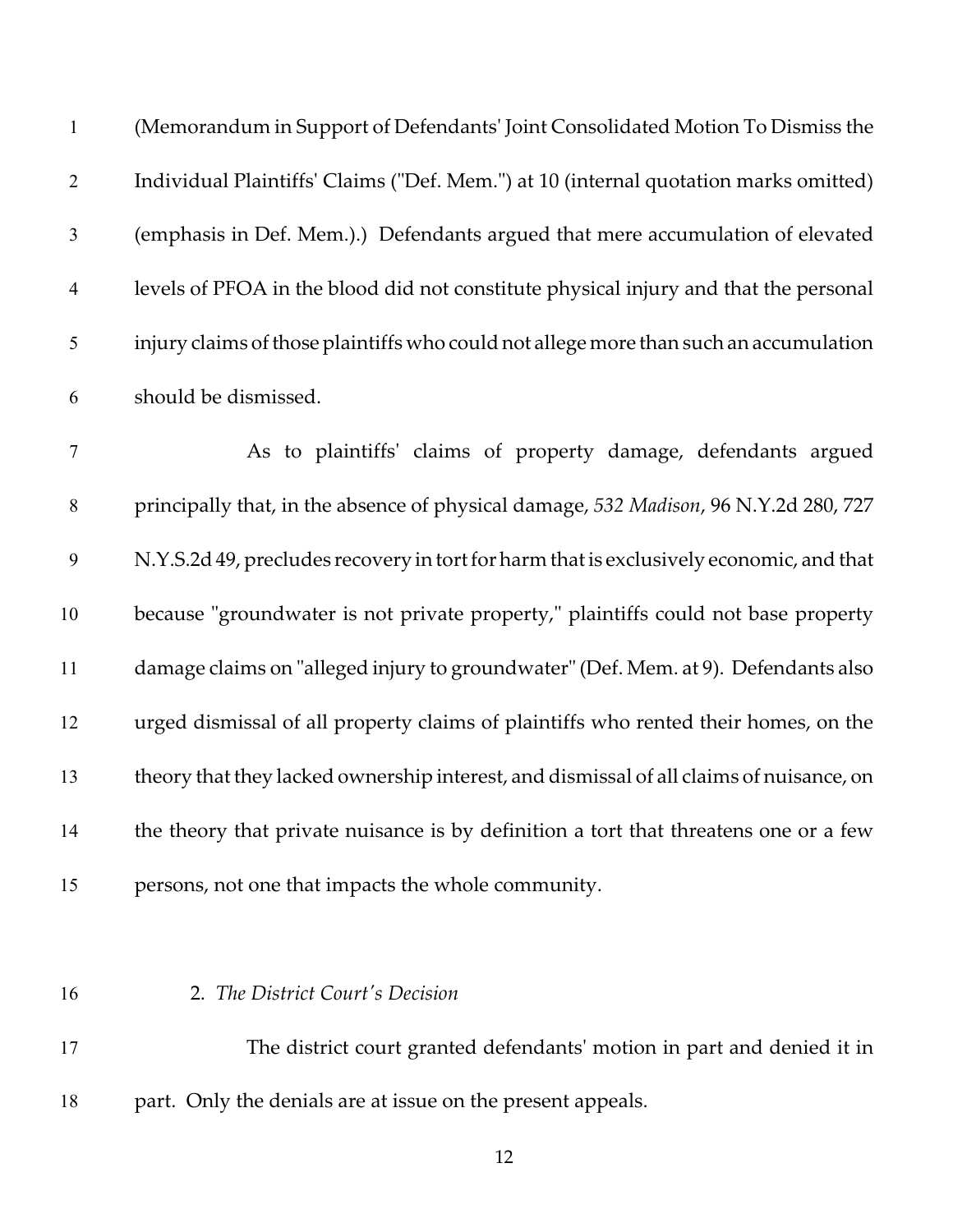| $\mathbf{1}$             | As a general matter, the court rejected defendants' interpretation of                        |
|--------------------------|----------------------------------------------------------------------------------------------|
| $\overline{2}$           | Caronia as requiring personal injury claimants to allege "symptoms or disease," and          |
| $\mathfrak{Z}$           | concluded instead that <i>Caronia</i> permits such claimants to allege injury in the form of |
| $\overline{\mathcal{A}}$ | "accumulation of a toxic substance." Benoit I, 2017 WL 3316132, at *9-*10.                   |
| 5                        | Accordingly, as to plaintiffs who do not allege that they have symptoms or disease,          |
| 6                        | the court denied defendants' motion to dismiss the personal injury claims of those           |
| $\tau$                   | who claim elevated blood levels of PFOA (referring to them as the "Accumulation              |
| $8\,$                    | Plaintiffs"). <i>Id.</i> at *10.                                                             |
| 9                        | The court also ruled that even if such accumulation were not enough to                       |
| 10                       | constitute personal injury, Caronia allows claimants to pursue medical monitoring            |
| 11                       | costs as "consequential damages for a tort alleging injury to property." Id. (internal       |
| 12                       | quotation marks omitted). This ruling also preserved the medical monitoring claims           |
| 13                       | of two plaintiffs who did not claim disease, or symptoms, or blood levels with               |
| 14                       | elevated PFOA, but who were property owners claiming injury to their property.               |
| 15                       | As to defendants' contention that plaintiffs' claims of property damage                      |
| 16                       | were not cognizable because groundwater is not private property, the court denied            |
| 17                       | defendants' motion to the extent that it sought dismissal of claims asserted by              |
| 18                       | plaintiffs who are not merely renters but property owners. The court observed, inter         |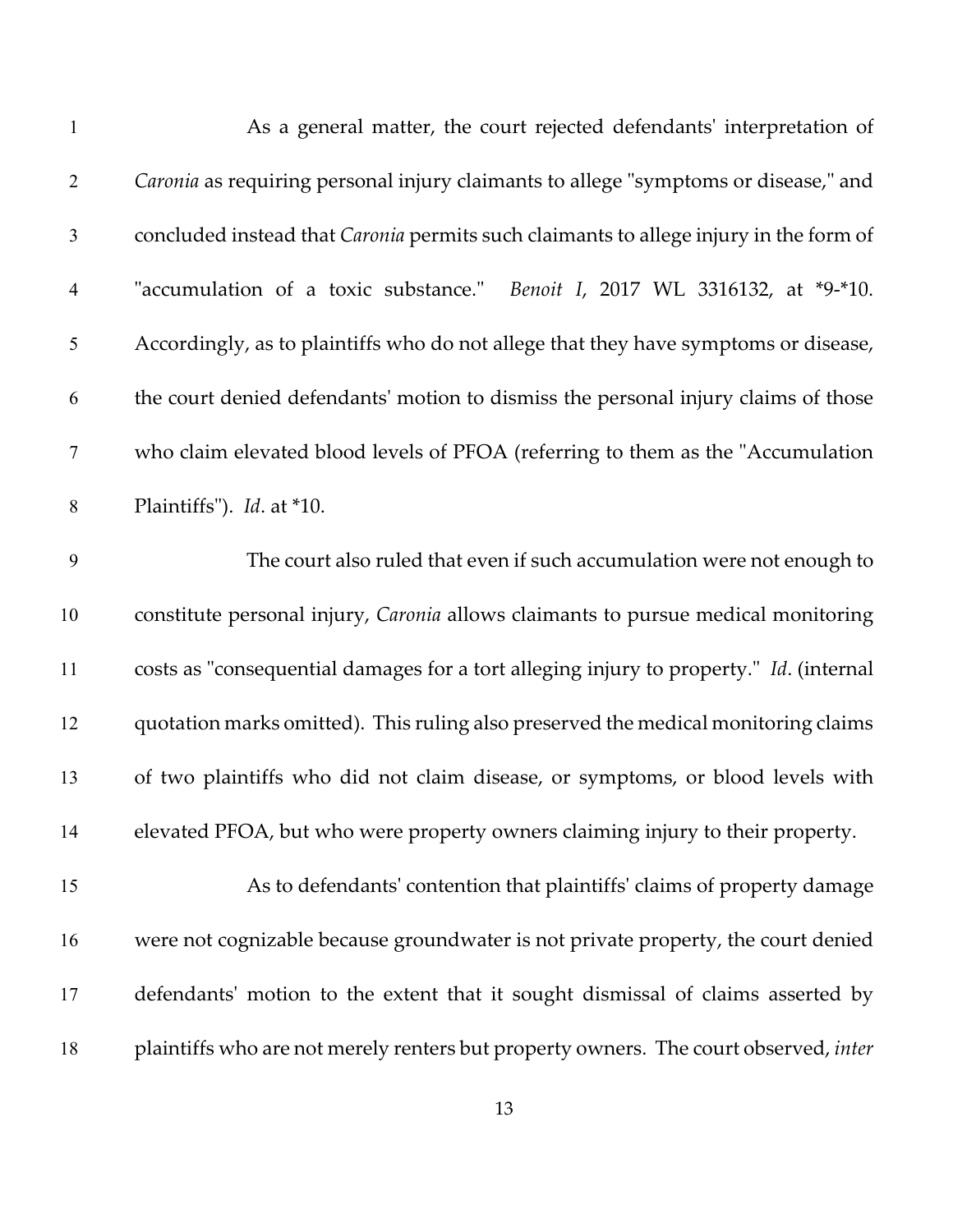| $\mathbf{1}$   | alia, that the authority cited by defendants involved neither a claim of negligence nor |
|----------------|-----------------------------------------------------------------------------------------|
| $\overline{2}$ | injury to the claimants' drinking water, see id. at *7. The court also stated that even |
| $\mathfrak{Z}$ | under defendants' reading of 532 Madison as requiring some damage beyond                |
| $\overline{4}$ | groundwater contamination or home-devaluation, those plaintiffs who owned               |
| $\mathfrak s$  | property sought damages for "loss of their potable water supply," and that is "an       |
| 6              | injury that is not fairly categorized as purely economic in nature." Benoit I, 2017 WL  |
| $\overline{7}$ | 3316132, at *9 (internal quotation marks omitted). The court ruled that owners also     |
| $8\,$          | stated viable claims for "the cost of remediating the contamination." Id.               |
| 9              | The court also declined to dismiss the claims of owners of private wells                |
| 10             | for trespass and nuisance. As to trespass, it noted that although defendants argued     |
| 11             | that such an action could not be based on injury to groundwater because                 |
| 12             | groundwater is not private property, the cases on which they relied for that            |
| 13             | proposition did not involve owners of private wells. See id. at *10-*11. As to claims   |
| 14             | of nuisance, the court ruled that--while contamination of the Village wells, from       |
| 15             | which some 95% of the residents received their water, was so widespread as to           |
| 16             | constitute not a private nuisance but a public nuisance for which only the Village, not |
| 17             | individuals, had standing to sue--those plaintiffs who owned private wells could        |
| 18             | maintain actions for private nuisance, as the contamination imposed a special burden    |
| 19             | on them. See id. at *11-*12.                                                            |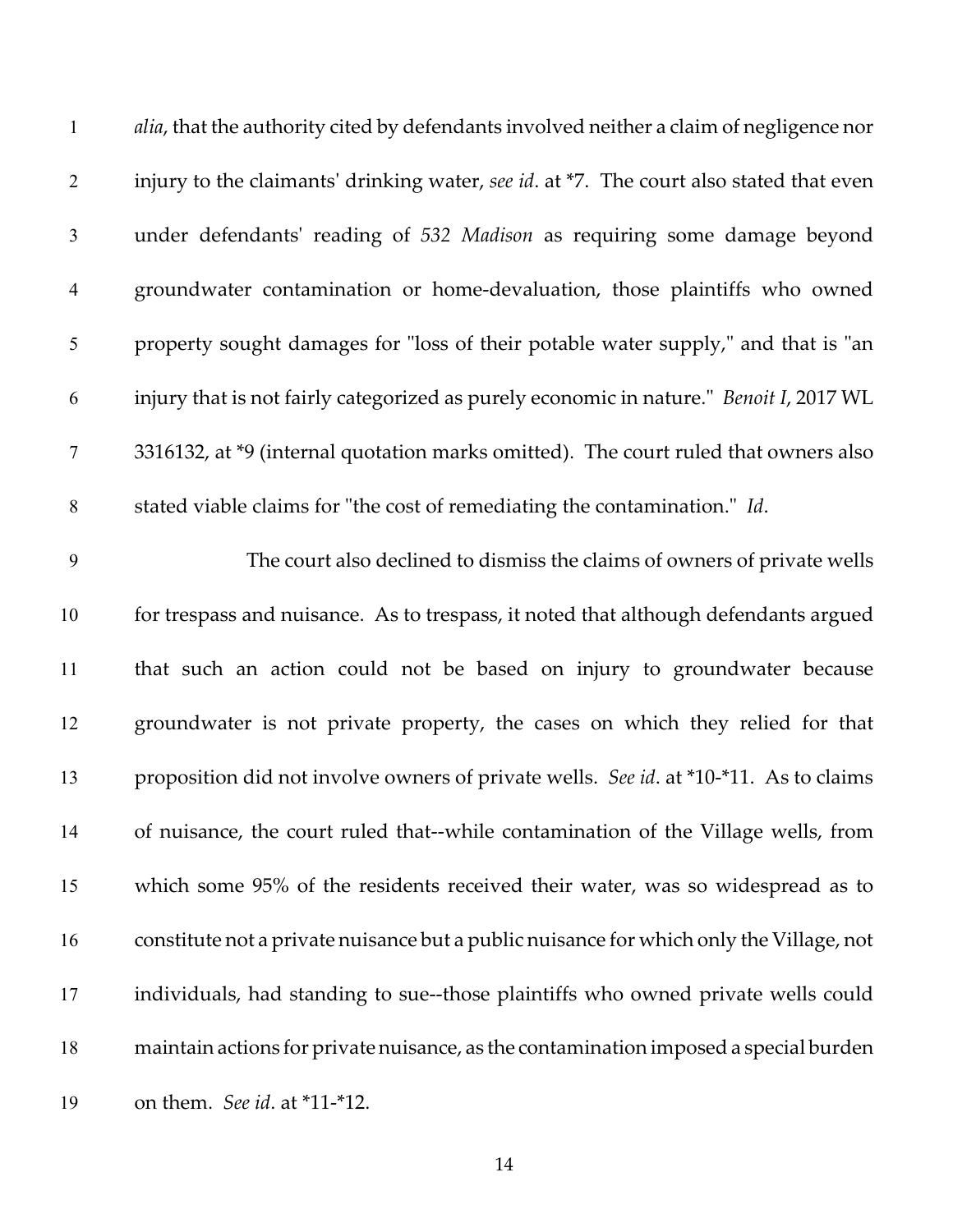The court certified its decision for interlocutory appeal pursuant to 28 U.S.C. § 1292(b), and we granted defendants' timely petition for leave to appeal.

#### II. DISCUSSION

 On appeal, defendants contend principally that New York tort law (1) precludes an action for personal injury based solely on allegations of elevated blood levels of PFOA without allegation of disease or symptoms of disease (*i.e.*, claims of asymptomatic Accumulation Plaintiffs); (2) precludes an award of the costs of medical monitoring as consequential damages (a) for asymptomatic Accumulation Plaintiffs, or (b) for injury merely to property; (3) precludes property damage claims for negligence, strict liability, or trespass based solely on contamination of groundwater and/or alleged loss in the economic value of residential homes; and (4) precludes nuisance claims by individuals for contamination of their owned wells, as the water supply was contaminated for the entire community. For the reasons that follow, we conclude that the district court properly rejected these contentions with respect to all but that challenging the availability of the costs of medical monitoring as consequential damages for injury to property; as to the latter, we conclude that it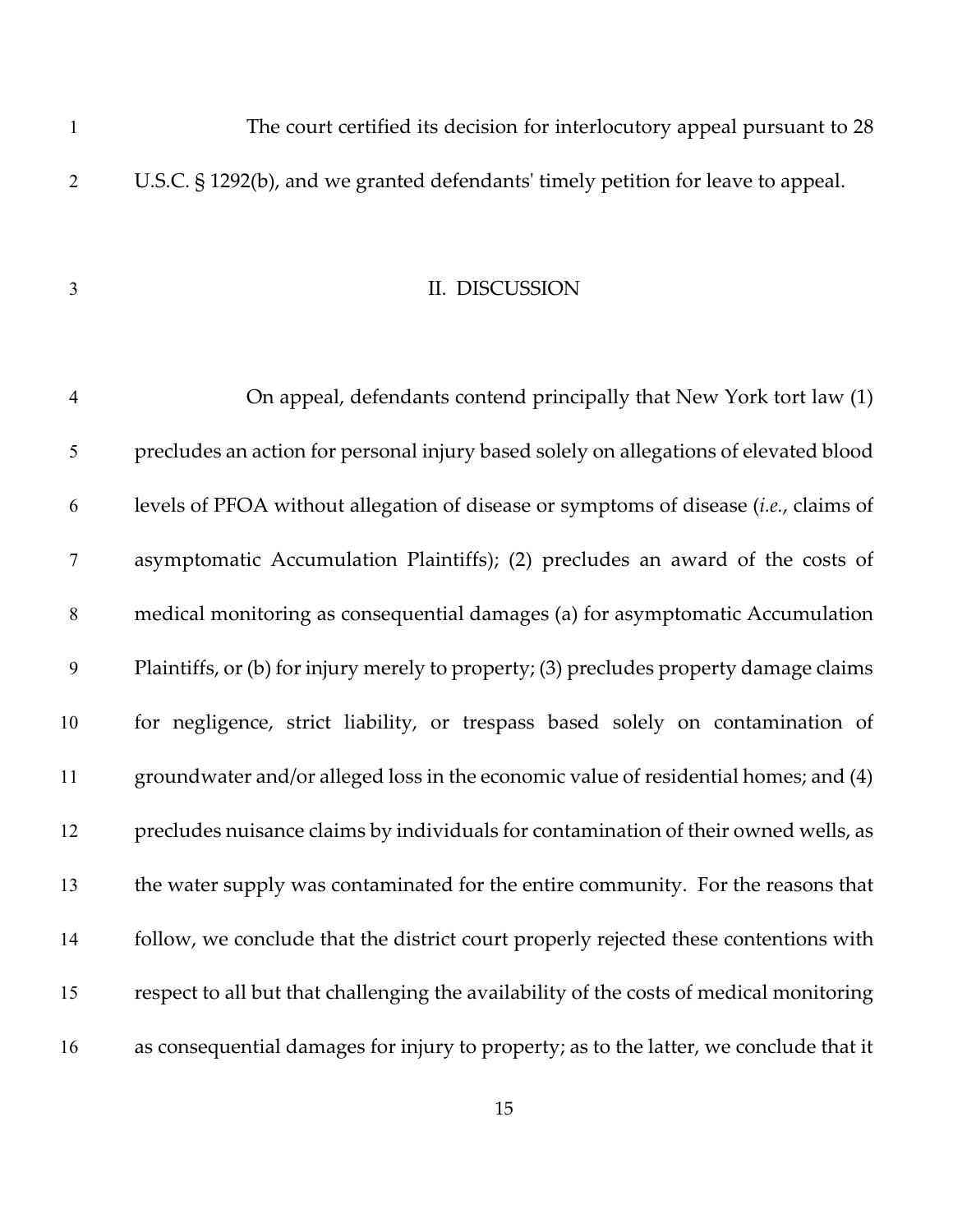| $\mathbf{1}$        | is not an issue that meets the criteria for immediate review under $28$ U.S.C. $\S$ 1292(b),                                                      |
|---------------------|---------------------------------------------------------------------------------------------------------------------------------------------------|
| $\mathbf{2}$        | and we thus do not resolve it. (See Part II.D. below.)                                                                                            |
| $\mathfrak{Z}$<br>4 | A. Whether Elevated PFOA Level in the Blood Suffices To Ground an Action for<br>Personal Injury and a Request for the Costs of Medical Monitoring |
| $\mathfrak s$       | Under New York law, in order to recover in either negligence or strict                                                                            |
| 6                   | liability, claimants must prove, inter alia, that their persons or property have been                                                             |
| $\tau$              | injured. See, e.g., Akins v. Glens Falls City School District, 53 N.Y.2d 325, 333, 441                                                            |
| $\,8\,$             | N.Y.S.2d 644, 648 (1981) (personal injury, negligence); Kimbar v. Estis, 1 N.Y.2d 399,                                                            |
| 9                   | 403, 153 N.Y.S.2d 197, 199 (1956) (same); Voss v. Black & Decker Manufacturing Co., 59                                                            |
| 10                  | N.Y.2d 102, 106, 463 N.Y.S.2d 398, 401-02 (1983) (personal injury, strict liability); In re                                                       |
| 11                  | Methyl Tertiary Butyl Ether (MTBE) Products Liability Litigation, 725 F.3d 65, 117 (2d Cir.                                                       |
| 12                  | 2013) ("MTBE") (property damage, negligence); see generally id. at 98, 107-09 (property                                                           |
| 13                  | damage and strict liability).                                                                                                                     |
| 14                  | The most recent discussion, by New York's highest court, of tort                                                                                  |
| 15                  | principles relevant to the personal injury claims in these actions is the New York                                                                |
| 16                  | Court of Appeals' 2013 decision in Caronia II, 22 N.Y.3d at 446, 982 N.Y.S.2d at 43. The                                                          |
| 17                  | case was brought in federal court by inveterate cigarette smokers who stated that the                                                             |
| 18                  | "Plaintiffs do not allege personal injury in this case," Caronia v. Philip Morris USA, Inc.,                                                      |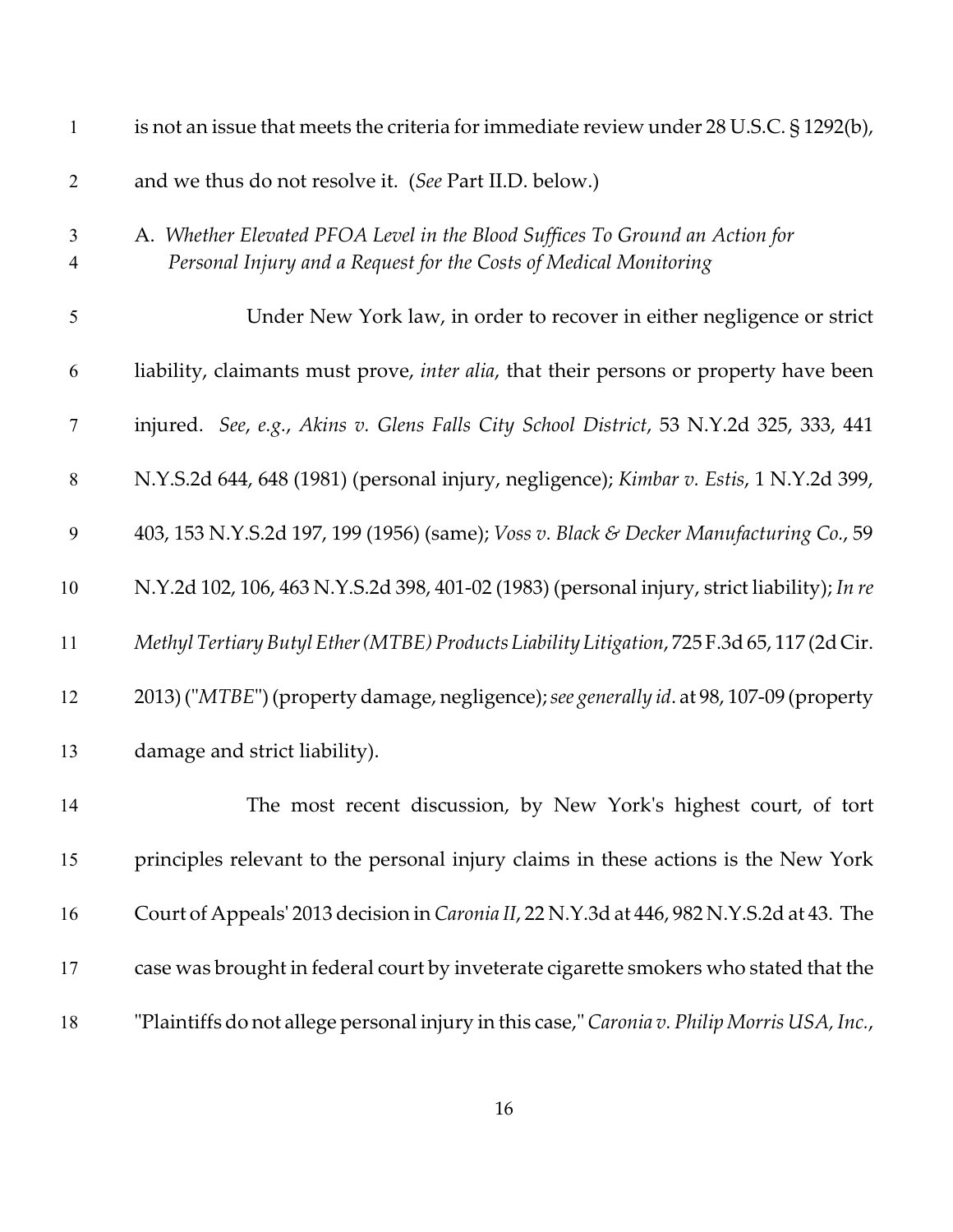| $\mathbf{1}$              | 715 F.3d 417, 428 (2d Cir. 2013) ("Caronia I") (internal quotation marks omitted), and                                                                                                                                                                                                                              |
|---------------------------|---------------------------------------------------------------------------------------------------------------------------------------------------------------------------------------------------------------------------------------------------------------------------------------------------------------------|
| $\overline{2}$            | sought purely equitable relief in the form of a judgment requiring the cigarette                                                                                                                                                                                                                                    |
| $\mathfrak{Z}$            | manufacturer to fund a court-supervised program of medical surveillance for the                                                                                                                                                                                                                                     |
| $\overline{4}$            | early detection of lung cancer. On appeal, the plaintiffs thus urged us to conclude                                                                                                                                                                                                                                 |
| 5                         | that New York law permitted an independent equitable action for medical                                                                                                                                                                                                                                             |
| 6                         | monitoring. Unable to discern any controlling precedent in the New York cases, see,                                                                                                                                                                                                                                 |
| 7                         | e.g., id. at 434-37, we certified--insofar as is relevant here--the following question to                                                                                                                                                                                                                           |
| 8                         | the New York Court of Appeals:                                                                                                                                                                                                                                                                                      |
| 9<br>10<br>11<br>12<br>13 | Under New York law, may a current or former longtime heavy<br>smoker who has not been diagnosed with a smoking-related<br>disease, and who is not under investigation by a physician for<br>such a suspected disease, pursue an independent equitable cause<br>of action for medical monitoring for such a disease? |
| 14                        | Id. at 450.                                                                                                                                                                                                                                                                                                         |
| 15                        | The New York Court of Appeals answered this certified question in the                                                                                                                                                                                                                                               |
| 16                        | negative. Noting that the "Plaintiffs do not claim to have suffered physical injury or                                                                                                                                                                                                                              |
| 17                        | damage to property," and that under New York law "[a] threat of future harm is                                                                                                                                                                                                                                      |
| 18                        | insufficient to impose liability against a defendant in a tort context," Caronia II, 22                                                                                                                                                                                                                             |
| 19                        | N.Y.3d at 446, 982 N.Y.S.2d at 43, the Court considered whether judicial "recogni[tion                                                                                                                                                                                                                              |
| 20                        | of] a new tort, namely, an equitable medical monitoring cause of action," absent                                                                                                                                                                                                                                    |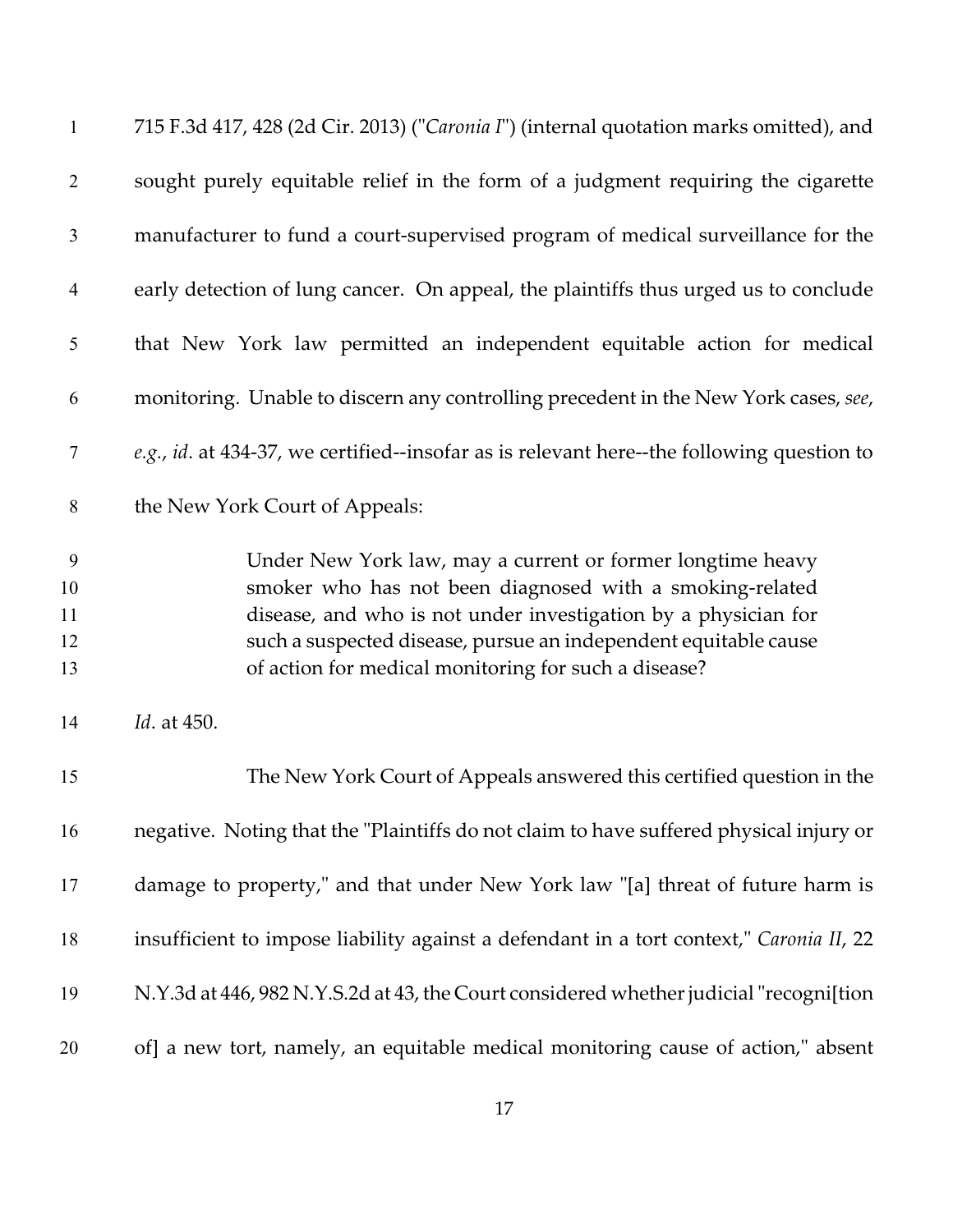| $\mathbf{1}$     | physical injury, would be consistent with existing New York law, id. at 447, 982                                                    |
|------------------|-------------------------------------------------------------------------------------------------------------------------------------|
| $\mathbf{2}$     | N.Y.S.2d at 43. In so considering, the Court discussed several decisions of New                                                     |
| 3                | York's intermediate appellate courts, focusing principally on Askey v. Occidental                                                   |
| $\overline{4}$   | Chemical Corp., 102 A.D.2d 130, 477 N.Y.S.2d 242 (4th Dep't 1984) ("Askey"), and Abusio                                             |
| $\mathfrak{S}$   | v. Consolidated Edison Co., 238 A.D.2d 454, 656 N.Y.S.2d 371 (2d Dep't 1997) ("Abusio"),                                            |
| 6                | lv. denied, 90 N.Y.2d 806 (1997).                                                                                                   |
| $\boldsymbol{7}$ | In Askey, in addressing the toxic tort claims of those plaintiffs who                                                               |
| $8\,$            | alleged injuries "characterized as" not "manifest" but "latent," i.e., "injuries which have                                         |
| $\boldsymbol{9}$ | not surfaced but which may afflict them in the future," 102 A.D.2d at 132-33, 477                                                   |
| 10               | N.Y.S.2d at 245, the Appellate Division had stated that                                                                             |
| 11<br>12         | "damages resulting from the enhanced risk of cancer and the<br>threat of future harm not yet realized are not compensable in a tort |
| 13               | $action \dots$ , [but that] there is a basis in law to sustain a claim for                                                          |
| 14               | medical monitoring as an element of consequential damage"                                                                           |
| 15               | Caronia II, 22 N.Y.3d at 447, 982 N.Y.S.2d at 44 (quoting Askey, 102 A.D.2d at 135, 477                                             |
| 16               | N.Y.S.2d at 246 (emphases in Caronia II)); see also Askey, 102 A.D.2d at 137, 477                                                   |
| 17               | N.Y.S.2d at 247 (stating that the plaintiffs exposed to landfill toxins had "an increased                                           |
| 18               | risk of invisible genetic damage and a present cause of action for their injury," and                                               |
| 19               | could recover "'reasonably anticipated' consequential damages," including medical                                                   |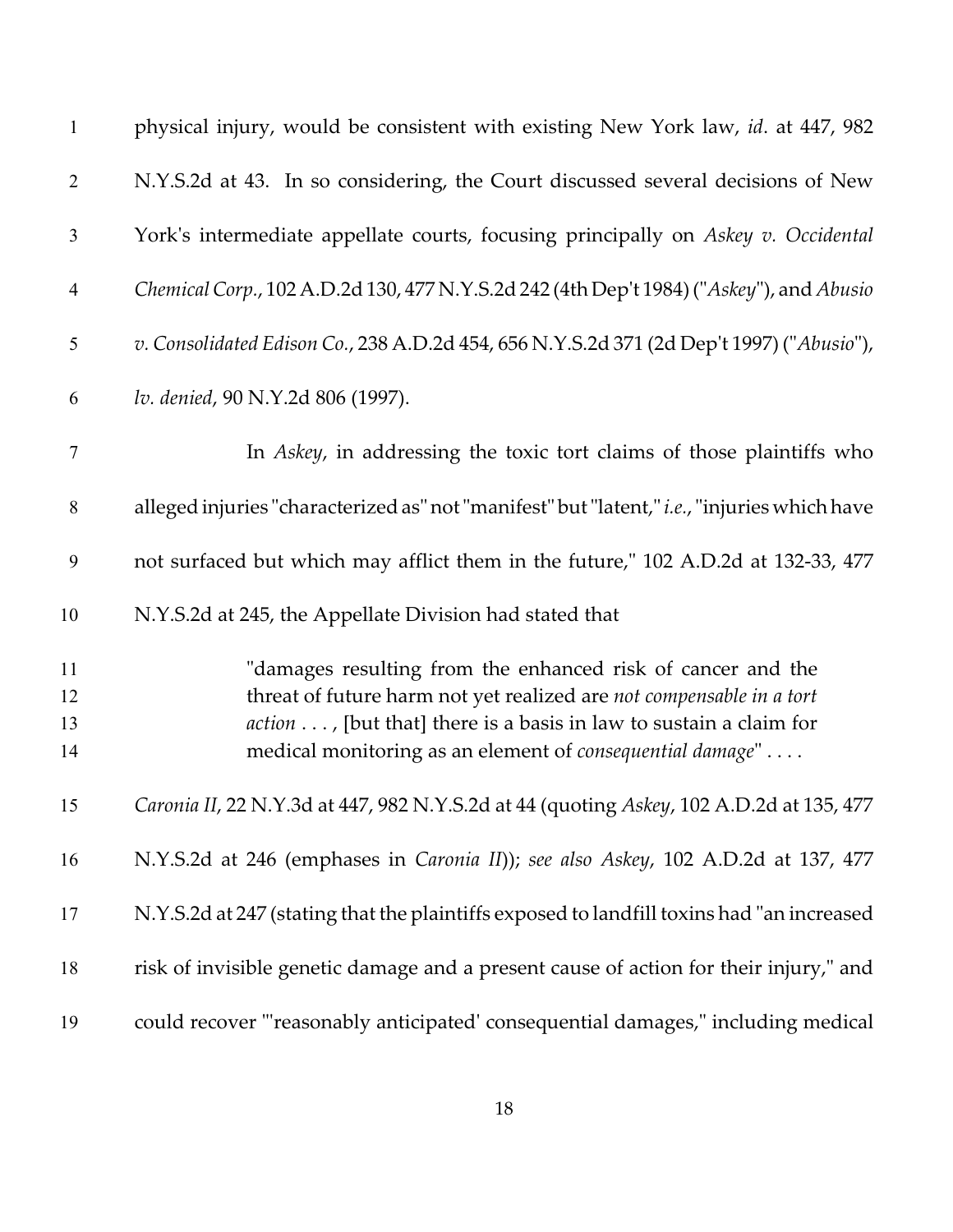| $\mathbf{1}$             | monitoring, so long as they could "establish with a reasonable degree of medical        |
|--------------------------|-----------------------------------------------------------------------------------------|
| $\mathbf{2}$             | certainty that such expenditures [were] 'reasonably anticipated' to be incurred by      |
| 3                        | reason of their exposure").                                                             |
| $\overline{\mathcal{A}}$ | However, the Caronia II Court pointed out that Askey had derived its                    |
| 5                        | rationale from the Court of Appeals' 1936 decision in Schmidt v. Merchants Despatch     |
| 6                        | Transp. Co., 270 N.Y. 287, 200 N.E. 824 (1936) ("Schmidt"); and in Schmidt, the issue   |
| 7                        | before the court was the date on which the toxic tort cause of action accrued. See      |
| $8\,$                    | Caronia II, 22 N.Y.3d at 447, 982 N.Y.S.2d at 44. The Caronia II Court pointed out that |
| 9                        | [e]ven in Schmidt,  this Court required some injury or damage to                        |
| 10                       | the plaintiff before he could recover. Having concluded that the                        |
| 11                       | injury or damage occurred at the time of "invasion" of the                              |
| 12                       | plaintiff's "personal or property rights," we addressed the issue of                    |
| 13                       | damages, holding that "[c]onsequential damages may flow later                           |
| 14                       | from an injury too slight to be noticed at the time it is inflicted.                    |
| 15                       | No new cause of action accrues when such consequential damages                          |
| 16                       | arise. So far as consequential damages may be reasonably anticipated,                   |
| 17                       | they may be included in a recovery for the original injury, though                      |
| 18                       | even at the time of the trial they may not yet exist"                                   |
| 19                       | Id. (quoting Schmidt, 270 N.Y. at 300-01, 200 N.E. at 827 (first emphasis added;        |
| 20                       | subsequent emphases in Caronia II).                                                     |
| 21                       | The Caronia II Court noted that Askey and Schmidt were decided before                   |
| 22                       | the 1986 enactment of N.Y. C.P.L.R. § 214-c, which makes specific provisions as to the  |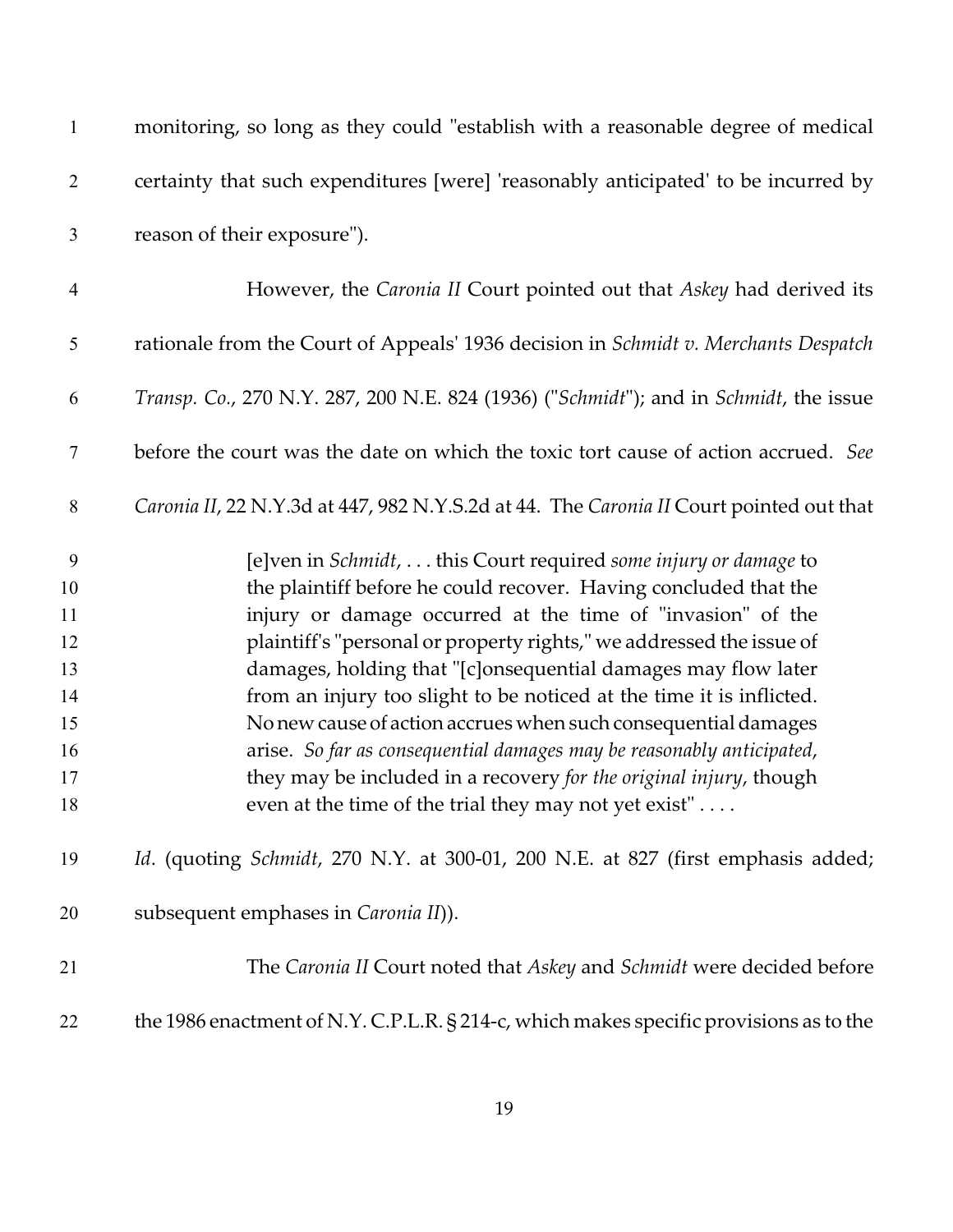| $\mathbf{1}$   | time at which the statute of limitations would begin to run on a personal injury action |
|----------------|-----------------------------------------------------------------------------------------|
| $\overline{2}$ | for damages caused by the latent effects of exposure to harmful substances:             |
| 3              | The accrual rule set forth in <i>Schmidt</i> , and referenced in <i>Askey</i> , was     |
| $\overline{4}$ | replaced by CPLR 214-c, which requires a plaintiff to initiate a                        |
| 5              | cause of action for personal injury damages caused by the latent                        |
| 6              | effects of exposure to harmful substances within three years from                       |
| $\overline{7}$ | the date the injury was discovered or could have been discovered                        |
| 8              | "through the exercise of reasonable diligence."                                         |
| 9              | Neither Schmidt nor Askey questioned this State's long-held                             |
| 10             | physical harm requirement; rather, they merely accepted, for accrual                    |
| 11             | purposes, that the injury accrued at the time of exposure. In light of                  |
| 12             | section 214-c's enactment in 1986 (well after Askey and Schmidt),                       |
| 13             | the Askey court's holding that persons who are exposed to toxins                        |
| 14             | may recover all "reasonably anticipated' consequential damages,"                        |
| 15             | must be viewed in its proper context. Given that the injuries                           |
| 16             | in Askey and Schmidt were deemed (for accrual purposes) to have                         |
| 17             | been sustained at the time of exposure, it is understandable why                        |
| 18             | the Courts in those cases would have concluded that any and all                         |
| 19             | damages flowing from those "injuries," including damages for                            |
| 20             | medical monitoring, would be potentially recoverable as                                 |
| 21             | consequential damages.                                                                  |
| 22             | Caronia II, 22 N.Y.3d at 448, 982 N.Y.S.2d at 44-45 (last emphasis in original; other   |
| 23             | emphases added).                                                                        |
| 24             | The Court noted that in cases decided since 214-c's enactment,                          |
| 25             | [t]he Appellate Divisions have consistently found that                                  |
| 26             | medical monitoring is an element of damages that may be recovered                       |
| 27             | only after a physical injury has been proven, i.e., that it is a form of                |
| 28             | remedy for an existing tort. For instance, in Abusio v Consolidated                     |
|                |                                                                                         |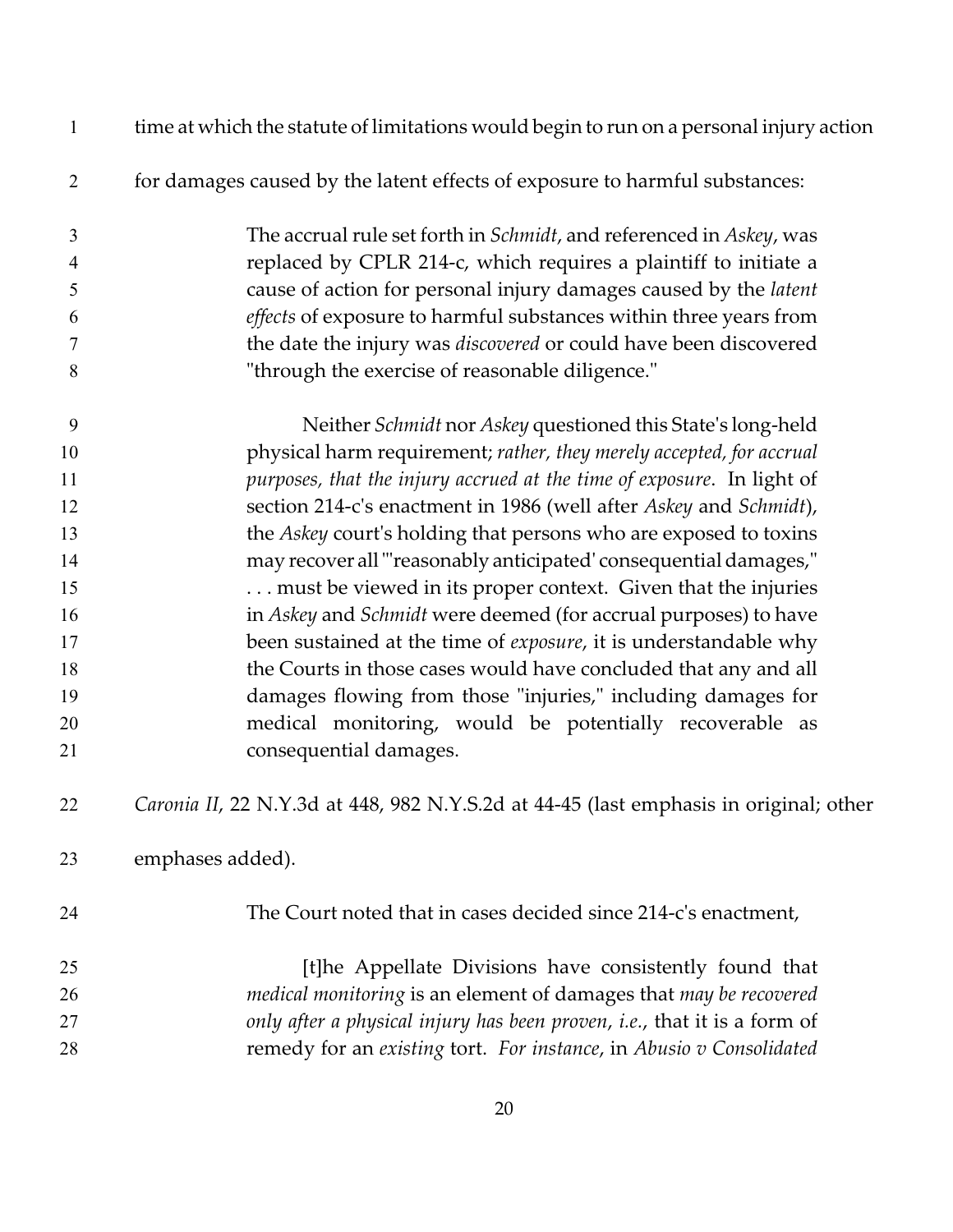| $\mathbf{1}$   | Edison Co. of N.Y. (238 AD2d 454, 656 NYS2d 371 [2d Dept 1997],                                      |
|----------------|------------------------------------------------------------------------------------------------------|
| $\overline{2}$ | lv denied 90 NY2d 806, 686 NE2d 1363, 664 NYS2d 268 [1997]),                                         |
| 3              | where the plaintiffs brought a negligence cause of action arising                                    |
| $\overline{4}$ | out of exposure to toxins, the Court concluded that the trial court                                  |
| 5              | properly set aside the damage awards for medical monitoring,                                         |
| 6              | holding that although plaintiffs established that they were exposed                                  |
| $\overline{7}$ | to toxins, they failed to establish that they had a "rational basis"                                 |
| $8\,$          | for their fear of contracting the disease, i.e., they failed to establish                            |
| 9              | a "clinically demonstrable presence of [toxins] in the plaintiff's body, or                          |
| 10             | some indication of [toxin]-induced disease, i.e., some physical                                      |
| 11             | manifestation of [toxin] contamination" (id. at 454-455).                                            |
| 12             | Caronia II, 22 N.Y.3d at 448-49, 982 N.Y.S.2d at 45 ("existing" emphasized in original;              |
| 13             | other emphases ours).                                                                                |
| 14             | Caronia II stated, with apparent approval, that "[c]ourts have followed the                          |
| 15             | test enunciated in Abusio in a number of cases where medical monitoring was sought                   |
| 16             | as an element of damages," id. at 449, 982 N.Y.S.2d at 45 (emphasis added) (citing                   |
| 17             | cases); see id. ("in order to obtain medical monitoring damages, plaintiff must establish            |
| 18             | 'clinically demonstrable presence' of toxins in the body or evidence of toxin-induced                |
| 19             | disease" (quoting Allen v. General Electric Co., 32 A.D.3d 1163, 1165, 821 N.Y.S.2d 692,             |
| 20             | 694 (4th Dep't 2006))). However, the Caronia II Court also noted that in each of the                 |
| 21             | cases it cited, "the plaintiffs alleged either personal injury or property damage or                 |
| 22             | both," <i>id.</i> ; and it cautioned that "[t]o the extent that any of these, or other, cases can be |
| 23             | read as recognizing an independent cause of action for medical monitoring absent                     |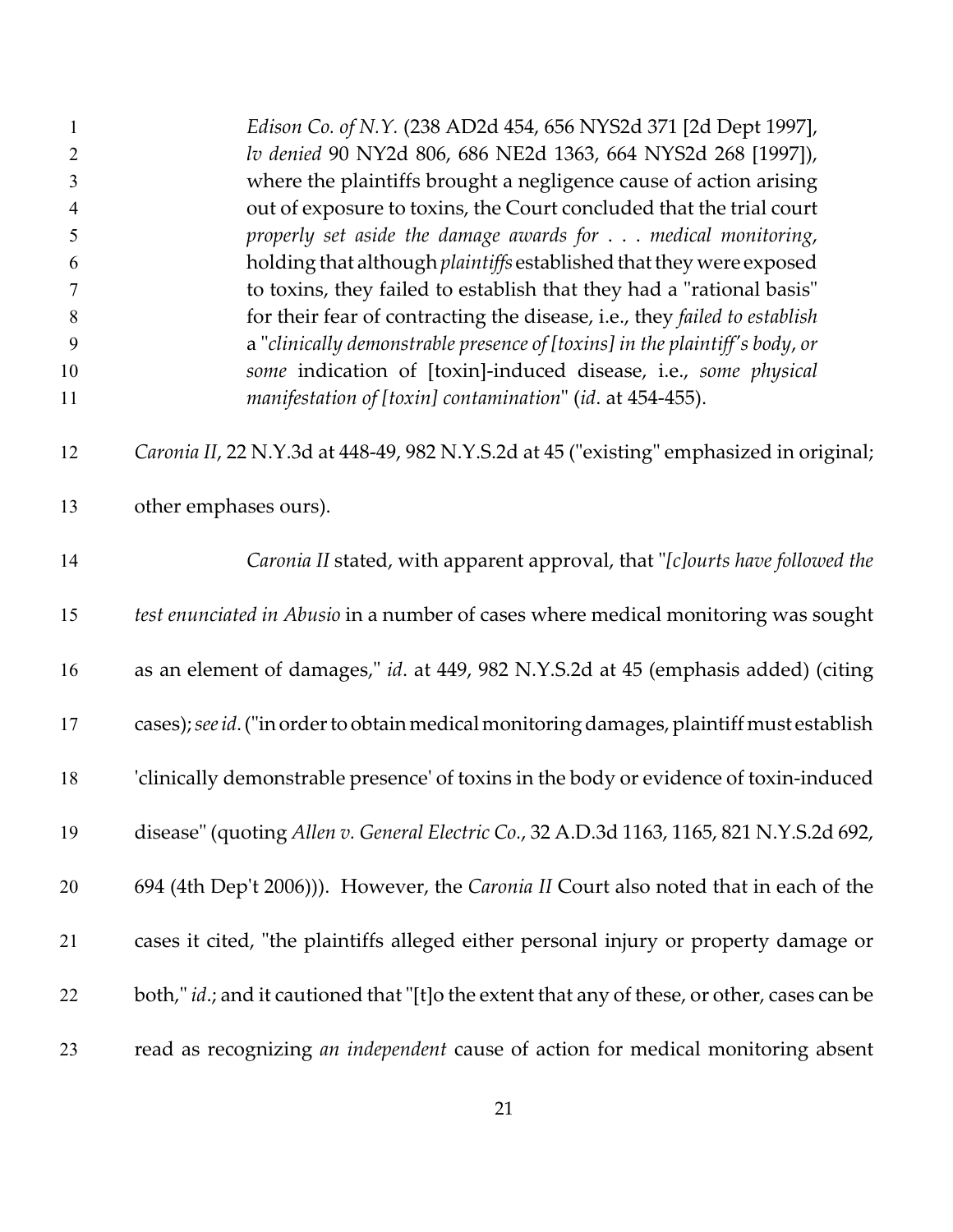allegation of any physical injury or property damage, they should not be followed," *id*. at 449 n.2, 982 N.Y.S.2d at 45 n.2 (emphasis added).

| $\mathfrak{Z}$ | In sum, the Caronia II Court thus answered in the negative this Court's                         |
|----------------|-------------------------------------------------------------------------------------------------|
| $\overline{4}$ | certified question as to whether New York law recognizes an action for medical                  |
| 5              | monitoring independently of the presence of a traditionally recognized tort cause of            |
| 6              | action. Given its discussion in reaching that conclusion, we interpret Caronia II's             |
| $\tau$         | recounting of the general New York tort law principles, together with its apparent              |
| $\,8\,$        | approval of the test enunciated in Abusio--"clinically demonstrable presence of [toxins]        |
| 9              | in the plaintiff's body, or some indication of [toxin]-induced disease, i.e., some physical     |
| 10             | <i>manifestation of [toxin] contamination</i> "--to mean (a) that an action for personal injury |
| 11             | cannot be maintained "absent allegation of any physical injury"; (b) that it is, however,       |
| 12             | sufficient to allege "some injury"; and (c) that to meet the requirement to plead "some"        |
| 13             | physical injury, it is sufficient to allege that "in the plaintiff's body" there is either a    |
| 14             | "clinically demonstrable presence of toxins" "or some physical manifestation of toxin           |
| 15             | contamination." (All emphases ours.) We understand the word "clinical" in this                  |
| 16             | context to refer to phenomena that are observable. See Webster's Third New                      |
| 17             | International Dictionary 423 (2002) (defining "clinical" as, inter alia, "involving or          |
| 18             | depending on direct observation" or "observable by clinical inspection"); see also              |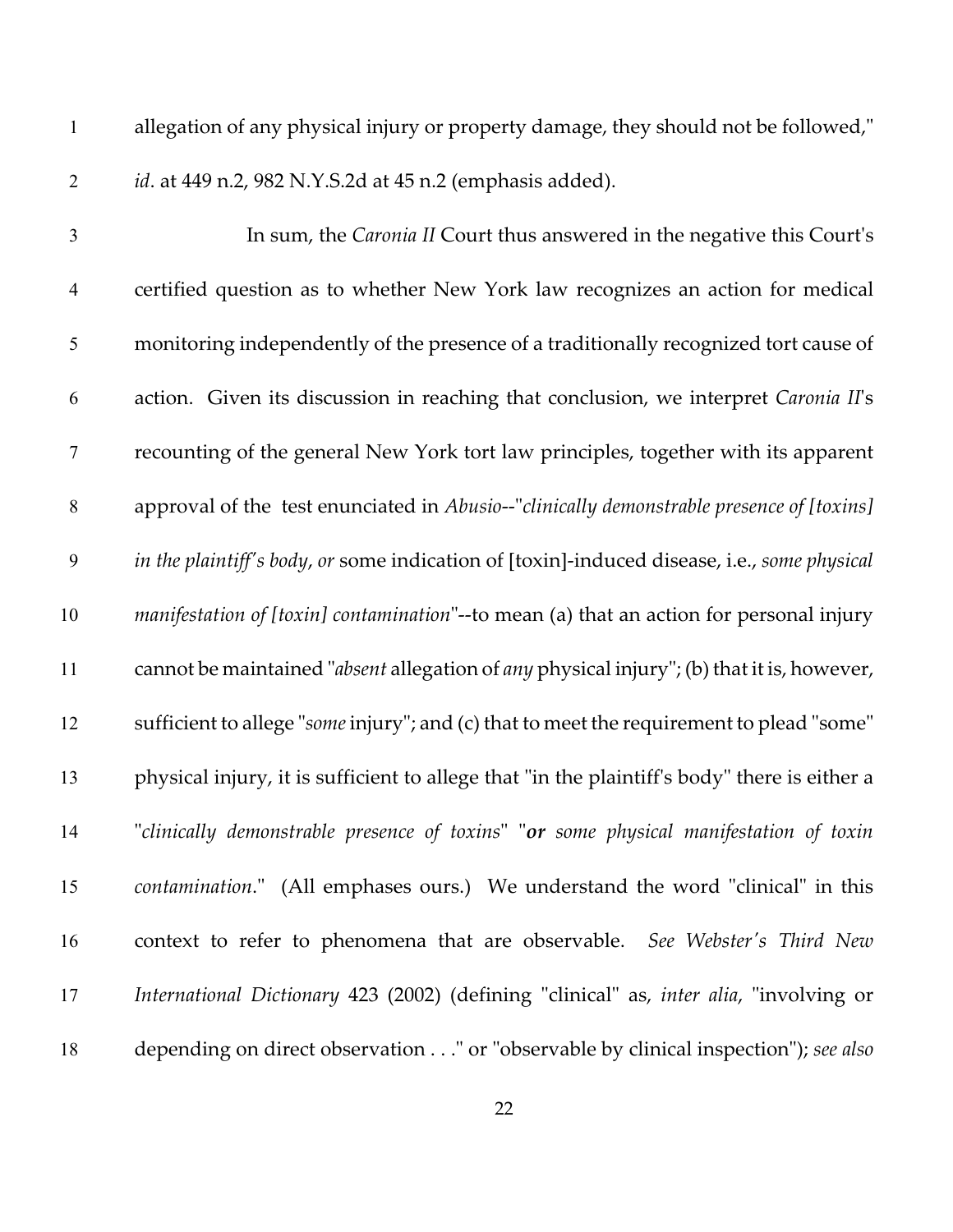*id*. at 1793 (defining "present" as, *inter alia*, "now existing or in progress"); *id*. (illustrating "presence" as, *e.g.*, "the presence of free nitrogen bubbles in the body tissues").

| $\overline{4}$ | We conclude that under Caronia II, allegations of the physical                         |
|----------------|----------------------------------------------------------------------------------------|
| 5              | manifestation of or clinically demonstrable presence of toxins in the plaintiff's body |
| 6              | are sufficient to ground a claim for personal injury and that for such a claim, if     |
|                | proven, the plaintiff may be awarded, as consequential damages for such injury, the    |
| 8              | costs of medical monitoring.                                                           |

 In the present case, as set out in Parts I.A. and B. above, the complaints include the following allegations. PFOA is a toxic substance; studies show associations between increased PFOA levels in the blood and numerous health problems. The EPA issued an advisory indicating that drinking water having concentrations of PFOA higher than 70 PPT may be harmful to one's health. The Village's testing of its water in 2014 and 2015 revealed PFOA levels from 412 PPT to 18,000 PPT. The EPA advised Village residents not to drink or even cook with water from the Village's aquifer. Not having been timely warned by defendants of the contamination of the Village's groundwater by PFOA, most of the plaintiffs in these appeals have accumulated elevated levels of PFOA in their blood. With reasonable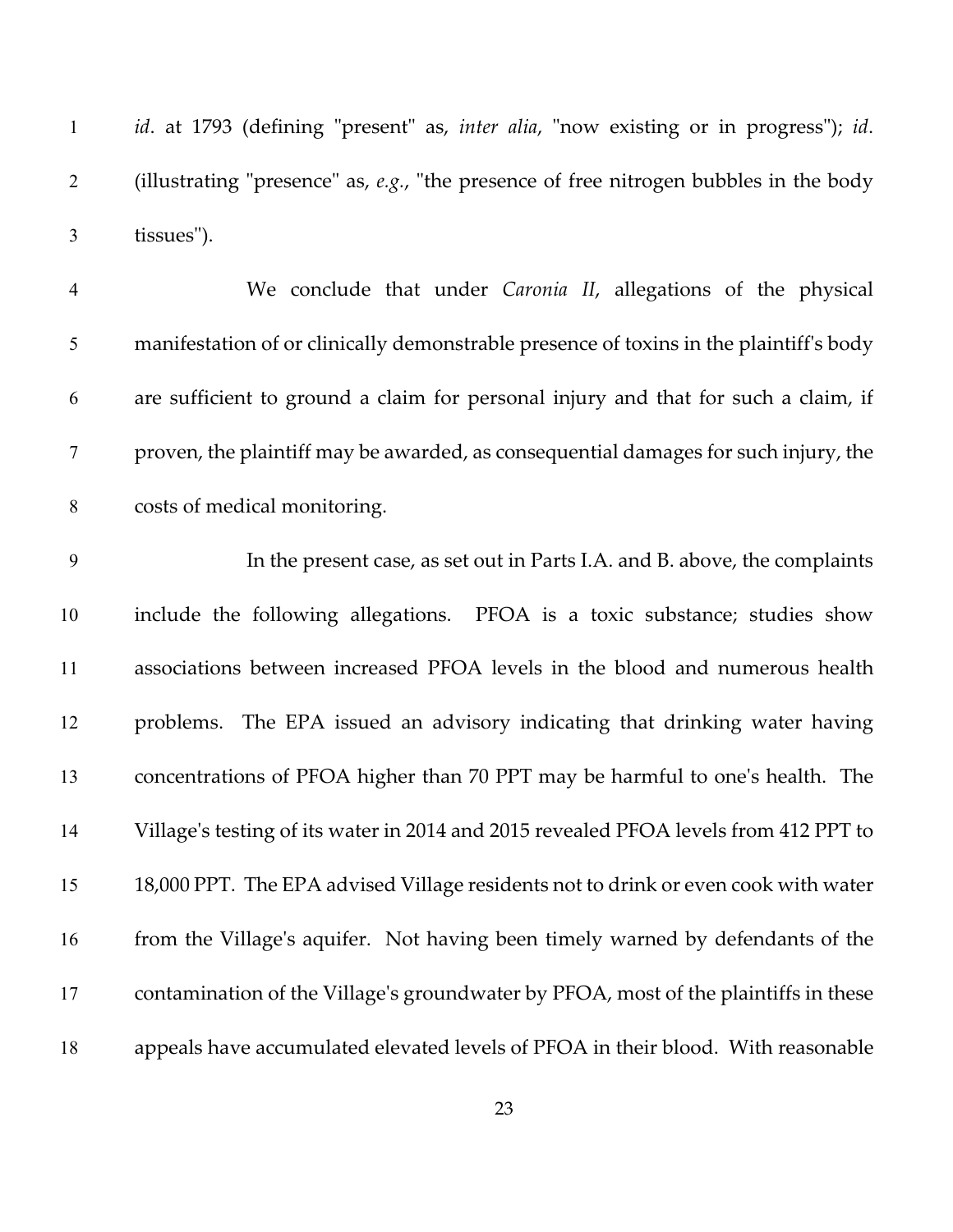| $\mathbf{1}$   | inferences being drawn in favor of plaintiffs, the allegation that their blood shows                                                                        |
|----------------|-------------------------------------------------------------------------------------------------------------------------------------------------------------|
| $\overline{2}$ | PFOA levels that are "elevated" also indicates that the PFOA is present to a degree                                                                         |
| $\mathfrak{Z}$ | that is measurable. The observable and measurable presence of that toxin in the                                                                             |
| $\overline{4}$ | blood clearly passes the <i>Abusio</i> threshold for what constitutes personal injury                                                                       |
| 5              | sufficient under New York law to ground a tort cause of action.                                                                                             |
| 6              | Accordingly, the district court correctly ruled that the Accumulation                                                                                       |
| $\tau$         | Plaintiffs sufficiently alleged personal injury under New York law to permit them to                                                                        |
| 8              | request the costs of medical monitoring. Defendants' Rule 12(b)(6) motion to dismiss                                                                        |
| 9              | their personal injury claims was properly denied.                                                                                                           |
|                |                                                                                                                                                             |
| 10<br>11       | B. Whether an Action for Property Damage--Based on Negligence, Strict Liability,<br>or Trespass--May Be Maintained for Contamination of Land or Groundwater |
| 12             | Defendants contend that the property damage claims by plaintiff                                                                                             |
| 13             | property owners alleging negligence, strict liability, and trespass should have been                                                                        |
| 14             | dismissed, arguing that claims of injury to groundwater are not legally cognizable                                                                          |
| 15             | because groundwater is a public resource rather than private property. They also                                                                            |
| 16             | contend, relying on 532 Madison, that claims that the plaintiffs' homes have decreased                                                                      |
| 17             | in value concern purely economic losses that are unrecoverable.<br>We are                                                                                   |
| 18             | unpersuaded.                                                                                                                                                |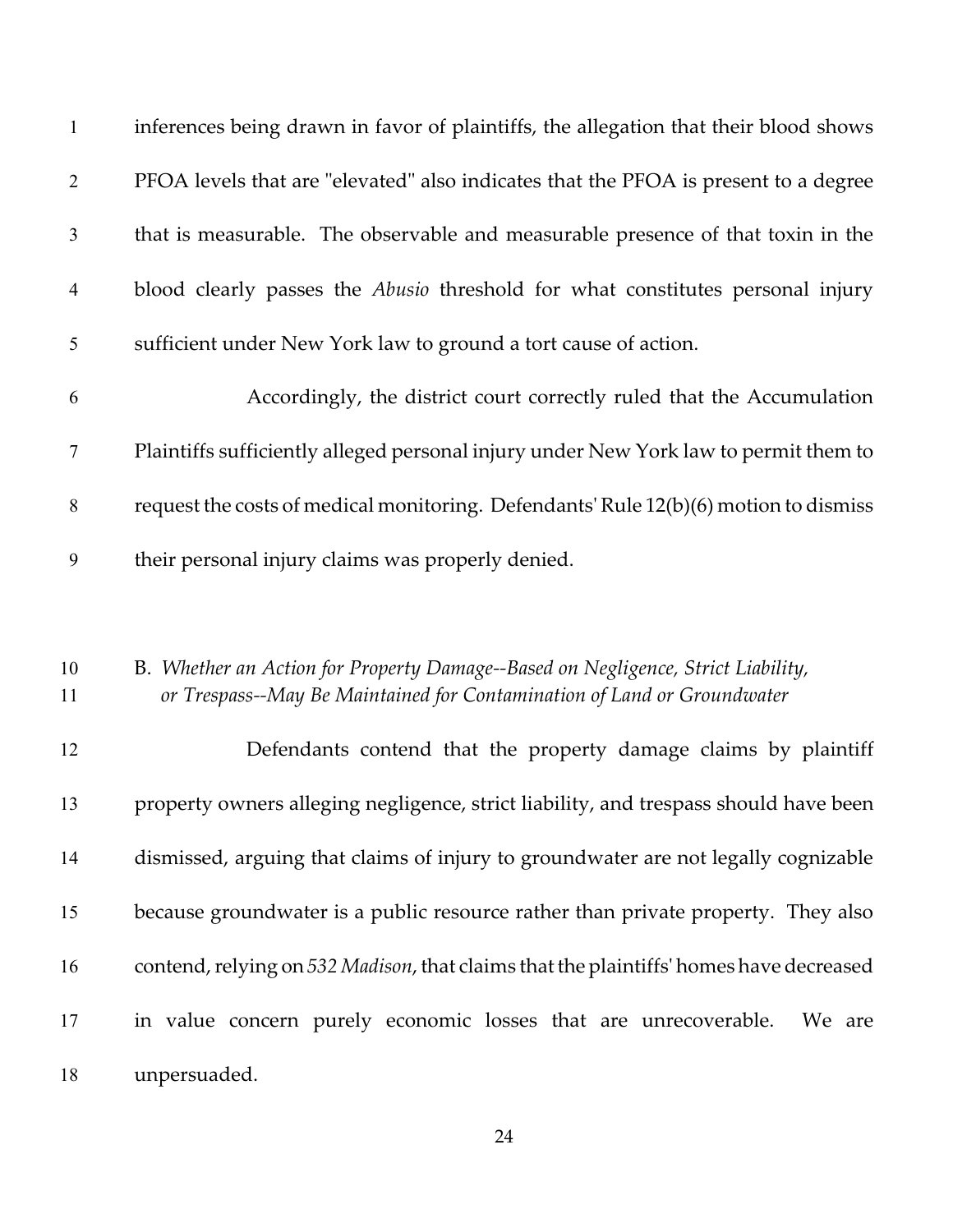# 1. *Negligence and Strict Liability*

| $\overline{2}$   | In support of their contention that New York law does not recognize a                          |
|------------------|------------------------------------------------------------------------------------------------|
| $\mathfrak{Z}$   | tort action for property damage consisting of groundwater contamination, defendants            |
| $\overline{4}$   | quote Sweet v. City of Syracuse, 129 N.Y. 316, 335, 27 N.E. 1081, 1084 (1891) ("Sweet")        |
| 5                | ("no absolute property can be acquired in flowing water"); and they principally cite           |
| 6                | City of Syracuse v. Gibbs, 283 N.Y. 275, 283, 28 N.E.2d 835, 838 (1940) ("Gibbs") (the state   |
| $\tau$           | has a duty "to control and conserve its water resources for the benefit of all the             |
| $\,8\,$          | inhabitants of the State"); Ivory v. International Business Machines Corp., 116 A.D.3d 121,    |
| $\boldsymbol{9}$ | 130, 983 N.Y.S.2d 110, 117 (3d Dep't 2014) ("Ivory") ("groundwater does not belong to          |
| 10               | the owners of real property"); and MTBE, 725 F.3d at 109 n.31 ("the City does not              |
| 11               | actually own the water in [its wells]").                                                       |
| 12               | These cases are inapposite. Neither Sweet nor Gibbs involved any issue                         |
| 13               | of tort liability or water contamination; rather, both dealt with state appropriation of       |
| 14               | lake water for private use. See Sweet, 129 N.Y. at 334-35, 27 N.E. at 1084; Gibbs, 283         |
| 15               | N.Y. at 281-83, 28 N.E.2d at 837-39. The <i>Ivory</i> court, in stating that "groundwater does |
| 16               | not belong to the owners of real property," was dealing with a claim for trespass, not         |
| 17               | one for negligence or strict liability, see 116 A.D.3d at 130, 983 N.Y.S.2d at 117; further,   |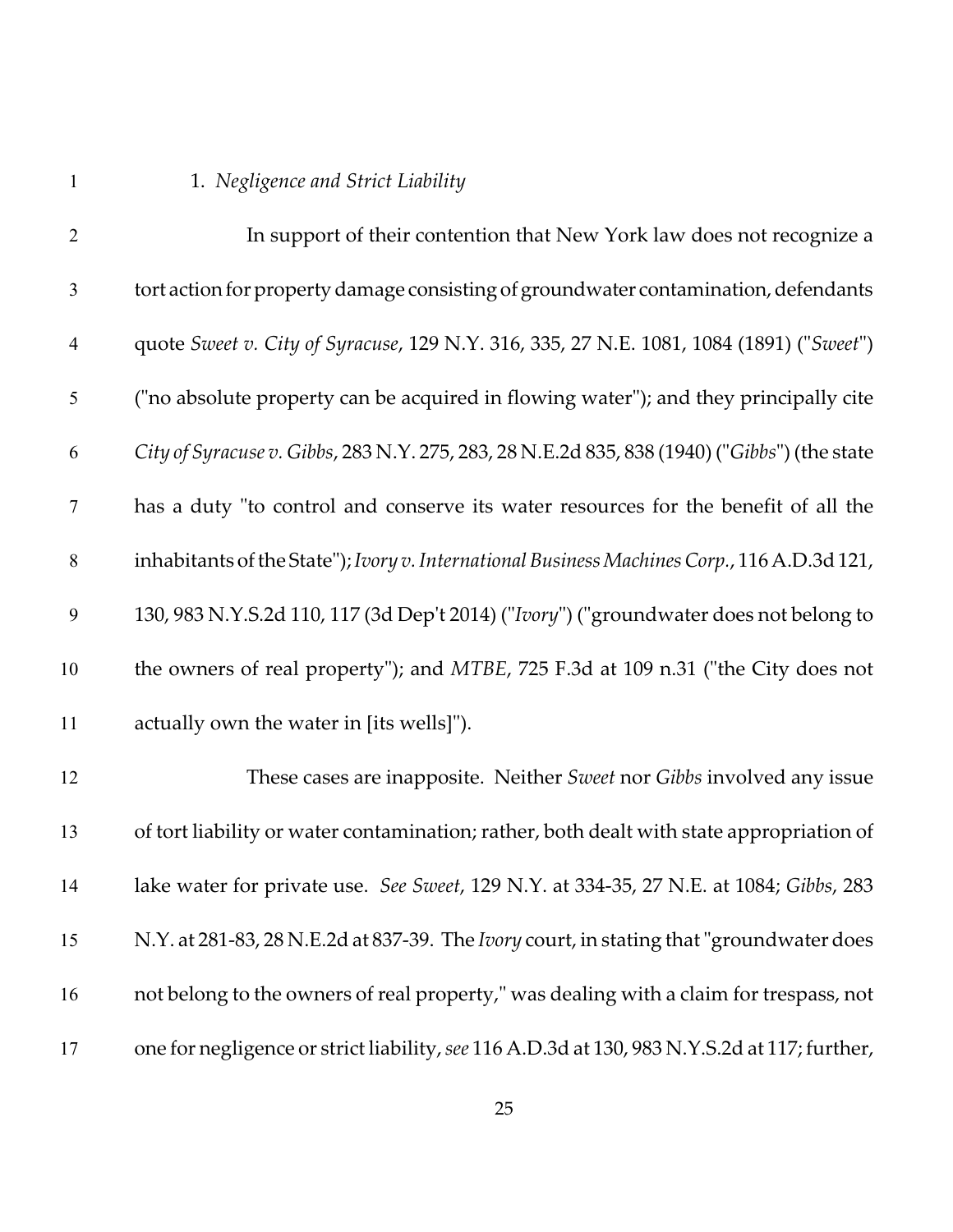| $\mathbf{1}$   | that case did not involve a claim either that the contamination had rendered the <i>lvory</i> |
|----------------|-----------------------------------------------------------------------------------------------|
| $\overline{2}$ | plaintiffs' drinking water supply non-potable or that the contamination had                   |
| $\mathfrak{Z}$ | necessitated costly remediation, see id. at 125-29, 983 N.Y.S.2d at 113-17. And in            |
| $\overline{4}$ | MTBE, this Court, applying New York law, see 725 F.3d at 105, upheld a jury verdict           |
| 5              | in favor of the plaintiffs on their claim of negligence, see id. at 117-18, finding that the  |
| 6              | claimants could recover for remedial "costs incurred and projected" due to the well           |
| $\overline{7}$ | contamination at issue, id. at 107; see id. at 107-09.                                        |
| $8\,$          | Notwithstanding a general principle that no absolute property right can                       |
| 9              | be had in flowing water, New York courts in cases involving "pollution of                     |
| 10             | underground waters" have held that a claim of negligence "may be founded upon                 |
| 11             | a demonstration that" the defendant, inter alia, "failed to exercise due care in              |
| 12             | conducting the allegedly polluting activity." Murphy v. Both, 84 A.D.3d 761, 762, 922         |
| 13             | N.Y.S.2d 483, 485 (2d Dep't 2011) (affirming denial of summary judgment on                    |
| 14             | negligence claim that defendant's underground fuel tank caused "contamination of              |
| 15             | the adjacent real property"); see also Strand v. Neglia, 232 A.D.2d 907, 908, 649 N.Y.S.2d    |
| 16             | 729, 730 (3d Dep't 1996) (granting summary judgment dismissing claims of negligence           |
| 17             | and strict liability because of lack of "evidence of [defendant's] actual or constructive     |
| 18             | notice of defects in the underground storage tanks during the [relevant] period"); Flick      |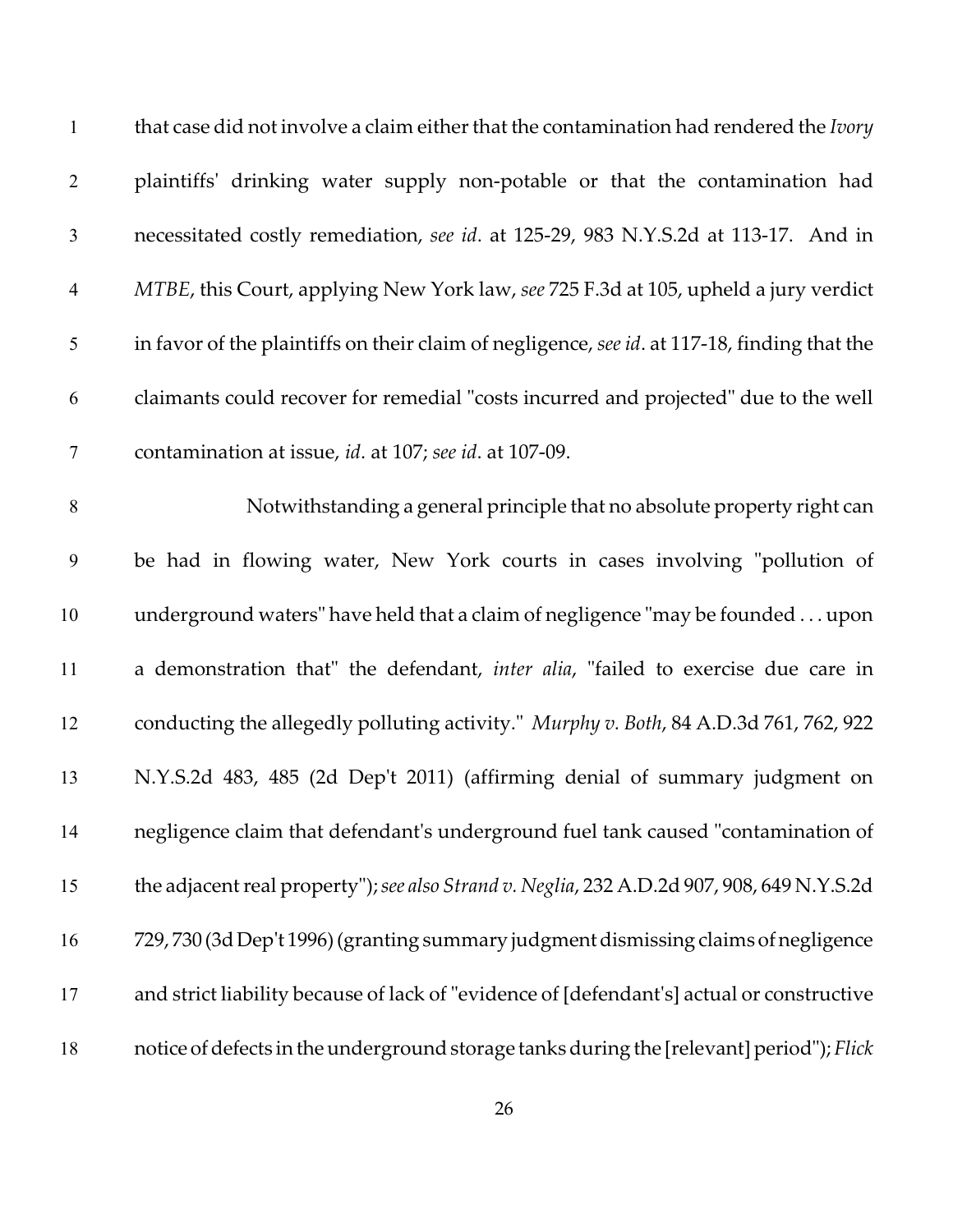| $\mathbf{1}$   | v. Town of Steuben, 199 A.D.2d 970, 970-71, 605 N.Y.S.2d 602, 603 (4th Dep't 1993) (as     |
|----------------|--------------------------------------------------------------------------------------------|
| $\overline{2}$ | to a claim that defendant's salt pile had contaminated a well on plaintiff's adjacent      |
| $\mathfrak{Z}$ | property, reversing dismissal of the claim at the close of plaintiff's proof at trial). We |
| $\overline{4}$ | see no error in the district court's denial of defendants' Rule 12(b)(6) motion to         |
| 5              | dismiss plaintiffs' negligence or strict liability claims for property damage.             |
|                |                                                                                            |
| 6              | 2. The Private Well Owners' Claims for Trespass                                            |
| $\overline{7}$ | To succeed on a trespass claim under New York law, a plaintiff must                        |
| 8              | "show an interference with [its] right to possession of real property." MTBE, 725 F.3d     |
| 9              | at 119 (internal quotation marks omitted). The right to possession is thus "an essential   |
| 10             | element of a trespass action." Niagara Falls Redevelopment, LLC v. Armand Cerrone, Inc.,   |
| 11             | 28 A.D.3d 1138, 1138, 814 N.Y.S.2d 427, 428 (4th Dep't 2006) (internal quotation marks     |
| 12             | and alterations omitted). Defendants, in contending that plaintiffs who own private        |
| 13             | wells cannot state claims for trespass based on the contamination of those wells,          |
| 14             | principally repeat their argument that property damage claims cannot be based on           |
| 15             | harm to groundwater, again citing <i>Ivory</i> , which rejected "trespass claims based on  |
| 16             | contaminated groundwater, because groundwater does not belong to the owners of real        |
| 17             | property," Ivory, 116 A.D.3d at 130, 983 N.Y.S.2d at 117 (emphasis added).                 |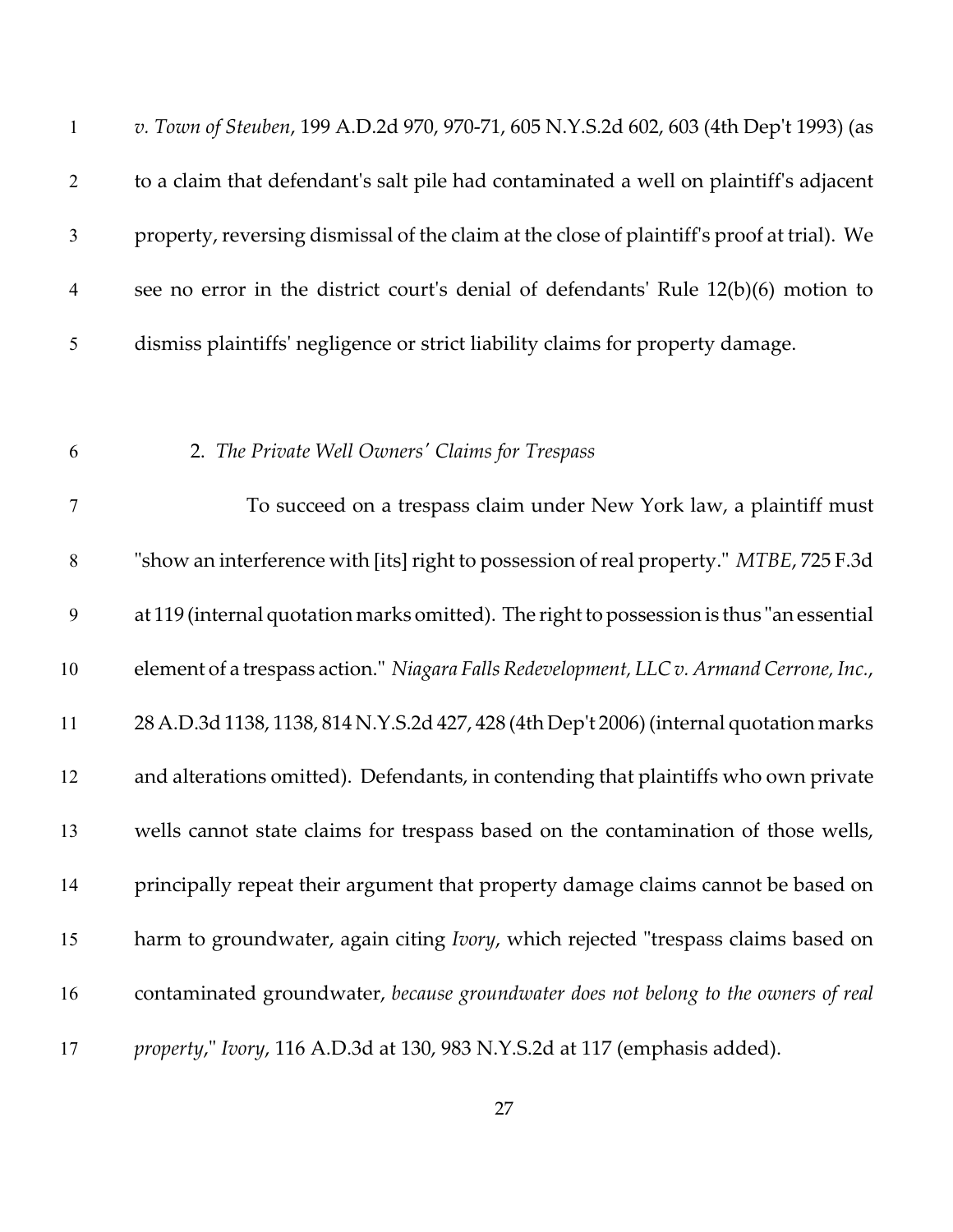| $\mathbf{1}$   | Again, however, we find <i>Ivory</i> inapposite in this context because it did             |
|----------------|--------------------------------------------------------------------------------------------|
| $\overline{2}$ | not involve contamination of a private well. In cases that did involve contamination       |
| $\mathfrak{Z}$ | of private wells, New York cases have found claims of trespass cognizable. See, e.g.,      |
| $\overline{4}$ | Baity v. General Electric Co., 86 A.D.3d 948, 948-49, 951, 927 N.Y.S.2d 492, 493, 495 (4th |
| 5              | Dep't 2011) ("Baity") (where there was no dispute that plaintiffs' "drinking water wells   |
| 6              | were contaminated" with a toxin, court affirmed the denial of defendants' motion for       |
| $\overline{7}$ | summary judgment as to claims of trespass, concluding there were "triable issues of        |
| $8\,$          | fact" as to whether the defendant had reason to know the "toxins would pass from its       |
| 9              | industrial plant to plaintiffs' property" (internal quotation marks omitted)); Kiley v.    |
| 10             | State of New York, 74 A.D.2d 917, 917, 426 N.Y.S.2d 78, 78 (2d Dep't 1980) (affirming      |
| 11             | judgment in favor of plaintiff on trespass claim "predicated on defendant's failure to     |
| 12             | properly maintain its salt stockpiles," which resulted in the contamination of             |
| 13             | "claimant's well water").                                                                  |

## 3. *Diminution of Home Values*

 Defendants also contend that plaintiffs' claims of property damage should have been dismissed on the basis that the law in New York as announced in *532 Madison* is that owners of property, in the absence of damage to that property,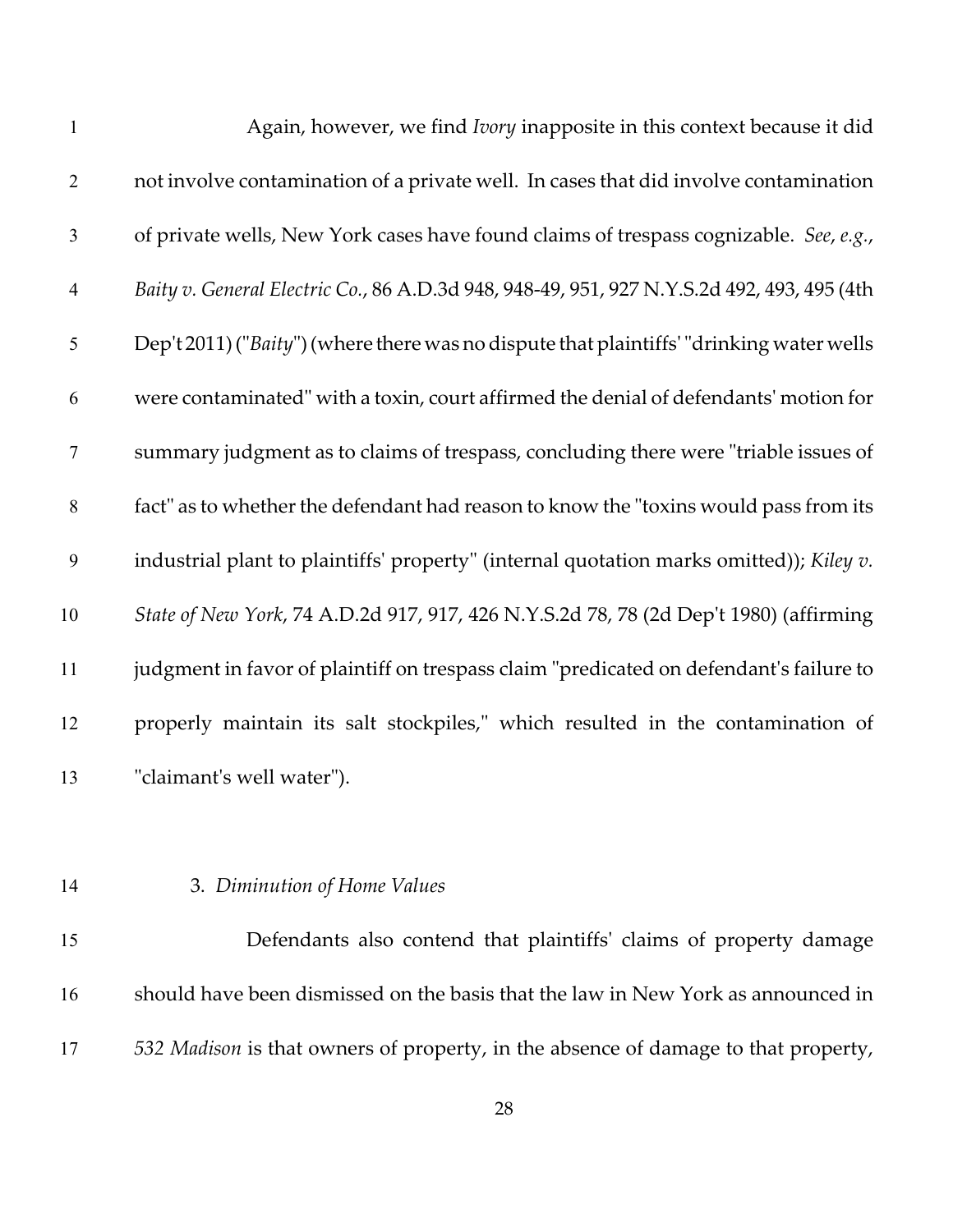| $\mathbf{1}$   | have no cause of action for diminution of the value of the property. We disagree.      |
|----------------|----------------------------------------------------------------------------------------|
| $\overline{2}$ | 532 Madison dealt with several negligence suits brought in response to                 |
| $\mathfrak{Z}$ | construction-related building collapses in midtown Manhattan. See 96 N.Y.2d at 286,    |
| $\overline{4}$ | 727 N.Y.S.2d at 51. The plaintiffs were local business owners whose physical           |
| 5              | properties were unharmed, but whose businesses suffered because the collapses          |
| 6              | necessitated blocking traffic and pedestrian access to plaintiffs' premises. The Court |
| $\tau$         | of Appeals ruled that such complaints, "where plaintiffs' sole injury is lost income," |
| $\,8\,$        | id., should be dismissed for failure to state a cognizable claim, see id. at 292, 727  |
| 9              | N.Y.S.2d at 55.                                                                        |
| 10             | Noting generally that "[a] landowner who engages in activities that may                |
| 11             | cause injury to persons on adjoining premises surely owes those persons a duty to      |
| 12             | take reasonable precautions to avoid injuring them," the Court stated that it "ha[d]   |
| 13             |                                                                                        |
|                | never held that a landowner owes a duty to protect an entire urban neighborhood        |
| 14             | against purely economic losses," id. at 290, 727 N.Y.S.2d at 54, and it ruled that the |
| 15             | business owners' negligence claims "based on economic loss alone f[e]ll beyond the     |
| 16             | scope of the duty owed them and should be dismissed," id. at 292, 727 N.Y.S.2d         |
| 17             | at 55. See also our opinion filed today in one of the two cases argued in tandem with  |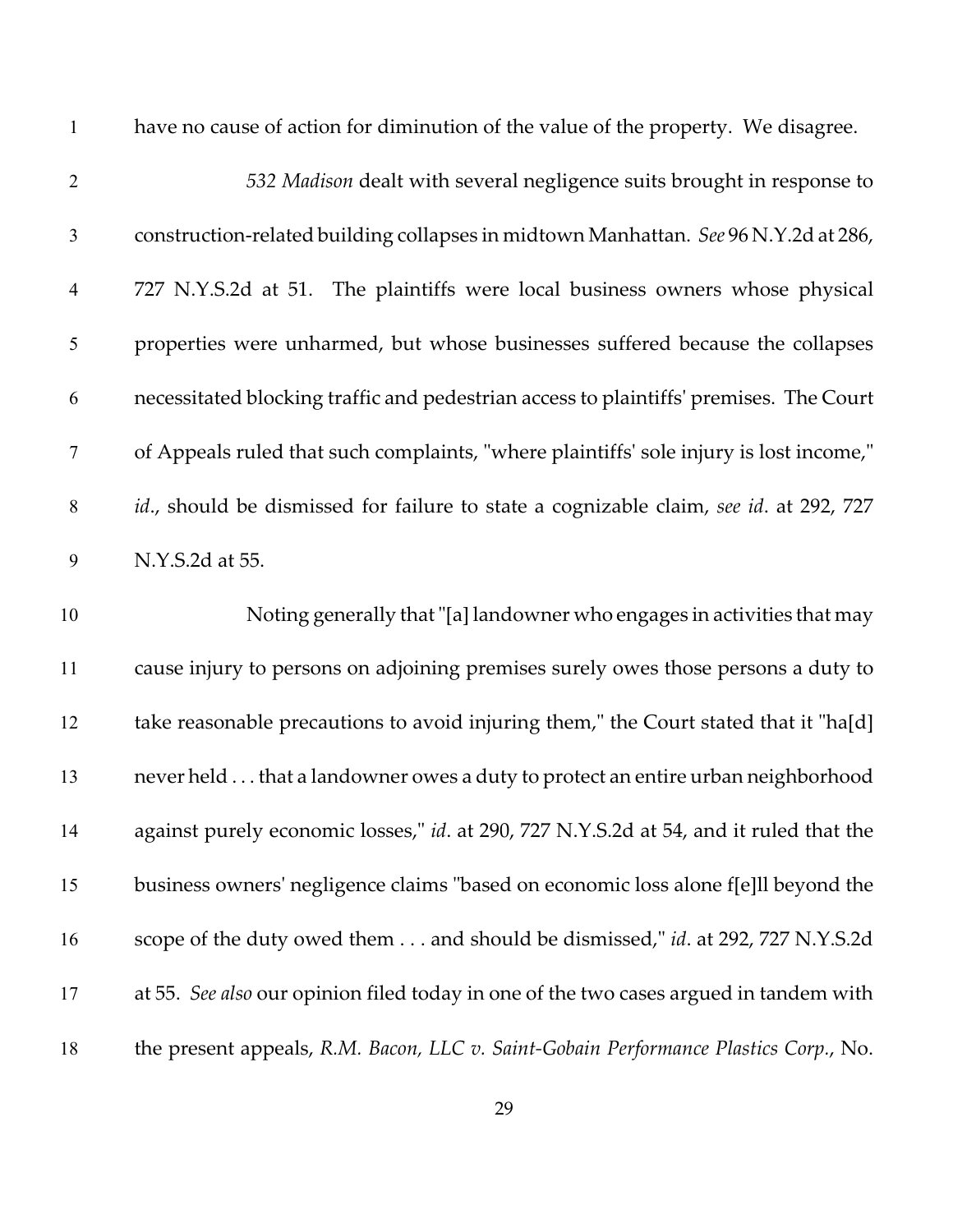|                | $18-2018$ , --- F.3d ---, --- (2d Cir. 2020) (reversing denial of defendants' motion to |
|----------------|-----------------------------------------------------------------------------------------|
|                | dismiss the negligence claim of the corporate plaintiff, which plausibly claimed only   |
| 3 <sup>7</sup> | loss of income).                                                                        |

 *532 Madison* does not, however, require dismissal of property damage claims where the plaintiff alleges more than just lost business income. *See*, *e.g.*, *532 Madison*, 96 N.Y.2d at 290, 727 N.Y.S.2d at 54 (noting with approval the Appellate Division's decision in *Dunlop Tire & Rubber Corp. v. FMC Corp.*, 53 A.D.2d 150, 151-52, 385 N.Y.S.2d 971, 972 (4th Dep't 1976), which allowed the plaintiff to recover not only for physical damage to its property caused by a nearby explosion, but also for the economic loss from being forced temporarily to close because the explosion caused the loss of electrical power); *Cottonaro v. Southtowns Industries, Inc.*, 213 A.D.2d 993, 993, 625 N.Y.S.2d 773, 774 (4th Dep't 1995)("consequentialdamages" are also available when the "market value of real property" is "diminished . . . as a result of public fear of exposure to a potential health hazard").

 In the present cases, the property owner plaintiffs are not complaining of loss of income; and they seek damages not just for the diminution of the economic value of their homes. They allege the ruin of their drinking water by the PFOA released by defendants, and the need to expend money for remediation and clean-up.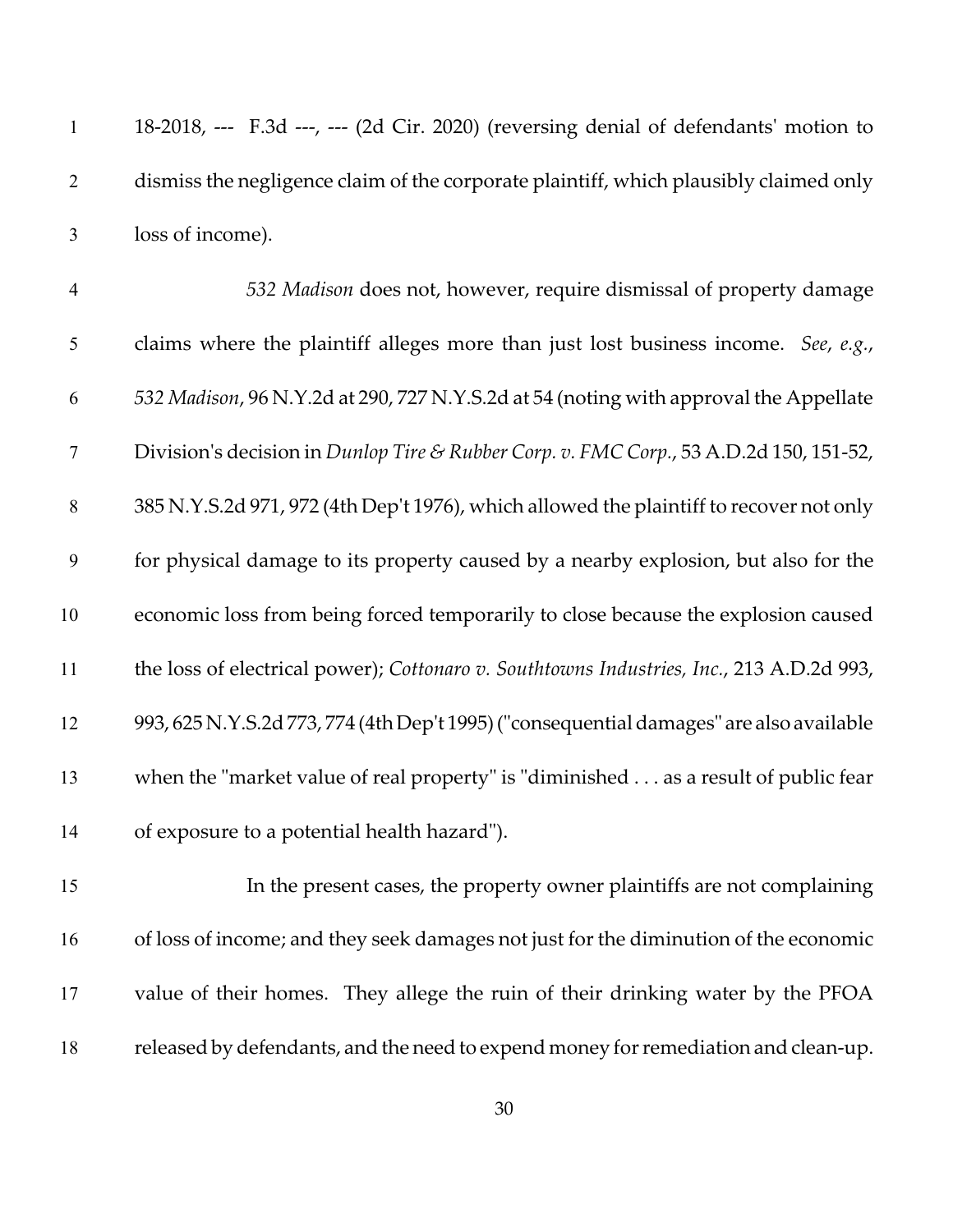| $\mathbf{1}$   | The contamination of the drinking water at a residential property and the loss of      |
|----------------|----------------------------------------------------------------------------------------|
| $\overline{2}$ | wages or income at a commercial enterprise are qualitatively different injuries. We    |
| $\mathfrak{Z}$ | see no indication in 532 Madison that the limitation on recovery of "economic loss"    |
| $\overline{4}$ | was intended to apply to relieve users of hazardous substances of any duty to avoid    |
| 5              | allowing those substances to contaminate residents' drinking water.                    |
| 6              | In sum, plaintiff property owners have pleaded damage to their homes                   |
| $\overline{7}$ | in the form of contamination of their drinking--and cooking--water and the need to     |
| 8              | incur remedial expenses; they thus may also continue pursuit of diminution-in-value    |
| 9              | damages as consequential to these harms. Accordingly, we affirm the district court's   |
| 10             | denial of defendants' motion to dismiss the property owner plaintiffs' negligence and  |
| 11             | strict liability claims for property damage.                                           |
|                |                                                                                        |
| 12<br>13       | C. Whether Plaintiffs Who Own Their Own Wells May Maintain Actions for<br>Nuisance     |
| 14             | A cause of action for public nuisance "exists for conduct that amounts to              |
| 15             | a substantial interference with the exercise of a common right," such as "endangering" |
| 16             | the "health[ or] safety of a considerable number of persons." 532 Madison, 96          |
| 17             | N.Y.2d at 292, 727 N.Y.S.2d at 56. It is "well settled that the seepage of chemical    |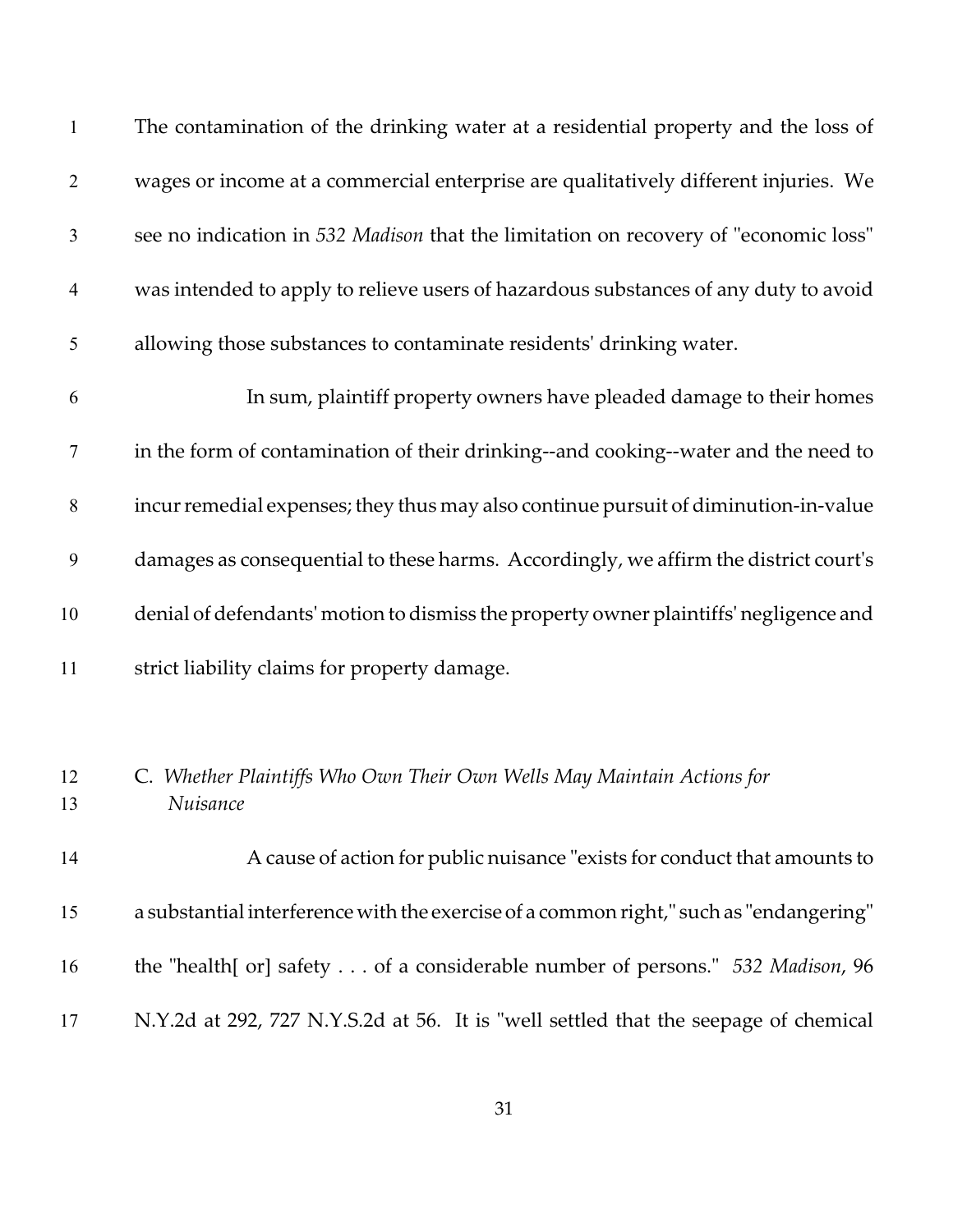| $\mathbf{1}$     | wastes into a public water supply constitutes a public nuisance." Baity, 86 A.D.3d       |
|------------------|------------------------------------------------------------------------------------------|
| $\overline{2}$   | at 951, 927 N.Y.S.2d at 495. Because a "public nuisance is a violation against the       |
| 3                | State," it is "subject to abatement or prosecution by the proper governmental            |
| $\overline{4}$   | authority." 532 Madison, 96 N.Y.2d at 292, 727 N.Y.S.2d at 56. A "public nuisance is     |
| 5                | actionable by a private person only if it is shown that the person suffered special      |
| 6                | injury beyond that suffered by the community at large." Id. The injury must be           |
| $\boldsymbol{7}$ | different in "kind," not simply "degree." See id. at 293-94, 727 N.Y.S.2d at 57.         |
| 8                | The district court, while dismissing the public nuisance claims of the                   |
| 9                | plaintiffs who received their water from Village wells, ruled that in two of the present |
| 10               | actions, those brought by plaintiffs Thelma and David Benoit and plaintiffs Christine    |
| 11               | and James Jensen, who own private wells, plaintiffs are entitled to pursue claims of     |
| 12               | private nuisance. Defendants argue that the nuisance claims of these plaintiffs should   |
| 13               | also have been dismissed because the PFOA contamination affected the entire Village,     |
| 14               | and that these plaintiffs did not allege circumstances affecting them so specially as to |
| 15               | allow them to pursue claims for private nuisance. We are unpersuaded.                    |
| 16               | The district court noted that these well-owners alleged that they need to                |
| 17               | have point-of-entry treatment systems installed on their property that would need to     |
| 18               | remain in place for the foreseeable future and would require regular maintenance.        |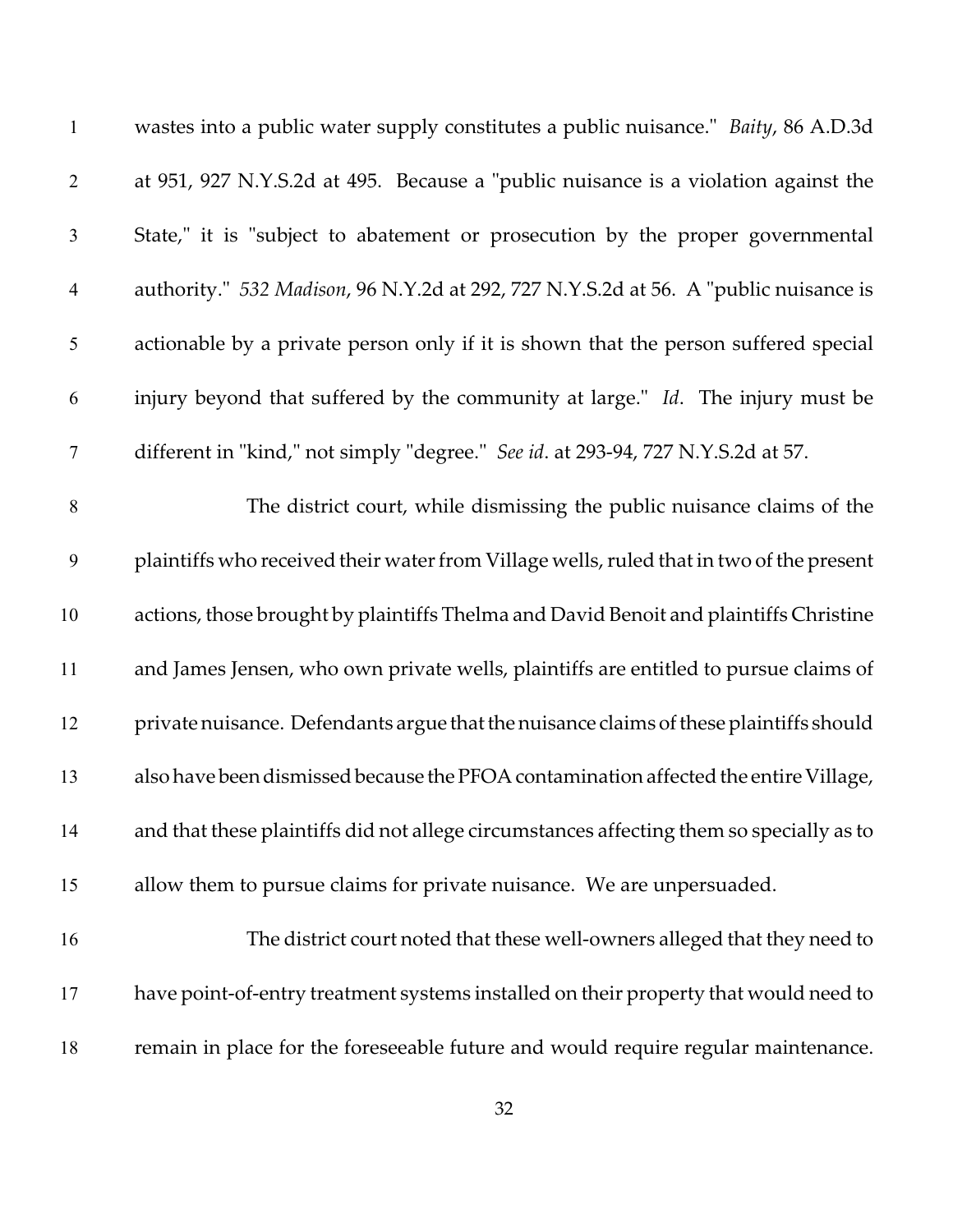| $\mathbf{1}$   | These circumstances differed from the those of the 95% of the Village residents who                                                                 |
|----------------|-----------------------------------------------------------------------------------------------------------------------------------------------------|
| $\overline{2}$ | received their water from Village wells, and for whom remediation could be                                                                          |
| $\mathfrak{Z}$ | performed at locations remote from their homes without personal inconvenience and                                                                   |
| $\overline{4}$ | without their personal efforts. The Benoits and Jensens also allege that they are                                                                   |
| 5              | entitled to recover for the costs of repair or restoration of their wells, expense and                                                              |
| 6              | inconvenience of a kind that 95% of Village residents will not incur. We see no error                                                               |
| 7              | in the ruling by the district court that the owners of private wells are entitled to                                                                |
| $8\,$          | pursue claims of private nuisance.                                                                                                                  |
| 9              | Finally, defendants also argue that plaintiffs in the present cases will not                                                                        |
| 10             | actually need to expend moneys for remediation because Village negotiations with                                                                    |
| 11             | defendants have resulted in defendants' agreeing to, inter alia, provide residents with                                                             |
| 12             | filters and bottled water at no cost. Whether such agreements will actually have the                                                                |
| 13             | effect that defendants predict is not a matter for resolution on a motion to dismiss for                                                            |
| 14             | failure to state a claim.                                                                                                                           |
|                |                                                                                                                                                     |
| 15<br>16       | D. Whether Medical Monitoring May Be Ordered for a Plaintiff Who Has No<br>Cognizable Claim for Personal Injury But Has a Claim for Property Damage |
| 17             | The district court, in rejecting defendants' contention that plaintiffs who                                                                         |
| 18             | do not claim disease or symptoms of disease are as a matter of law not entitled to                                                                  |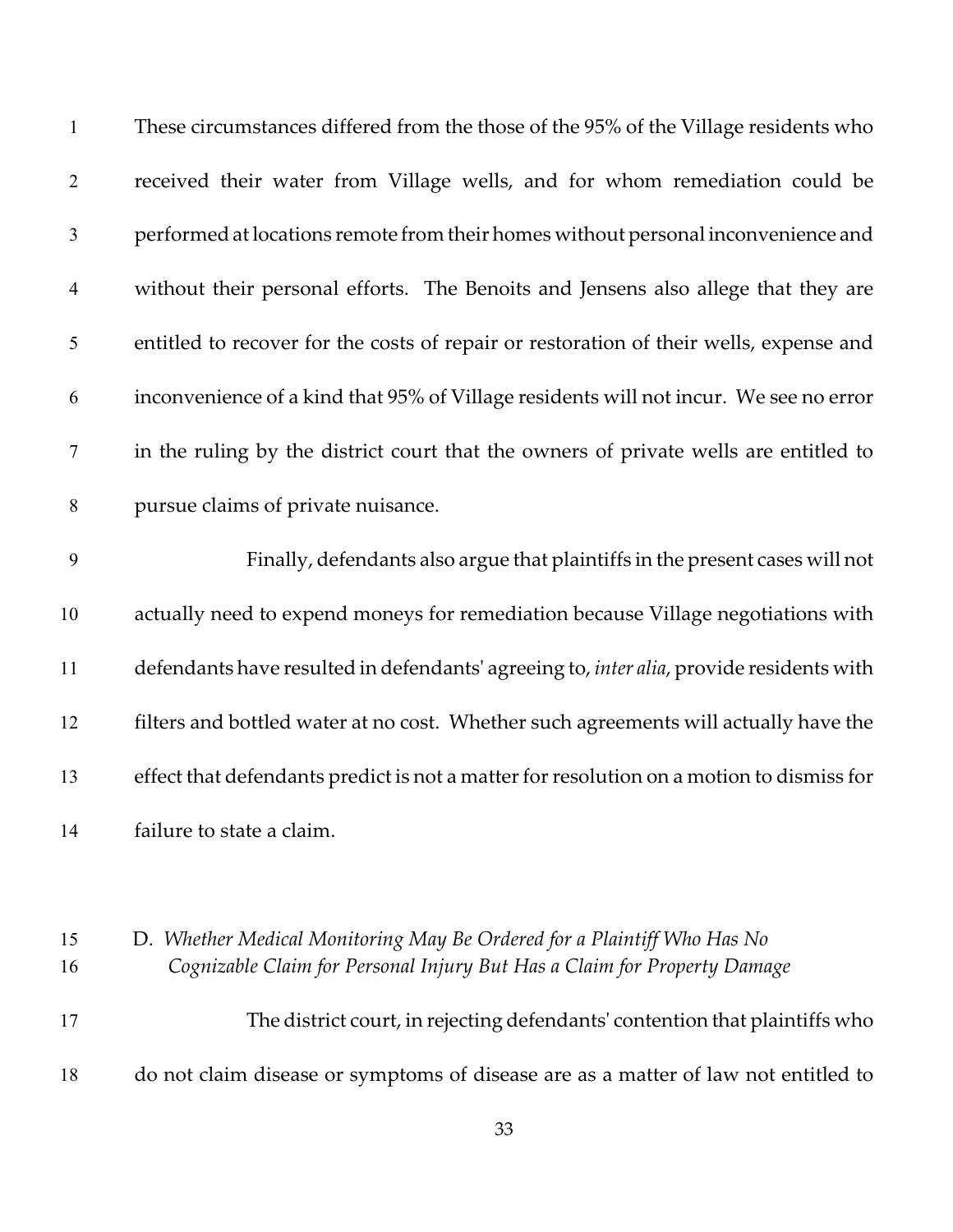| $\mathbf{1}$                                              | medical monitoring, ruled that "Caronia appears to allow medical monitoring                                                                                                                                                                                                                                                                                                     |
|-----------------------------------------------------------|---------------------------------------------------------------------------------------------------------------------------------------------------------------------------------------------------------------------------------------------------------------------------------------------------------------------------------------------------------------------------------|
| $\overline{2}$                                            | damages even if the only tort with a present 'injury' involves harm to property "                                                                                                                                                                                                                                                                                               |
| 3                                                         | Benoit I, 2017 WL 3316132, at *10. Thus, the court stated that                                                                                                                                                                                                                                                                                                                  |
| $\overline{4}$<br>5<br>6<br>$\tau$<br>$8\phantom{1}$<br>9 | even if the accumulation of PFOA in the blood were not enough $\dots$<br>Caronia [II] also allows plaintiffs to seek medical monitoring as<br>consequential damages for a tort alleging injury to property.<br>Plaintiffs have sufficiently alleged claims for torts concerning<br>property Therefore, Plaintiffs cannot be denied medical<br>monitoring damages at this stage. |
| 10                                                        | Id. (internal quotation marks omitted) (emphases ours). Defendants' challenge to this                                                                                                                                                                                                                                                                                           |
| 11                                                        | ruling--which would apply both to those Accumulation Plaintiffs who own property                                                                                                                                                                                                                                                                                                |
| 12                                                        | and to plaintiffs Martha Campbell and Randall Putnam, who own property but do                                                                                                                                                                                                                                                                                                   |
| 13                                                        | not claim to have disease, symptoms of disease, or elevated levels of PFOA in their                                                                                                                                                                                                                                                                                             |
| 14                                                        | blood--was based on an interpretation of <i>Caronia II</i> that may or may not be correct.                                                                                                                                                                                                                                                                                      |
| 15                                                        | We think that whether New York law will allow medical monitoring to be ordered                                                                                                                                                                                                                                                                                                  |
| 16                                                        | solely on the basis of damage to property is unclear, but that that issue is not ripe for                                                                                                                                                                                                                                                                                       |
| 17                                                        | resolution.                                                                                                                                                                                                                                                                                                                                                                     |
|                                                           |                                                                                                                                                                                                                                                                                                                                                                                 |
| 18                                                        | 1. Lack of Clarity                                                                                                                                                                                                                                                                                                                                                              |
| 19                                                        | Caronia II, in discussing the case before it, does indeed include many                                                                                                                                                                                                                                                                                                          |
| 20                                                        | statements that seem to view personal injury and property damage as alternative                                                                                                                                                                                                                                                                                                 |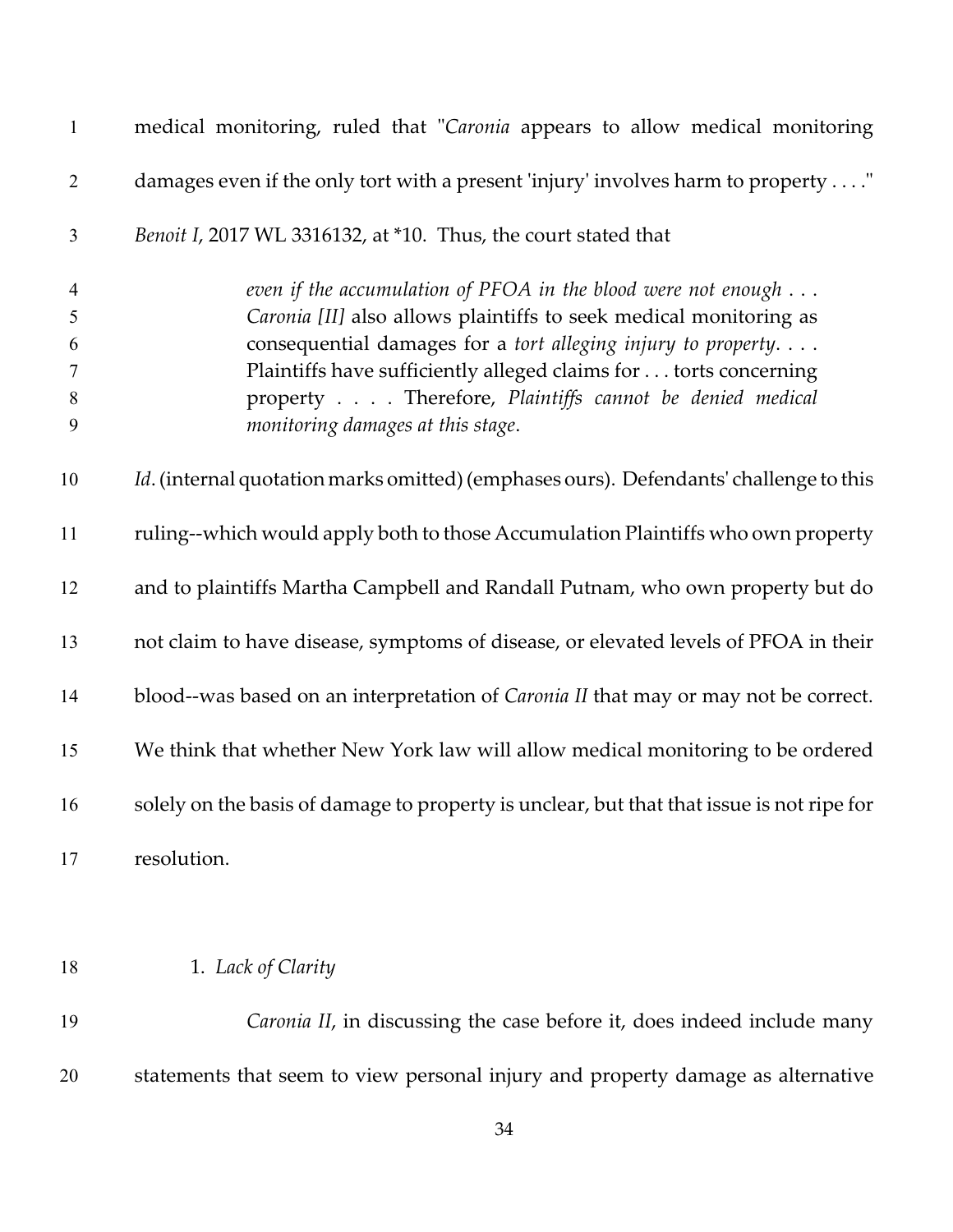| $\mathbf{1}$   | bases for the grant of medical monitoring as consequential damages. See, e.g., 22         |
|----------------|-------------------------------------------------------------------------------------------|
| $\overline{2}$ | N.Y.3d at 446, 982 N.Y.S.2d at 43 ("Plaintiffs do not claim to have suffered physical     |
| $\mathfrak{Z}$ | injury or damage to property." (emphasis added)); id. at 446-47, 982 N.Y.S.2d at 43       |
| $\overline{4}$ | ("plaintiffs' only potential pathway to relief is recogni[tion of] a new tort," their     |
| 5              | complaint "[h]aving alleged no physical injury or damage to property" (emphasis           |
| 6              | added)); id. at 449, 982 N.Y.S.2d at 45 (in cases applying "the test enunciated in Abusio |
| $\tau$         | where medical monitoring was sought as an element of damages  . the plaintiffs            |
| $\,8\,$        | alleged either personal injury or property damage or both" (emphasis added)); id. at 449  |
| 9              | n.2, 982 N.Y.S.2d at 45 n.2 (no New York case should be applied as authorizing "an        |
| 10             | independent cause of action for medical monitoring absent allegation of any physical      |
| 11             | injury or property damage" (emphasis added)); id. at 452, 982 N.Y.S.2d at 47 (declining   |
| 12             | to create an "independent cause of action for medical monitoring" "absent any             |
| 13             | evidence of present physical injury or damage to property" (emphasis added)).             |
| 14             | One Appellate Division decision issued in the aftermath of Caronia II has                 |
| 15             | interpreted "Caronia [II] [as] indicat[ing] that medical monitoring can be recovered      |
| 16             | as consequential damages associated with a separate tort alleging property damage,"       |
| 17             | Ivory, 116 A.D.3d at 131, 983 N.Y.S.2d at 118. On that basis, the Ivory court allowed     |
| 18             | "two plaintiffs [to] pursue medical monitoring damages consequential to the[ir]           |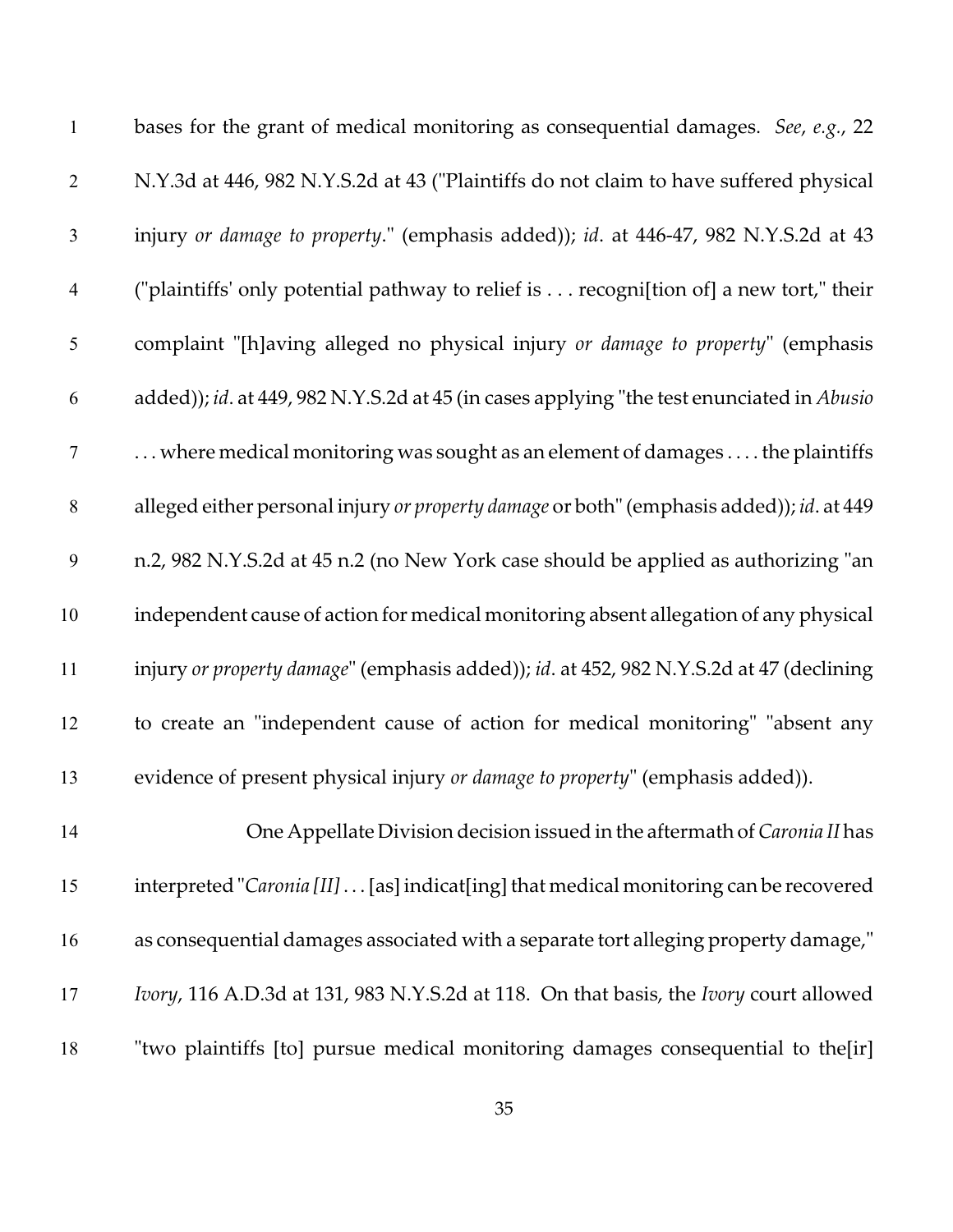| $\mathbf{1}$     | trespass cause of action." Id. at 132, 983 N.Y.S.2d at 118 (reversing summary judgment   |
|------------------|------------------------------------------------------------------------------------------|
| $\overline{2}$   | to the extent that it dismissed a plaintiff's claim for medical monitoring relief on her |
| $\mathfrak{Z}$   | trespass claim for the defendant's toxic chemicals contaminating the soil under her      |
| $\overline{4}$   | property). We note that that case ended in a settlement, rather than a final             |
| 5                | adjudication and order for medical monitoring. See Ivory v. International Business       |
| 6                | Machines Corp., No. 2012-0768 (N.Y. Sup. Ct. Jan. 22, 2018) (case settlement).           |
| $\boldsymbol{7}$ | Despite Caronia II's many mentions of personal injury "or property                       |
| $\,8\,$          | damage" and Ivory's interlocutory interpretation, it is not clear to us that New York    |
| 9                | law authorizes a claim for medical monitoring solely on the basis of damage to           |
| 10               | property. The context of Caronia II's discussion was the question this Court certified,  |
| 11               | of whether an equitable "independent" cause of action for medical monitoring should      |
| 12               | be judicially created for habitual cigarette-smokers who expressly disclaimed any        |
| 13               | present personal injury, Caronia I, 715 F.3d at 450, and who did not indicate any        |
| 14               | semblance of a claim for property damage. Given the certified question's focus on        |
| 15               | whether New York law recognized such an independent claim for medical                    |
| 16               | monitoring, Caronia II's repeated mentions of personal injury "or property damage"       |
| 17               | claims may have been intended simply to emphasize the dichotomy between such a           |
| 18               | new independent equitable claim and traditional tort-law claims.                         |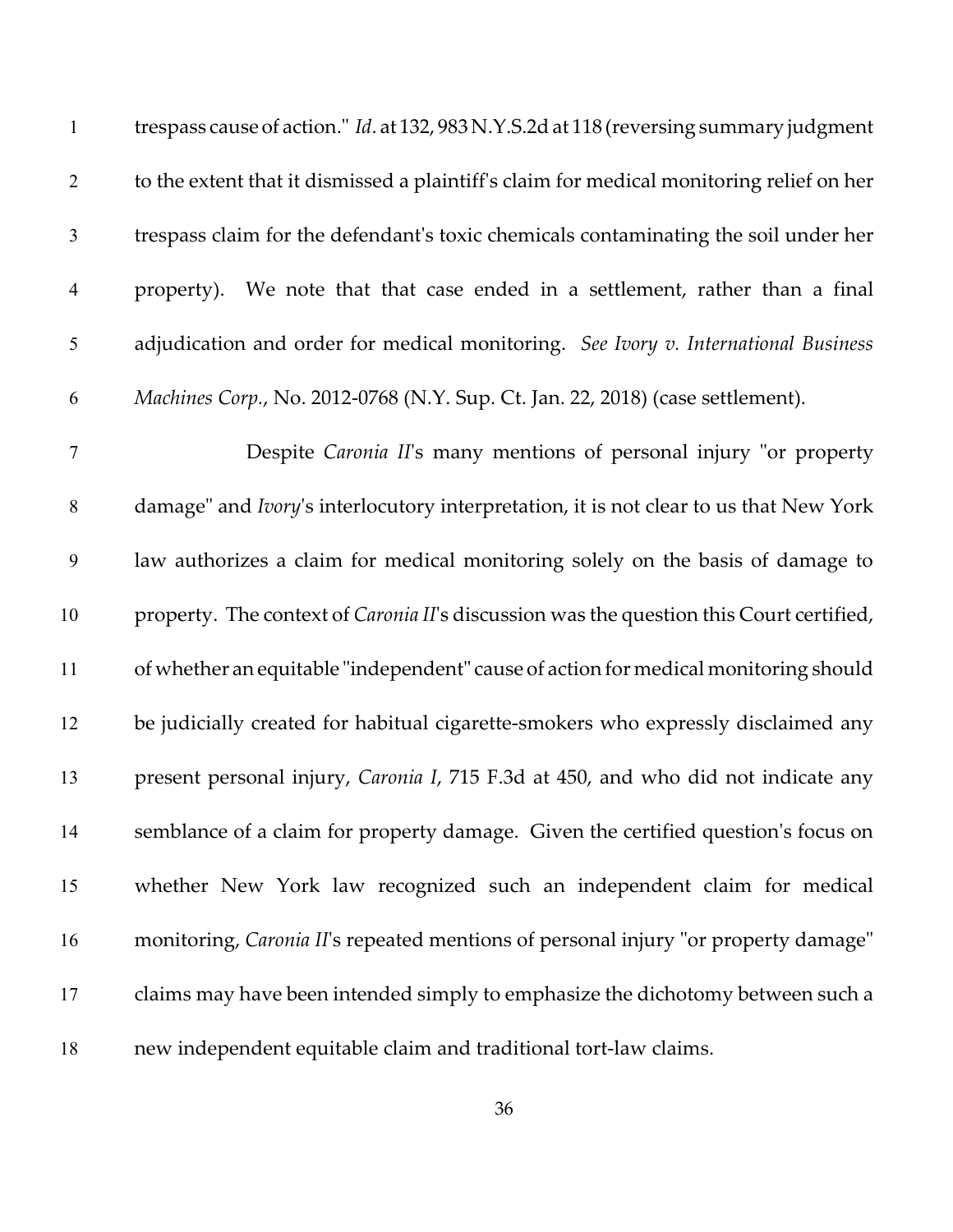| $\mathbf{1}$                                                        | Further, a principal rationale stated by the New York Court of Appeals                                                                                                                                                                                                                                                                                                                                                                                                                                                                                                                                                                                      |
|---------------------------------------------------------------------|-------------------------------------------------------------------------------------------------------------------------------------------------------------------------------------------------------------------------------------------------------------------------------------------------------------------------------------------------------------------------------------------------------------------------------------------------------------------------------------------------------------------------------------------------------------------------------------------------------------------------------------------------------------|
| $\overline{2}$                                                      | for declining to create an independent cause of action for medical monitoring in favor                                                                                                                                                                                                                                                                                                                                                                                                                                                                                                                                                                      |
| 3                                                                   | of persons who have no "clinically demonstrable presence of toxins in the[ir bodies]"                                                                                                                                                                                                                                                                                                                                                                                                                                                                                                                                                                       |
| $\overline{4}$                                                      | and no "physical manifestation of toxin contamination," Caronia II, 22 N.Y.3d at 449,                                                                                                                                                                                                                                                                                                                                                                                                                                                                                                                                                                       |
| $\mathfrak s$                                                       | 982 N.Y.S.2d at 45 (internal quotation marks and brackets omitted), suggests that the                                                                                                                                                                                                                                                                                                                                                                                                                                                                                                                                                                       |
| 6                                                                   | New York courts would not recognize a claim for medical monitoring based solely                                                                                                                                                                                                                                                                                                                                                                                                                                                                                                                                                                             |
| 7                                                                   | on property damage. The Court stated that                                                                                                                                                                                                                                                                                                                                                                                                                                                                                                                                                                                                                   |
| $8\phantom{1}$<br>9<br>10<br>11<br>12<br>13<br>14<br>15<br>16<br>17 | dispensing with the <i>physical injury</i> requirement could permit "tens<br>of millions" of potential plaintiffs to recover monitoring costs,<br>effectively flooding the courts while concomitantly depleting the<br>purported tortfeasor's resources for those who have actually sustained<br>damage Moreover, it is speculative, at best, whether<br>asymptomatic plaintiffs will ever contract a disease; allowing<br>them to recover medical monitoring costs without first establishing<br>physical injury would lead to the inequitable diversion of money<br>away from those who have actually sustained an injury as a result<br>of the exposure. |
| 18                                                                  | 22 N.Y.3d at 451, 982 N.Y.S.2d at 47 (emphases added). A plaintiff who has only a                                                                                                                                                                                                                                                                                                                                                                                                                                                                                                                                                                           |
| 19                                                                  | property damage claim has, by hypothesis, no claim for personal injury, i.e., has no                                                                                                                                                                                                                                                                                                                                                                                                                                                                                                                                                                        |
| 20                                                                  | disease, no symptoms of disease, no clinically demonstrable presence of toxins in the                                                                                                                                                                                                                                                                                                                                                                                                                                                                                                                                                                       |
| 21                                                                  | body, no physical manifestation of any toxin contamination. While the availability                                                                                                                                                                                                                                                                                                                                                                                                                                                                                                                                                                          |
| 22                                                                  | of medical monitoring for such a plaintiff might be legislated, the Caronia II Court's                                                                                                                                                                                                                                                                                                                                                                                                                                                                                                                                                                      |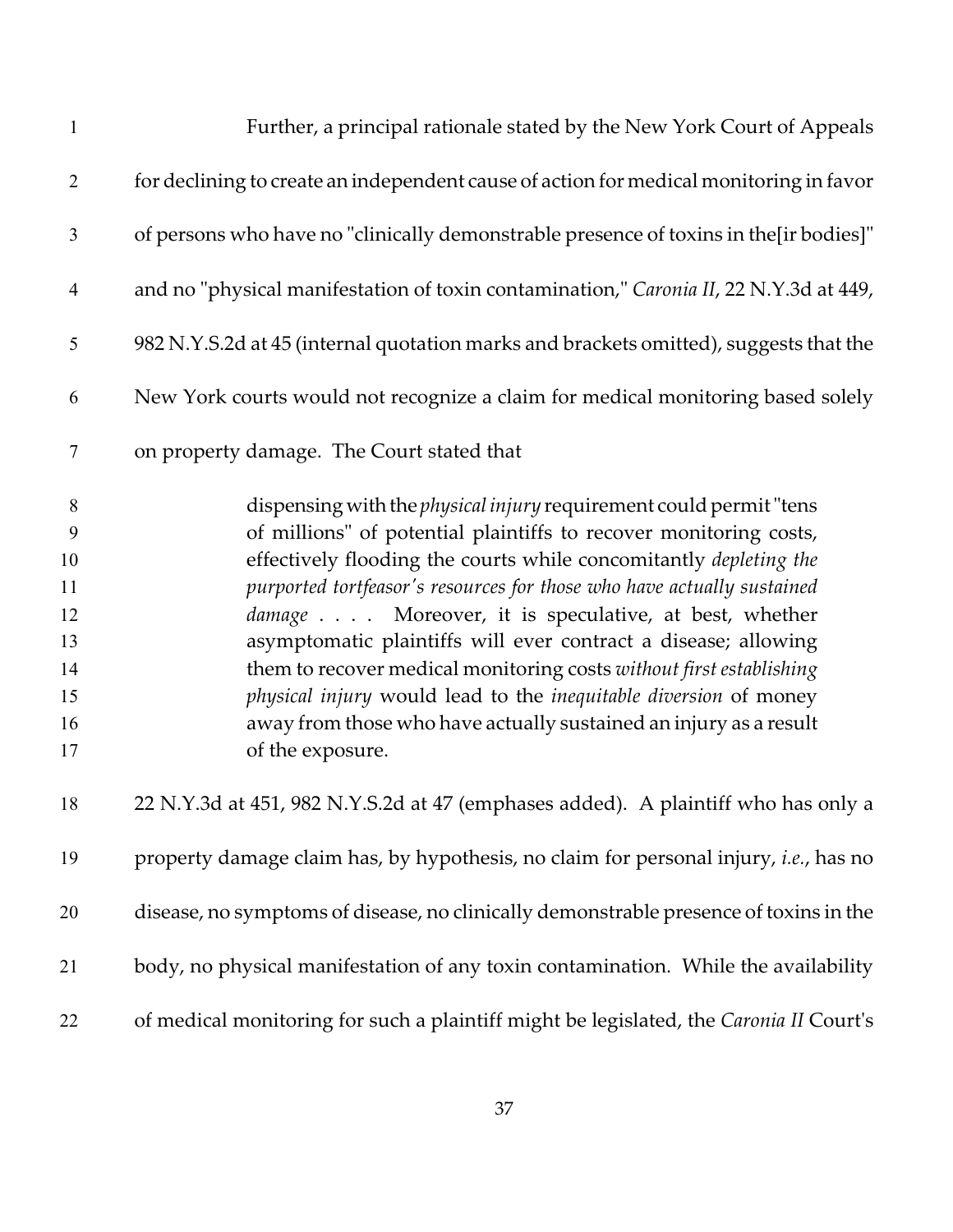| $\mathbf{1}$                                                | stated concern--that judicial recognition of a right to medical monitoring without                                                                                                                                                                                                                                                                                                                                                                                                                                                                                                                                                                                                                                           |
|-------------------------------------------------------------|------------------------------------------------------------------------------------------------------------------------------------------------------------------------------------------------------------------------------------------------------------------------------------------------------------------------------------------------------------------------------------------------------------------------------------------------------------------------------------------------------------------------------------------------------------------------------------------------------------------------------------------------------------------------------------------------------------------------------|
| $\overline{2}$                                              | establishing physical injury would risk an inequitable allocation of resources--creates                                                                                                                                                                                                                                                                                                                                                                                                                                                                                                                                                                                                                                      |
| 3                                                           | doubt as to whether that Court meant to indicate that medical monitoring is available                                                                                                                                                                                                                                                                                                                                                                                                                                                                                                                                                                                                                                        |
| $\overline{4}$                                              | as relief for a claim solely of property damage, e.g., for an absentee landlord.                                                                                                                                                                                                                                                                                                                                                                                                                                                                                                                                                                                                                                             |
| 5                                                           | In the final paragraph of its opinion in <i>Caronia II</i> , the New York Court of                                                                                                                                                                                                                                                                                                                                                                                                                                                                                                                                                                                                                                           |
| 6                                                           | Appeals stated:                                                                                                                                                                                                                                                                                                                                                                                                                                                                                                                                                                                                                                                                                                              |
| 7<br>8<br>9<br>10<br>11<br>12<br>13<br>14<br>15<br>16<br>17 | [1] We conclude that the policy reasons set forth above<br>militate against a judicially-created independent cause of action for<br>medical monitoring. [2] Allowance of such a claim, absent any<br>evidence of present physical injury or damage to property, would<br>constitute a significant deviation from our tort jurisprudence. [3]<br>That does not prevent plaintiffs who have in fact sustained<br>physical injury from obtaining the remedy of medical monitoring.<br>[4] Such a remedy has been permitted in this State's courts as<br>consequential damages, so long as the remedy is premised on the<br>plaintiff establishing entitlement to damages on an already<br>existing <i>tort</i> cause of action. |
| 18                                                          | Id. at 452, 982 N.Y.S.2d at 47-48 (emphases and brackets ours). Thus, while the second                                                                                                                                                                                                                                                                                                                                                                                                                                                                                                                                                                                                                                       |
| 19                                                          | sentence of this passage contrasts independent medical monitoring claims with                                                                                                                                                                                                                                                                                                                                                                                                                                                                                                                                                                                                                                                |
| 20                                                          | existing tort jurisprudence that requires evidence of present physical injury or                                                                                                                                                                                                                                                                                                                                                                                                                                                                                                                                                                                                                                             |
| 21                                                          | damage to property, the third sentence refers only to personal injury, not to property                                                                                                                                                                                                                                                                                                                                                                                                                                                                                                                                                                                                                                       |
| 22                                                          | damage, as a current basis for an award of medical monitoring. And while the fourth                                                                                                                                                                                                                                                                                                                                                                                                                                                                                                                                                                                                                                          |
| 23                                                          | sentence on its face, referring to medical monitoring as available to a "plaintiff                                                                                                                                                                                                                                                                                                                                                                                                                                                                                                                                                                                                                                           |
|                                                             |                                                                                                                                                                                                                                                                                                                                                                                                                                                                                                                                                                                                                                                                                                                              |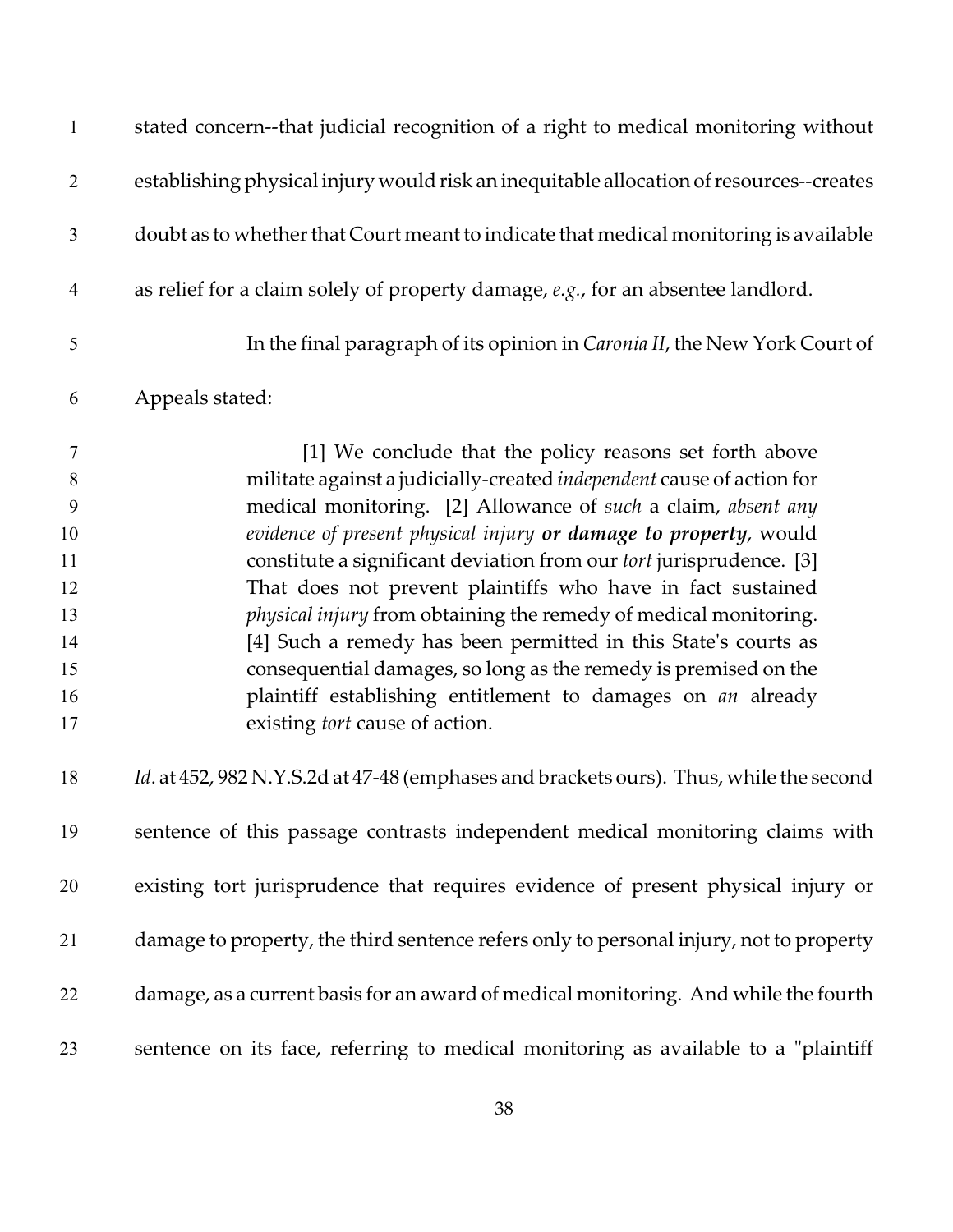| $\mathbf{1}$   | establishing entitlement to damages on an already existing tort cause of action" may       |
|----------------|--------------------------------------------------------------------------------------------|
| $\overline{2}$ | appear to refer generally to all torts, the sentence may instead be interpreted as using   |
| $\mathfrak{Z}$ | "tort" claims to refer only to claims of personal injury, as that is the only type of tort |
| $\overline{4}$ | mentioned in the immediately preceding sentence; and plaintiffs have not called to         |
| 5              | our attention any New York case--nor have we found any--in which medical                   |
| 6              | monitoring was ordered for any plaintiff solely on the basis of his or her success in      |
| 7              | suing for damage to property.                                                              |
| 8              | In sum, it is hardly clear to us that Caronia II envisioned authorizing an                 |
| 9              | award of medical monitoring to a plaintiff who has no cognizable claim for personal        |
| 10             | injury but succeeds on a claim for property damage. However, we conclude that that         |
| 11             | question need not be answered at this point.                                               |
|                |                                                                                            |
| 12             | 2. Lack of Ripeness for Decision                                                           |
| 13             | These cases are before us pursuant to a procedure authorizing the court                    |
| 14             | of appeals to allow an immediate appeal from an interlocutory order in a civil action      |
| 15             | in which the district court has certified its view $(1)$ that the "order involves a        |
| 16             | controlling question of law as to which there is substantial ground for difference of      |
| 17             | opinion and [2] that an immediate appeal from the order may materially advance the         |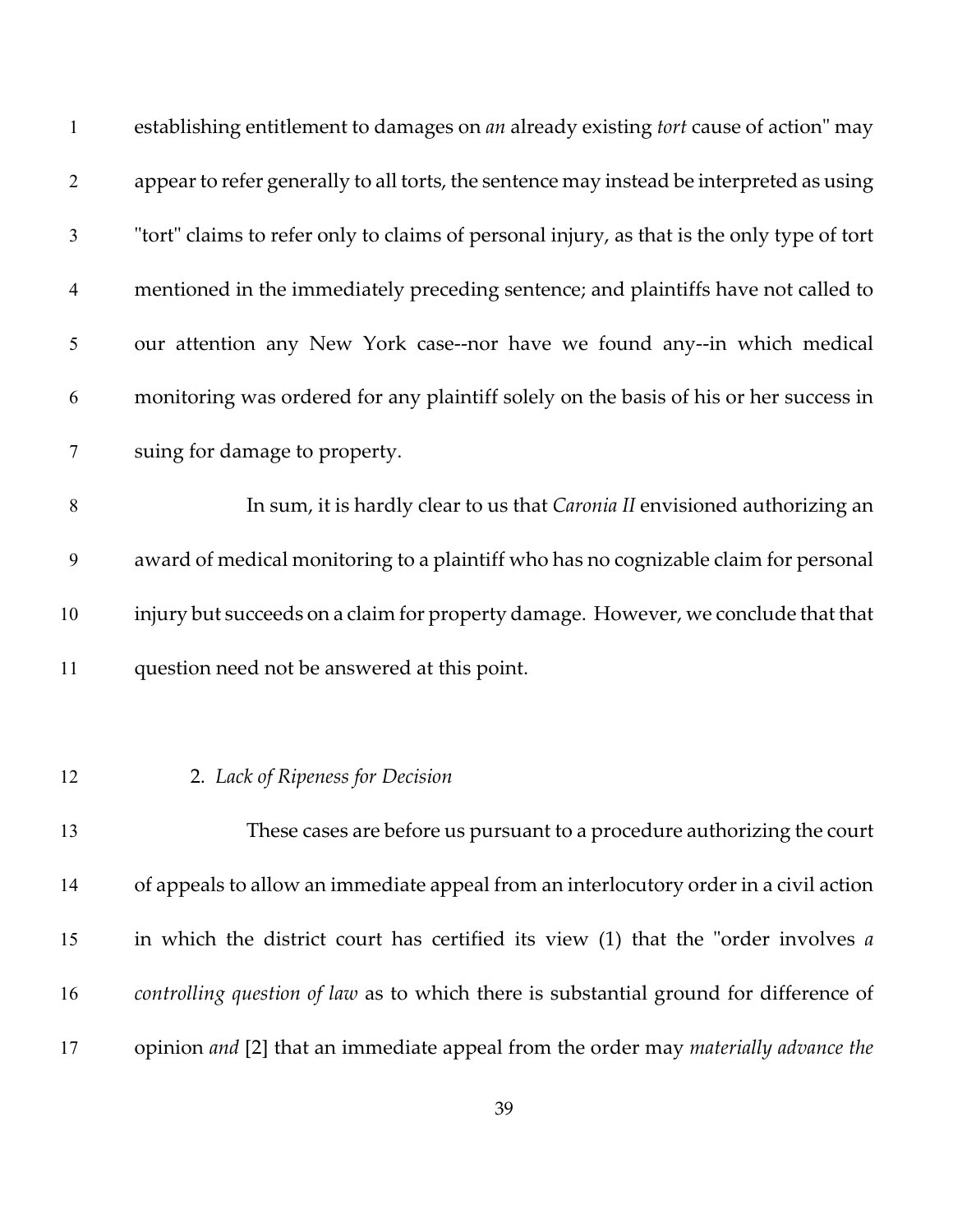| $\mathbf{1}$   | ultimate termination of the litigation," 28 U.S.C. § 1292(b) (emphases added). When the   |
|----------------|-------------------------------------------------------------------------------------------|
| $\overline{2}$ | district court has so certified, the party wishing to appeal must petition for and obtain |
| $\mathfrak{Z}$ | permission from the court of appeals to bring such an immediate appeal. See id.           |
| $\overline{4}$ | In the present case, as the foregoing discussion indicates, there is ample                |
| 5              | ground for difference of opinion as to whether New York law recognizes the                |
| 6              | availability of medical monitoring for a claim based solely on property damage.           |
| 7              | However, as to that question, we do not see that it is controlling or that its resolution |
| $8\,$          | at this stage may "materially" advance the termination of the litigation.                 |
| 9              | "Inherent in the requirements of section 1292(b) is that the issue" in the                |
| 10             | certified order "be ripe for judicial determination," because the "purpose of section     |
| 11             | 1292(b) is not to offer advisory opinions rendered on hypotheses which (evaporate)        |
| 12             | in the light of full factual development." The Oneida Indian Nation of New York State     |
| 13             | v. The County of Oneida, 622 F.2d 624, 628 (2d Cir. 1980) (internal quotation marks       |
| 14             | omitted); see id. at 627 (dismissing the appeal on the ground that "the petition [for     |
| 15             | leave to appeal] was improvidently granted"). "[If] the premise of the certified          |
| 16             | question may be destroyed, it is not yet ripe for review." Id. at 628; see also New York  |
| 17             | City Health & Hospitals Corp. v. Blum, 678 F.2d 392, 397 (2d Cir. 1982) (the § 1292(b)    |
| 18             | procedure does not authorize an interlocutory appeal that would result in "an             |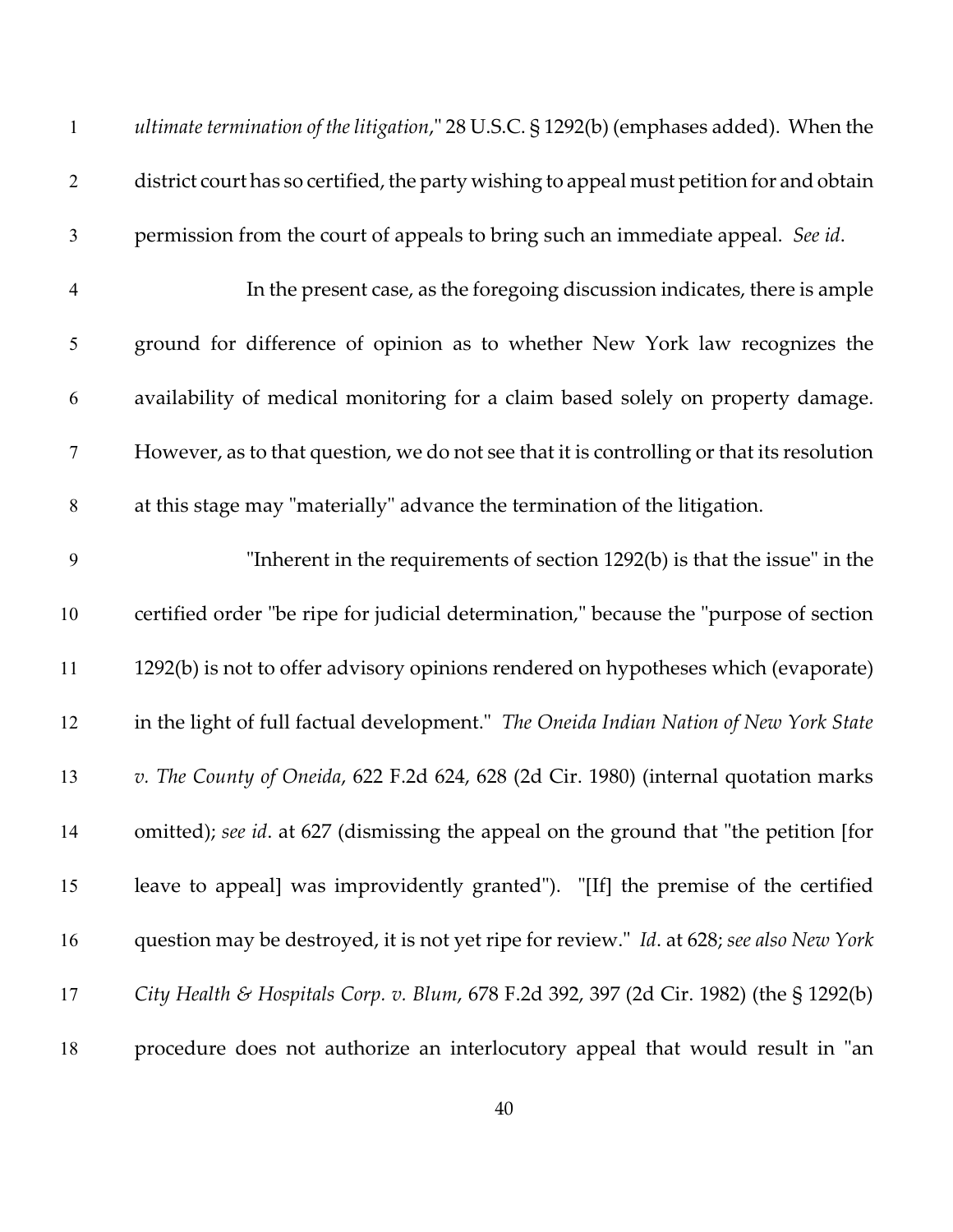|                | advisory decision based on a premise that may be destroyed"); <i>id.</i> at 398 (dismissing |
|----------------|---------------------------------------------------------------------------------------------|
| 2              | the appeal on the ground that "the $\S$ 1292(b) certification was improvidently             |
| 3              | granted"). These principles lead us to the conclusion that a $\S$ 1292(b) appeal of the     |
| $\overline{4}$ | district court's ruling that medical monitoring is available relief for property damage     |
| 5              | is inappropriate.                                                                           |

 As indicated above, this ruling may affect two groups of plaintiffs: (1) the Accumulation Plaintiffs who also have property damage claims, and (2) plaintiffs Campbell and Putnam, who now have only property damage claims. As to the former, we have ruled (*see* Part II.A. above) that the district court properly refused to dismiss their claims for personal injury, given their allegations that they have elevated levels of PFOA in their blood. Thus, the Accumulation Plaintiffs have cognizable claims of personal injury, a tort for which medical monitoring has previously been granted as consequential damages. If they prove their personal injury claims, medical monitoring is an available form of relief, without regard to their claims of property damage.

 As to plaintiffs Campbell and Putnam who are asymptomatic and have not alleged elevated PFOA levels in their blood and whose claims of personal injury have thus been dismissed--and as to any property-owner Accumulation Plaintiffs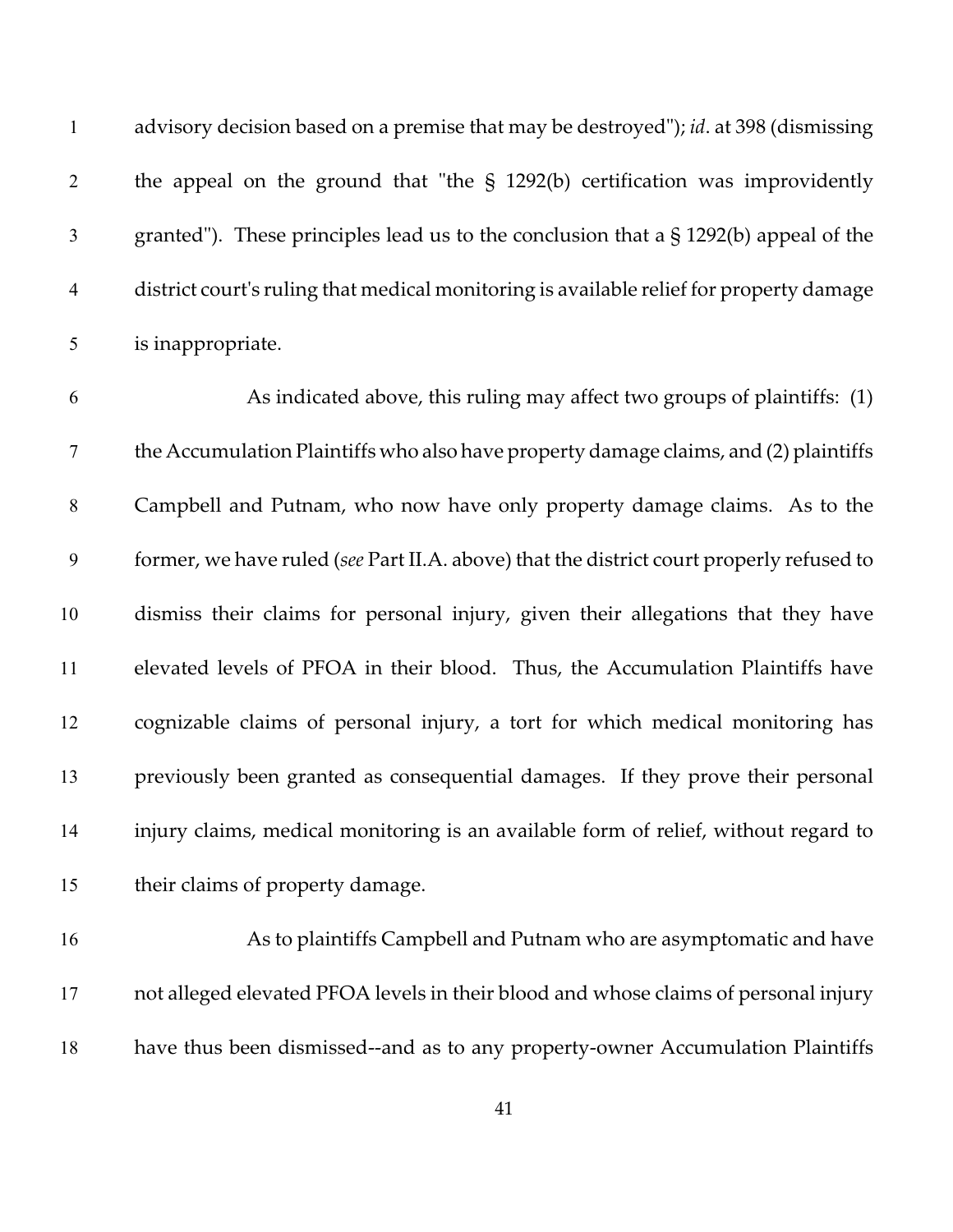| $\mathbf{1}$   | who eventually fail to prove their claims of personal injury--their claims of property   |
|----------------|------------------------------------------------------------------------------------------|
| $\overline{2}$ | damage will have to be adjudicated. As to any such plaintiff who fails to establish an   |
| $\mathfrak{Z}$ | element of the property damage claim, the request for medical monitoring will be         |
| $\overline{4}$ | moot. Hence, it is difficult to see that the question of whether medical monitoring is   |
| 5              | theoretically available for such a claim is a question that is controlling.              |
| 6              | Further, as set out in Parts I.B. and II.B. above, these plaintiffs--like all of         |
| 7              | the other plaintiff property owners--request not just medical monitoring but an array    |
| 8              | of relief, including orders requiring defendants to implement testing with respect to    |
| 9              | their properties and their drinking water, orders for remediation, and awards of         |
| 10             | compensatory and punitive damages. To be awarded any of these other types of             |
| 11             | relief, plaintiffs will need to establish all of the usual elements of a property damage |
| 12             | claim. We cannot see that an immediate answer to the question of whether medical         |
| 13             | monitoring will also be available would "materially" advance the ultimate termination    |
| 14             | of any of these lawsuits.                                                                |
| 15             | Accordingly, we conclude that the district court's ruling that medical                   |
| 16             | monitoring is available relief for a claim of property damage is not one that meets the  |

 criteria for immediate review under 28 U.S.C. § 1292(b). That ruling remains unreviewed until such time as, if ever, the question becomes ripe.